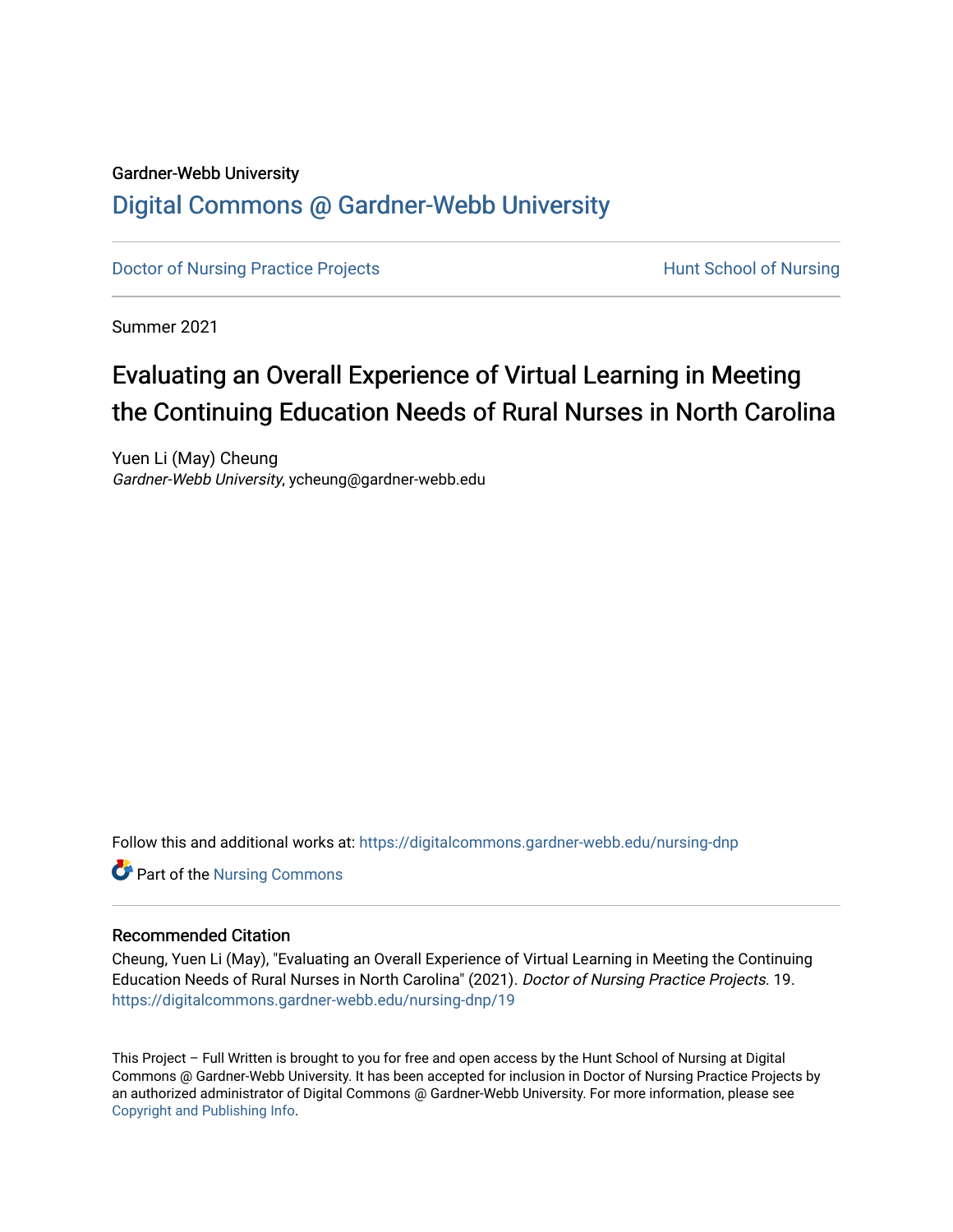# **Evaluating an Overall Experience of Virtual Learning in Meeting the Continuing Education Needs of Rural Nurses in North Carolina**

Yuen Li Cheung (May)

A project submitted to the faculty of Gardner-Webb University Hunt School of Nursing in partial fulfillment of the requirements for the degree of Doctor of Nursing Practice

2021

Submitted by:

Approved by:

Yuen Li Cheung (May), MSN, RN, NPD-BC

Angela Orsky, DNP, RN, LHNA

Date: July 20, 2021

Date:  $J \mu / \mu 40, 202$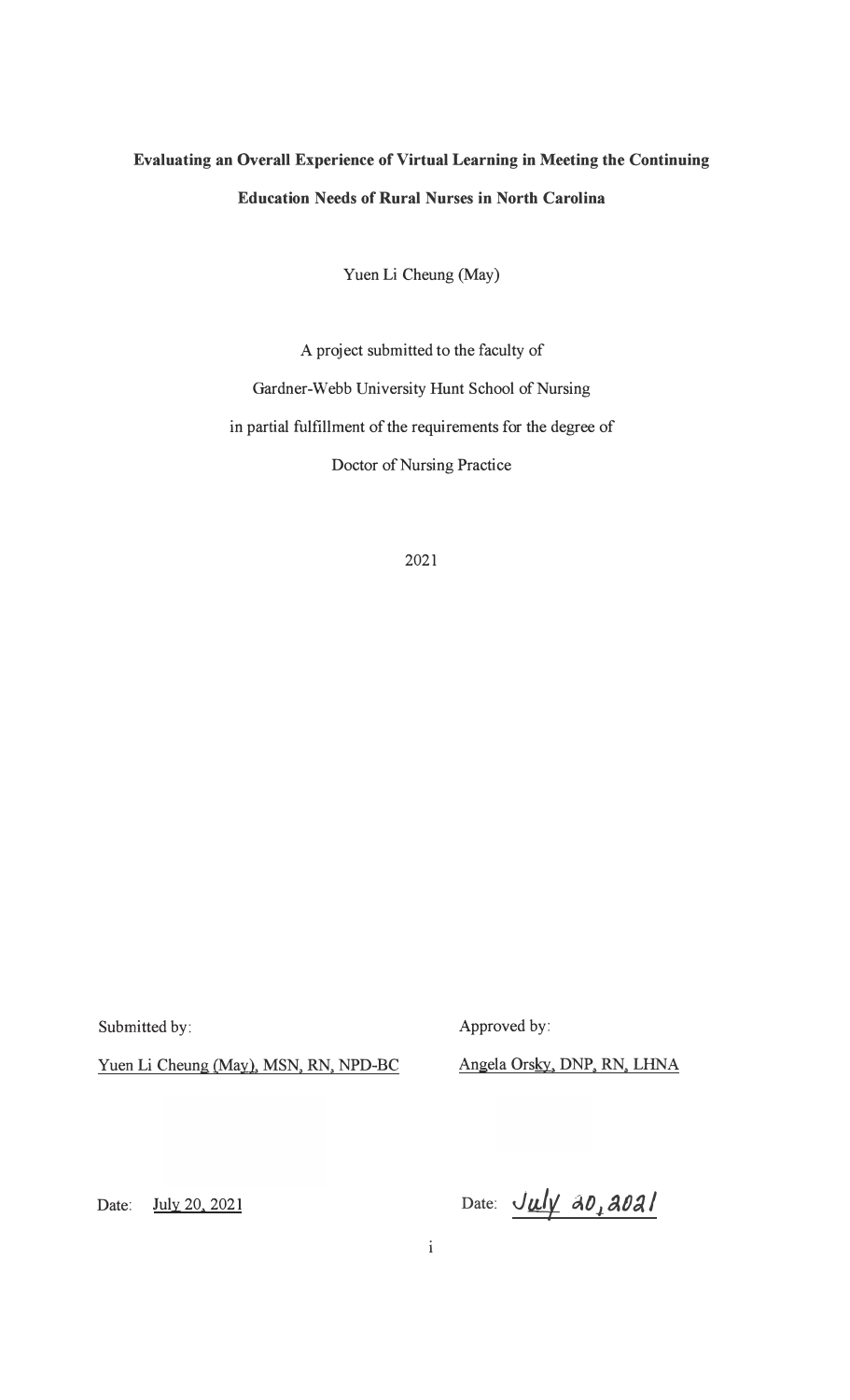## **Acknowledgements**

I would like to express my heartfelt appreciation to my husband, Shawn and my two sons Nathan and Tristan for their outpouring support on my education journey. I admit there were times I sacrificed for studying instead of spending quality time with my family for the past two years. I want to be a good role model for my children to show them they can achieve anything if they desire and put their mind to it. I would like to express my deepest gratitude to the members of the project team: Dr. Angela Orsky, DNP, RN, LHNA, my DNP Chair and my nursing colleagues at Area Health Education Center (AHEC). I also want to thank for my friends Donna Chan and Dr. Karen McKanhan for your support and encouragement during my DNP journey. Thank you, Dr. Jackie Dienemann, for her support and feedback on my DNP project. Lastly, I want to thank to all the faculty at Gardner-Webb University for providing me with such a supportive and positive learning community. My education attainment would not have been achieved without all your support and guidance. I am forever grateful!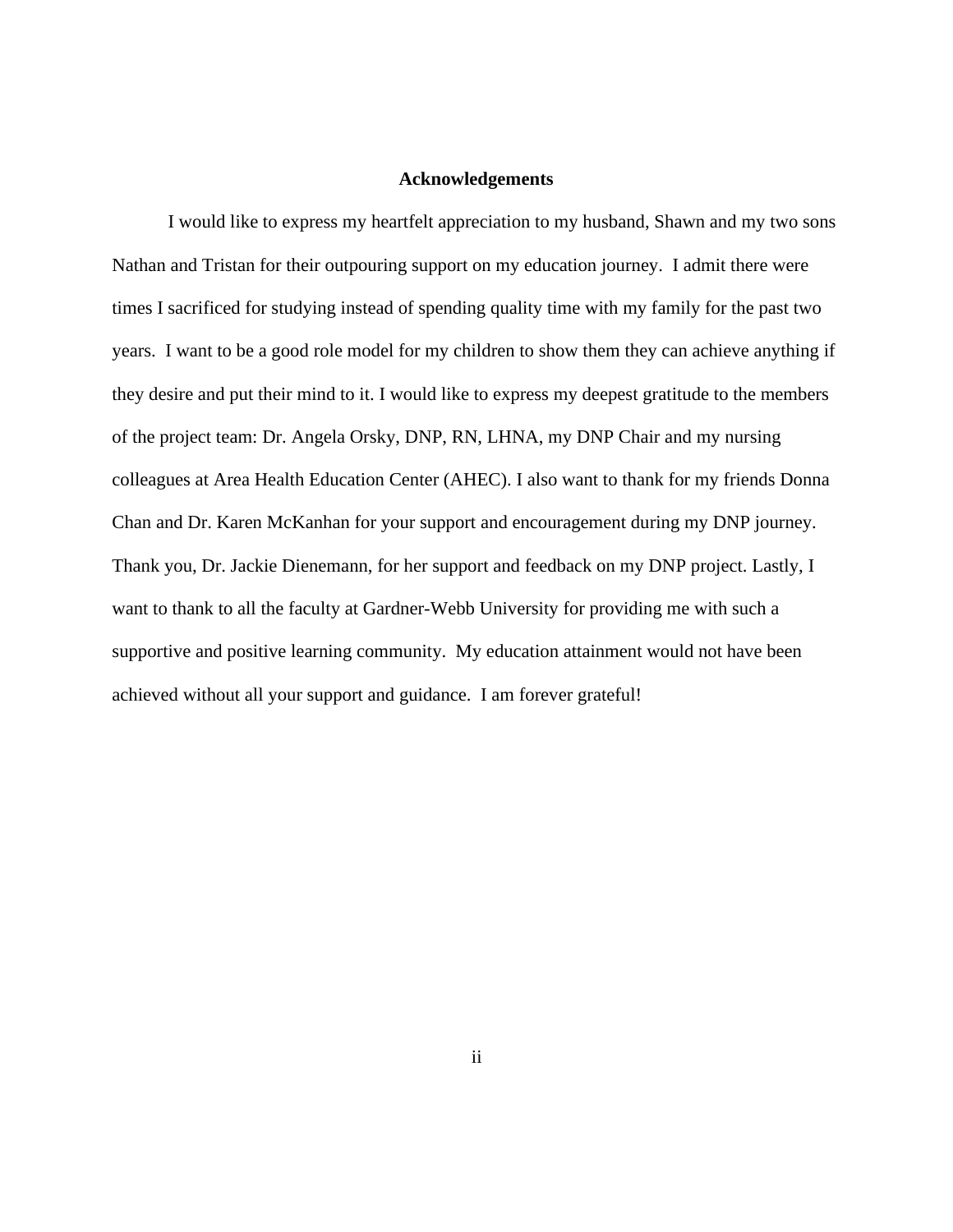© May Cheung, 2021

All Rights Reserved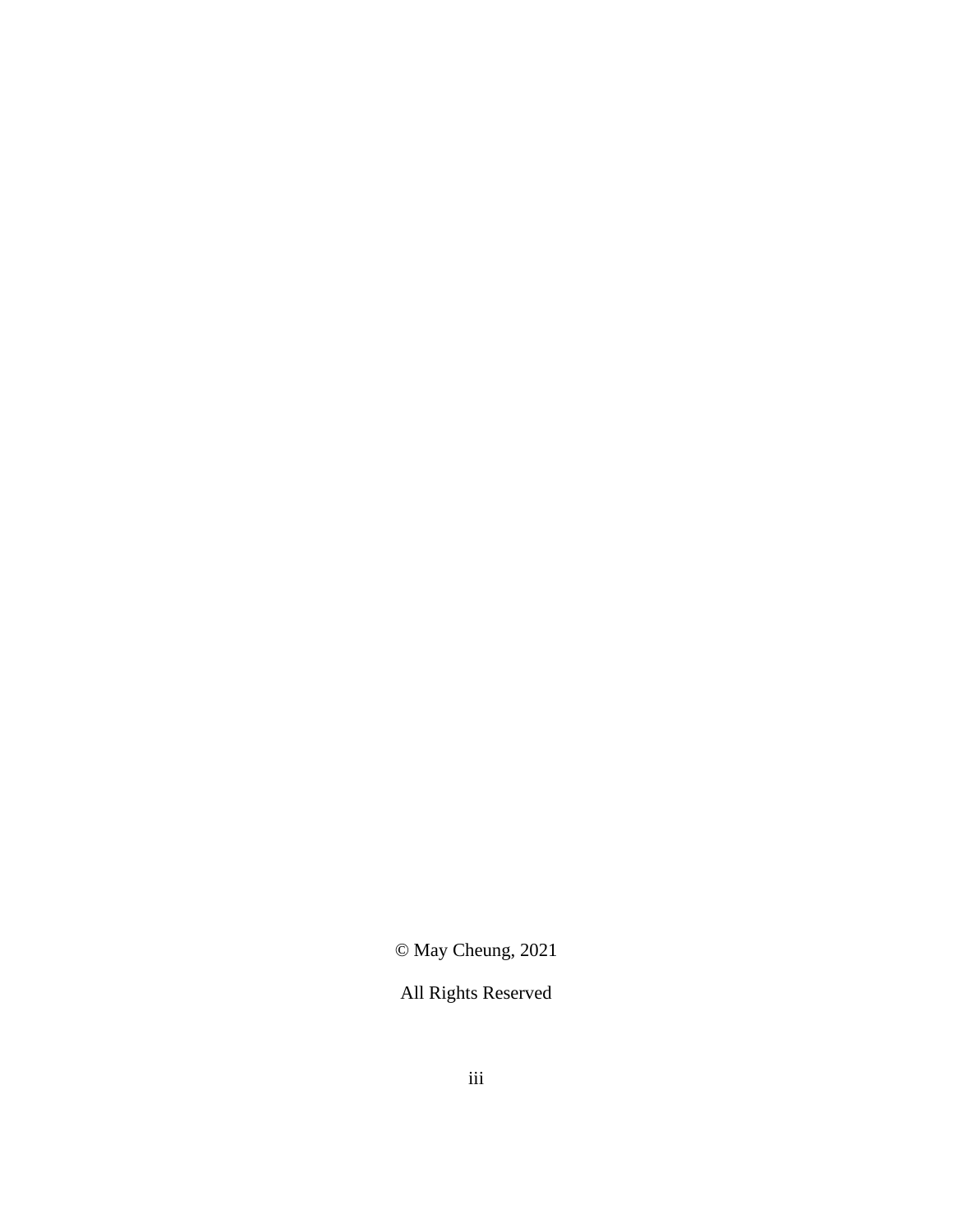#### **Abstract**

**Background.** Rural nurses in North Carolina (NC) face several barriers to accessing face-to-face continuing education (CE) opportunities.

**Objective.** The purpose of the project is to connect to rural nurses in NC by designing accessible and flexible CE programming that includes virtual learning activities.

**Methods.** System Usability Scale (SUS) and the Usability Metric for User Experience short version (UMUX-Lite) tools were used. to predict whether participants will use or adopt a new technology following a North Carolina Area Heath Education Center (NC AHEC) hosted virtual conference.

**Findings.** Of the 103 participants who attended the CE conference, 93 completed the program evaluation survey. The average overall SUS score was statistically significant at 75.9 out of 100, falling above the average of 68 (Yes: 77.3, No: 64.1; p=.004). The average overall UMUX-Lite score was statistically significant at 82.8 out of 100, falling above the average of 68 (Yes: 83.7, No: 75; p=.025).

**Conclusion.** The rural nurses indicated high perceived usability of Zoom virtual platform overall. Although close to half of the rural nurses from this conference preferred obtaining CE through virtual learning, 31% of the participants would rather attend in person. Further study is recommended to learn more about the attitude and values of faceto-face CE learning than virtual learning related to knowledge retention and other benefits associated with different types of learning modalities

*Keywords:* Continuing education, professional development, competency requirements, virtual learning, asynchronous learning, rural nursing.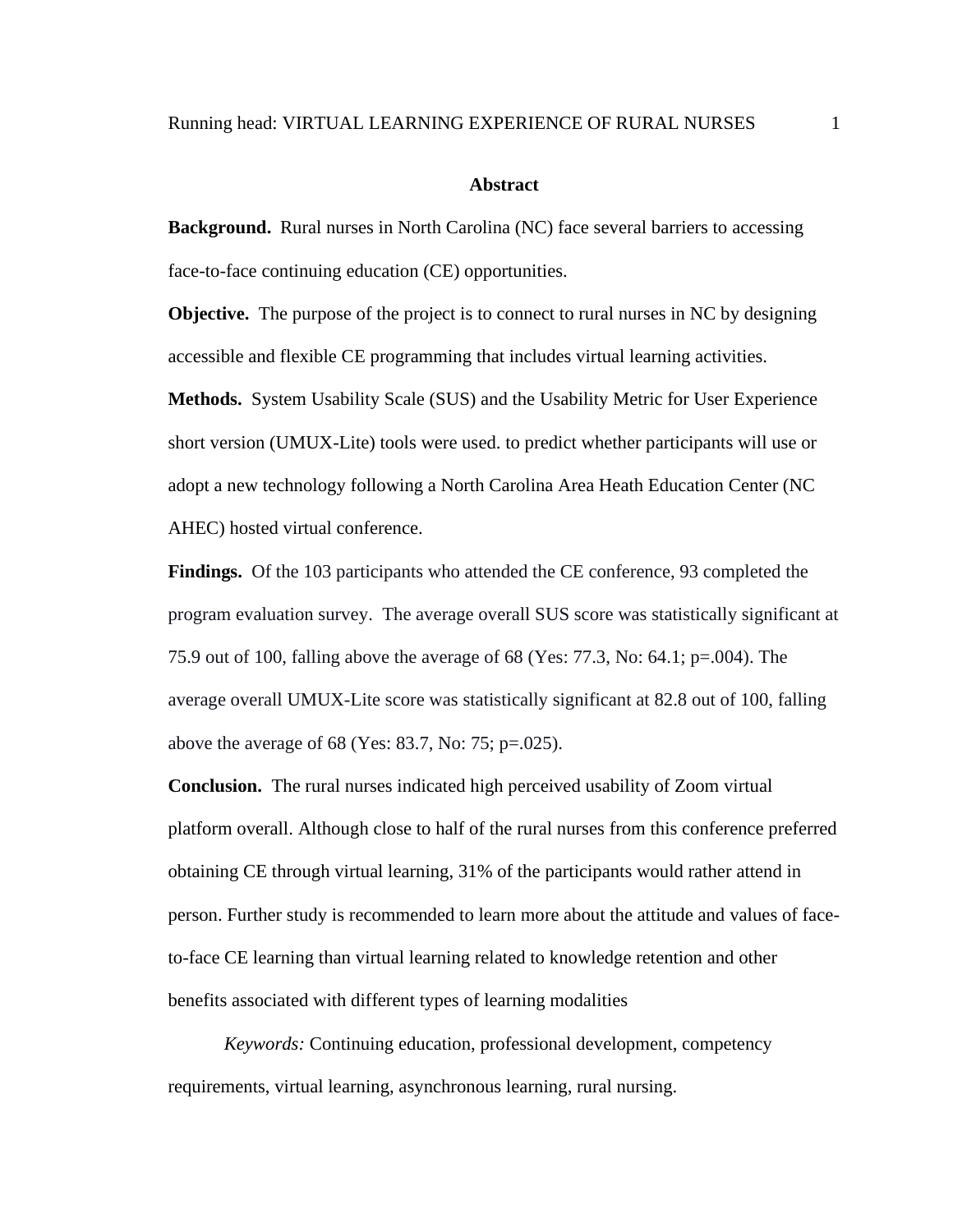# **Table of Contents**

# **Problem Recognition**

| <b>Needs Assessment</b>          |
|----------------------------------|
|                                  |
|                                  |
|                                  |
|                                  |
|                                  |
|                                  |
|                                  |
|                                  |
|                                  |
|                                  |
| <b>Goals and Objectives</b>      |
|                                  |
|                                  |
| <b>Theoretical Underpinnings</b> |
| .25                              |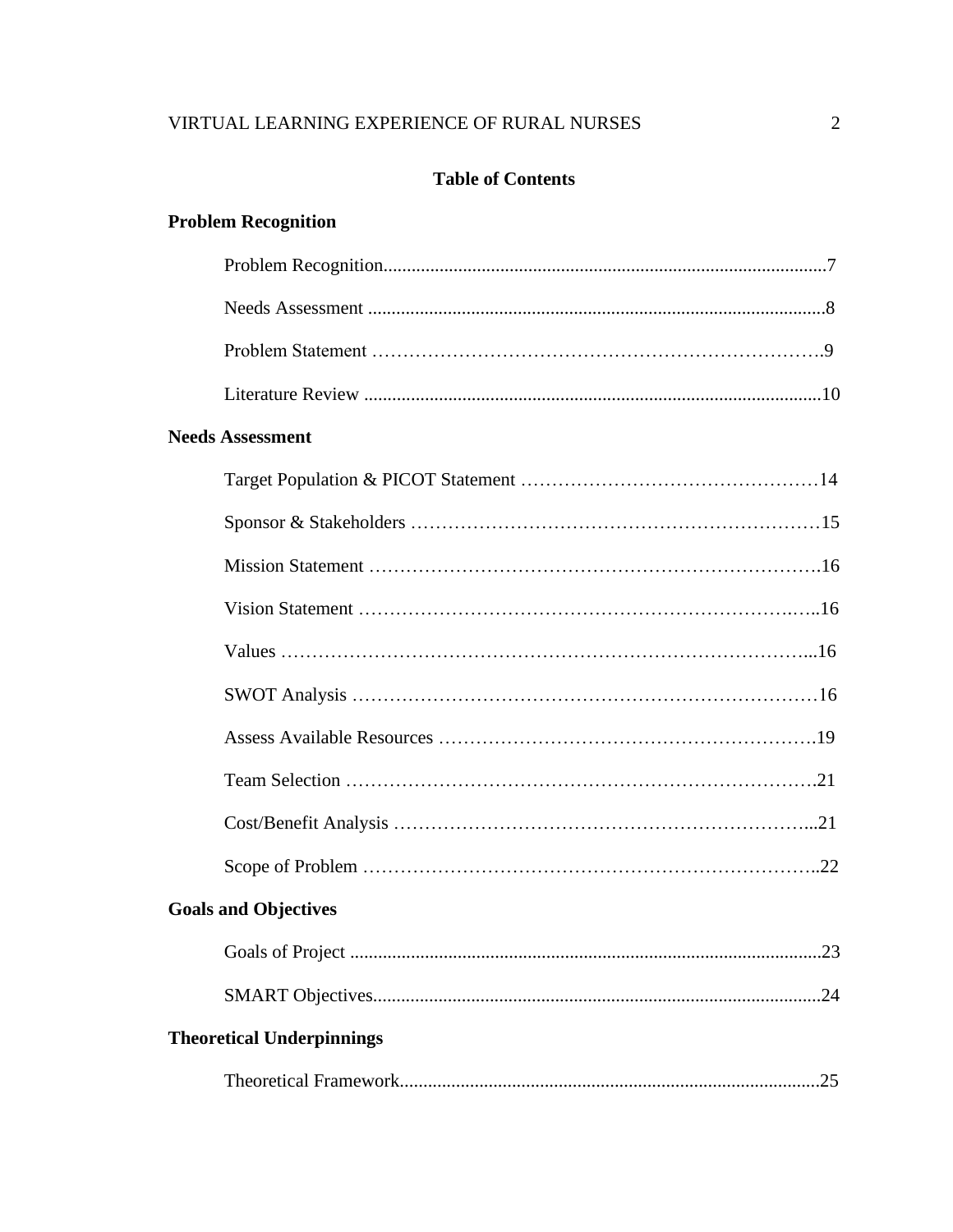| VIRTUAL LEARNING EXPERIENCE OF RURAL NURSES | 3 |
|---------------------------------------------|---|
|                                             |   |
| <b>Work Planning</b>                        |   |
|                                             |   |
|                                             |   |
|                                             |   |
| <b>Evaluation Plan</b>                      |   |
|                                             |   |
|                                             |   |
|                                             |   |
|                                             |   |
|                                             |   |
| <b>Project Implementation</b>               |   |
|                                             |   |
|                                             |   |
|                                             |   |
|                                             |   |
| <b>Interpretation of Data</b>               |   |
|                                             |   |
| <b>Reporting of Results</b>                 |   |
|                                             |   |
|                                             |   |
|                                             |   |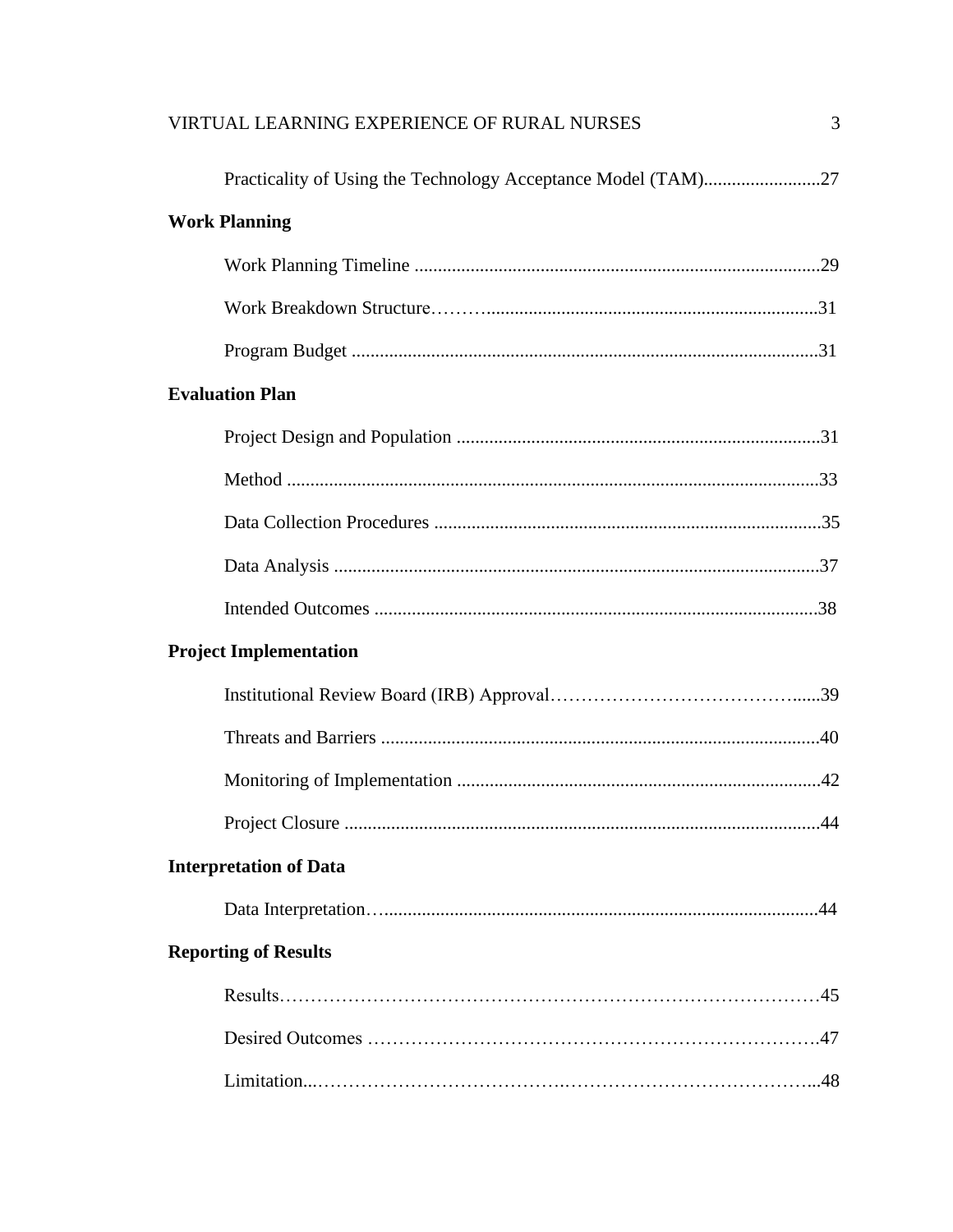| Appendix A. Budget Estimation Comparison Between a Live Webinar and Face-to- |  |
|------------------------------------------------------------------------------|--|
|                                                                              |  |
|                                                                              |  |
| Appendix C. Usability Metric for User Experience short version (UMUX-Lite)61 |  |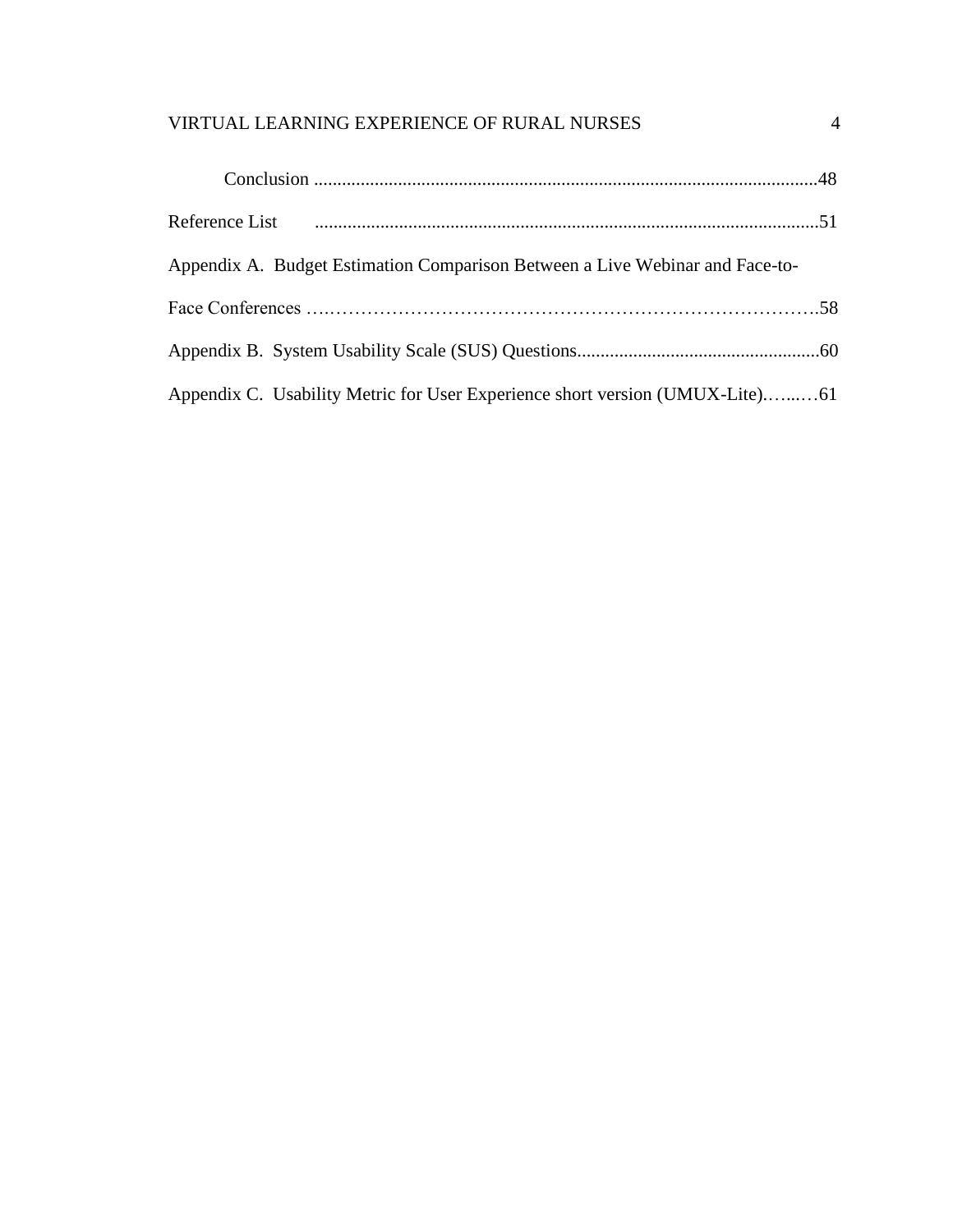# **List of Tables**

| Table 1: SUS Score Grading based on Regression Analysis with UMUX-Lite 38 |  |
|---------------------------------------------------------------------------|--|
|                                                                           |  |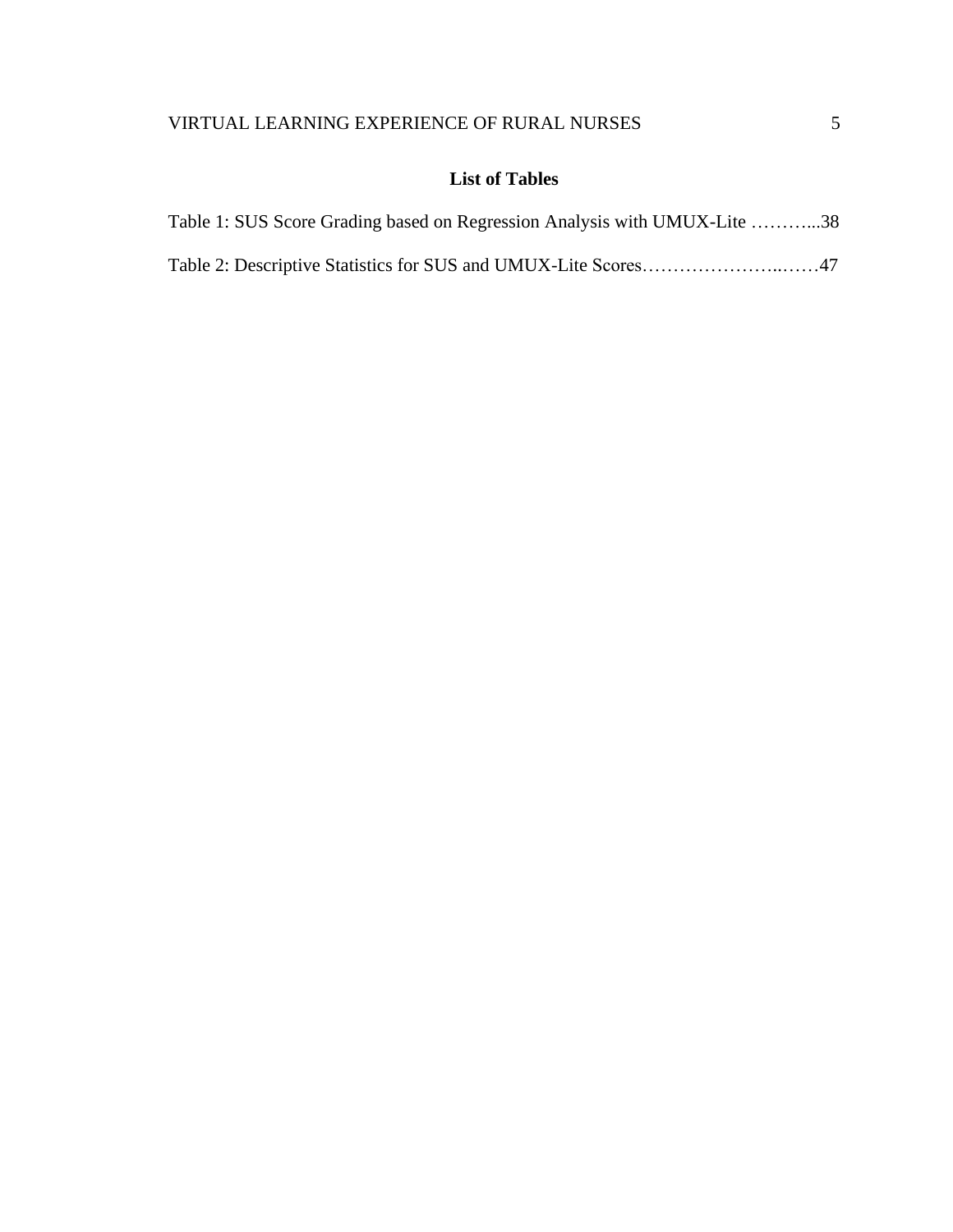# **List of Figures**

| Figure 2: Conceptual Theoretical Empirical Diagram for Technology Acceptable      |  |
|-----------------------------------------------------------------------------------|--|
|                                                                                   |  |
| Figure 3: Gantt Chart – Timeline for Planning and Implementation of the Project30 |  |
|                                                                                   |  |
|                                                                                   |  |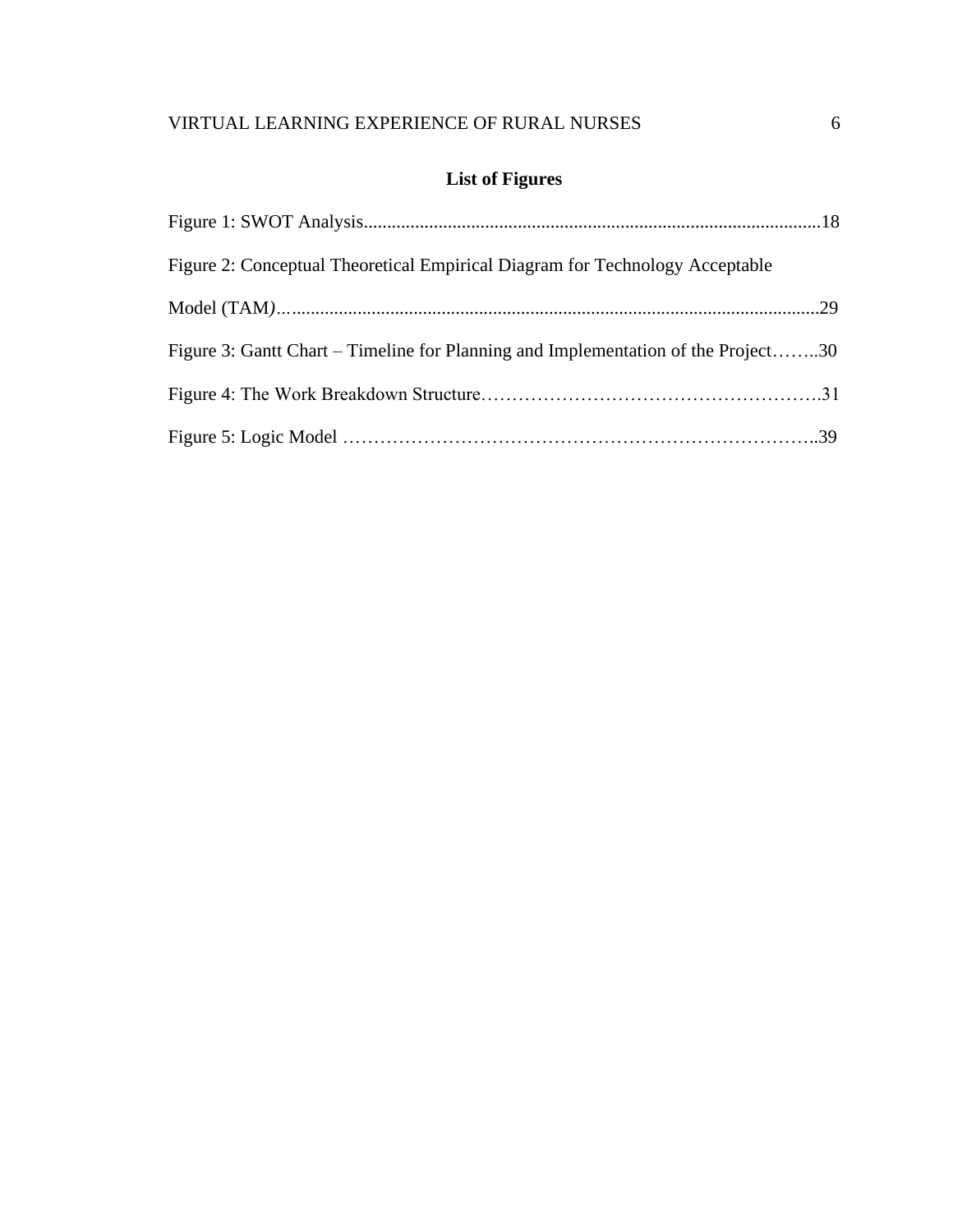# **Evaluating an Overall Experience of Virtual Learning in Meeting the Continuing Education Needs of Rural Nurses in North Carolina**

Nurses working in rural settings are considered generalists who must acquire and maintain knowledge of all aspects of specialized care areas, ranging from patients with acute and chronic health illnesses to locating scarce community resources for patients in preparation for hospital transfers to higher acuity medical centers or discharge home (McCoy, 2009). These nurses face many challenges in maintaining their competency that differ from their urban and suburban counterparts.

A registered nurse has a professional and moral obligation to engage in lifelong learning and ongoing training, which influences nursing practice and ultimately impacts the quality of care that patients receive (McMaster, 2017). This requirement for lifelong learning is clearly stated in the Nursing Code of Ethics (American Nurses Association Code of Ethics, 2010). According to the American Nurses Association's Nursing's Social Statement Policy (2010), nurses are expected to maintain current knowledge, skills, abilities, and competence through formal academic, professional development classes or certification in their specialty areas with a goal of ensuring the delivery of high quality, competent care under the nursing scope of practice for public safety. This is especially important today with the fast-paced healthcare environment. Thirty-eight states' boards of nursing require that nurses maintain their continuing competency through obtaining Continuing Education (CE) hours for licensure renewal. North Carolina is one of those states. Specialty certification from professional organizations also require CE for periodic recertification. In the nursing literature, we often see the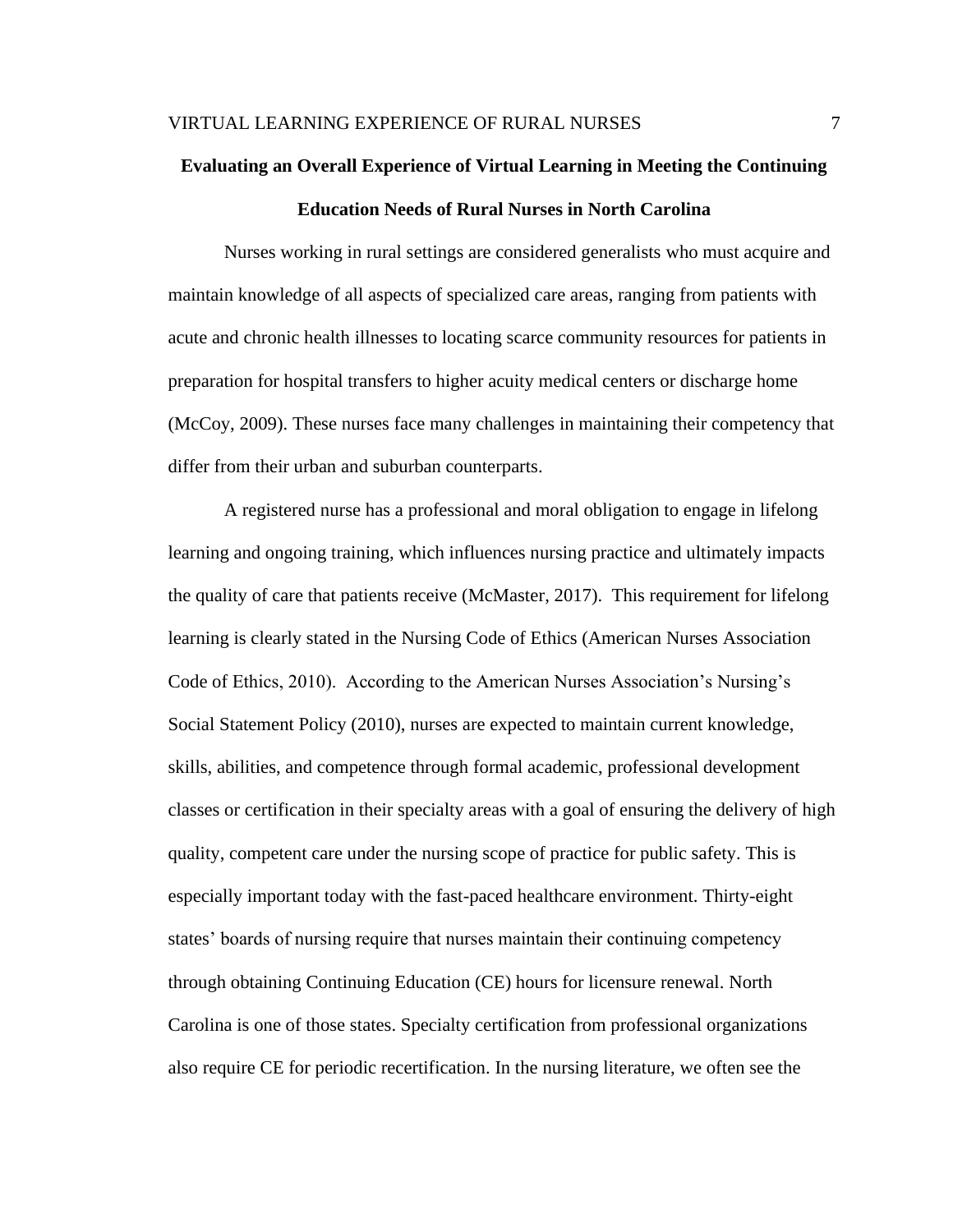terms lifelong learning, continuing education and continuing competence used interchangeably.

Nurses working in rural and underserved areas face many challenges that differ from their urban and suburban counterparts. The CE and continuing professional development (CPD) opportunities in rural settings are fewer due to limited employer resources and other barriers (Holuby et al.; 2015; McCoy, 2009; Ziebarth, 2013). Barriers include geographic isolation, travel, cost of CPD, lack of perceived administrative support, lack of financial, and/or technological resources, lack of time due to inadequate staffing and lack of relevant CE topics (Curran et al., 2006; Dyck & Kim, 2018; McCafferty et al., 2017; Schweiter & Krassa, 2010; Shahhosseini & Hamzehgardeshi, 2015). Barriers pose an extra burden on their professional growth. Provision of relevant CPD is a vital part of maintaining a highly competent nursing workforce, which helps drive practice change leading to better patient care (Fairchild, et al., 2013). In addition, rural nurses are often isolated both geographically and professionally, one of the disadvantages not faced by urban nurses. Experiencing collegial support and access to professional education are associated with job satisfaction and retention (Curran et al., 2006).

#### **Needs Assessment**

The need for increased access to CE for rural nurses came to the attention of the North Carolina Area Heath Education Center (NC AHEC) in an annual review of feedback from state-wide CE events. AHEC's feedback review received from customers of each regional AHEC found only 15% of total attendees were from rural counties. The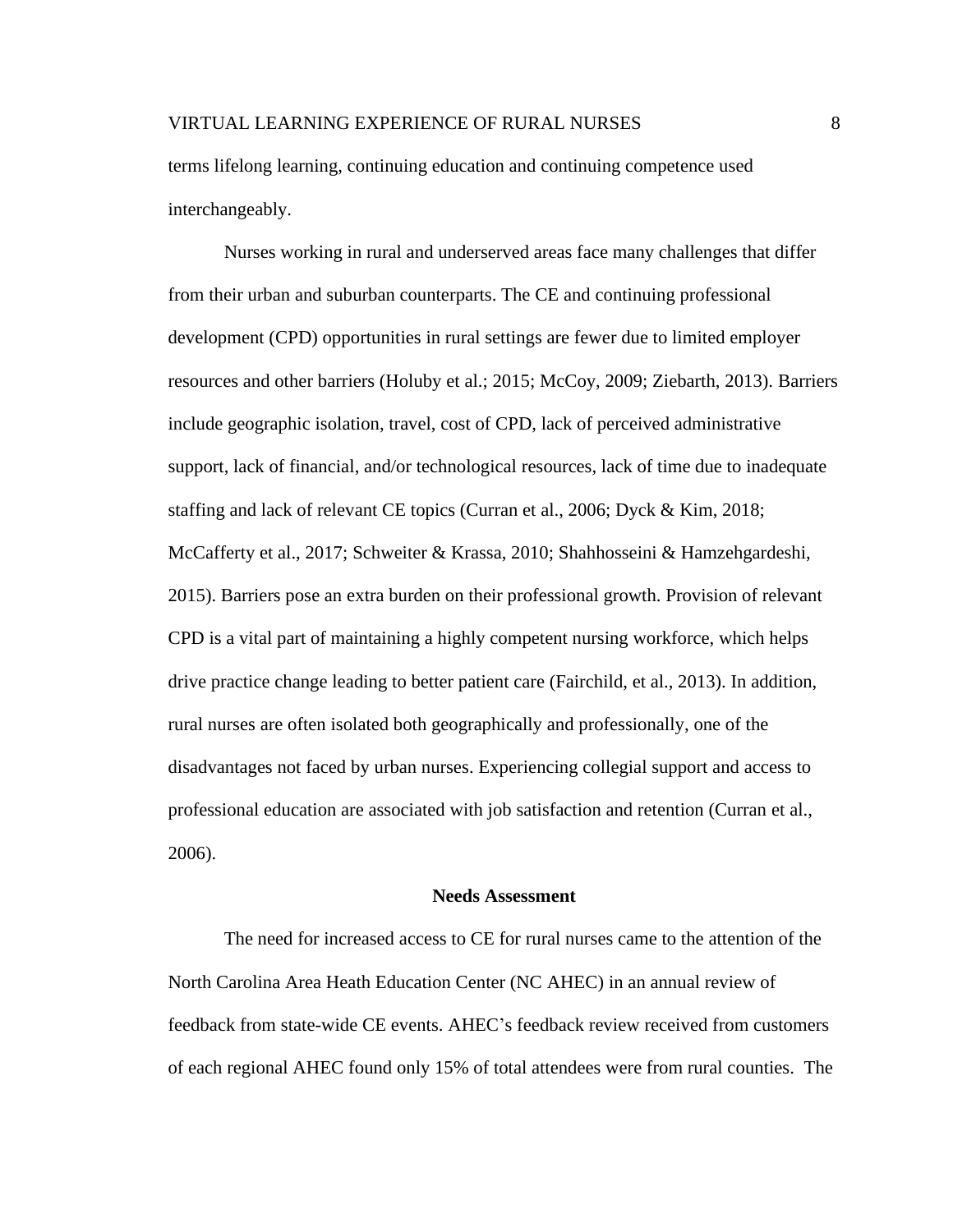AHEC staff conducted statewide needs assessment surveys and led a focus group in conjunction with rural healthcare professionals who voiced similar concerns to those found in the literature. Barriers such as cost, distance to travel and limited staffing reducing opportunity to leave work to attend the CE programs were found to be significant contributing factors which keep them from attending programs. Due to the rapid and constant changes in today's healthcare environment, rural nurses must acquire new knowledge and skills across a broad range of areas and expanded roles to ensure patient safety and high-quality care through continuing professional development (Robert Wood Johnson Foundation, 2010).

## **Problem Statement**

Rural nurses in North Carolina (NC) face several barriers to accessing face to face CE opportunities. Since the on-set of the COVID 19 pandemic, all face-to-face CE opportunities have been suspended due to travel and social gathering restrictions which were put in order by the State. In the 2019 NC AHEC study of health professionals consisting primarily of nurses, approximately 23.3% of the total respondents reported attending 0-2 CE programs. NC AHEC programs were cited by 74.5% of respondents as a source of their CE. According to AHEC internal data in 2019, 66% urban nurses attended 1-2 CE programs as compared to 34% of the rural nurses' living in Tier one which is the most economically distressed counties in NC. Improving access to CE for all Registered Nurses is necessary to maintain nursing competency and provide quality care for patients served in any healthcare setting including rural communities.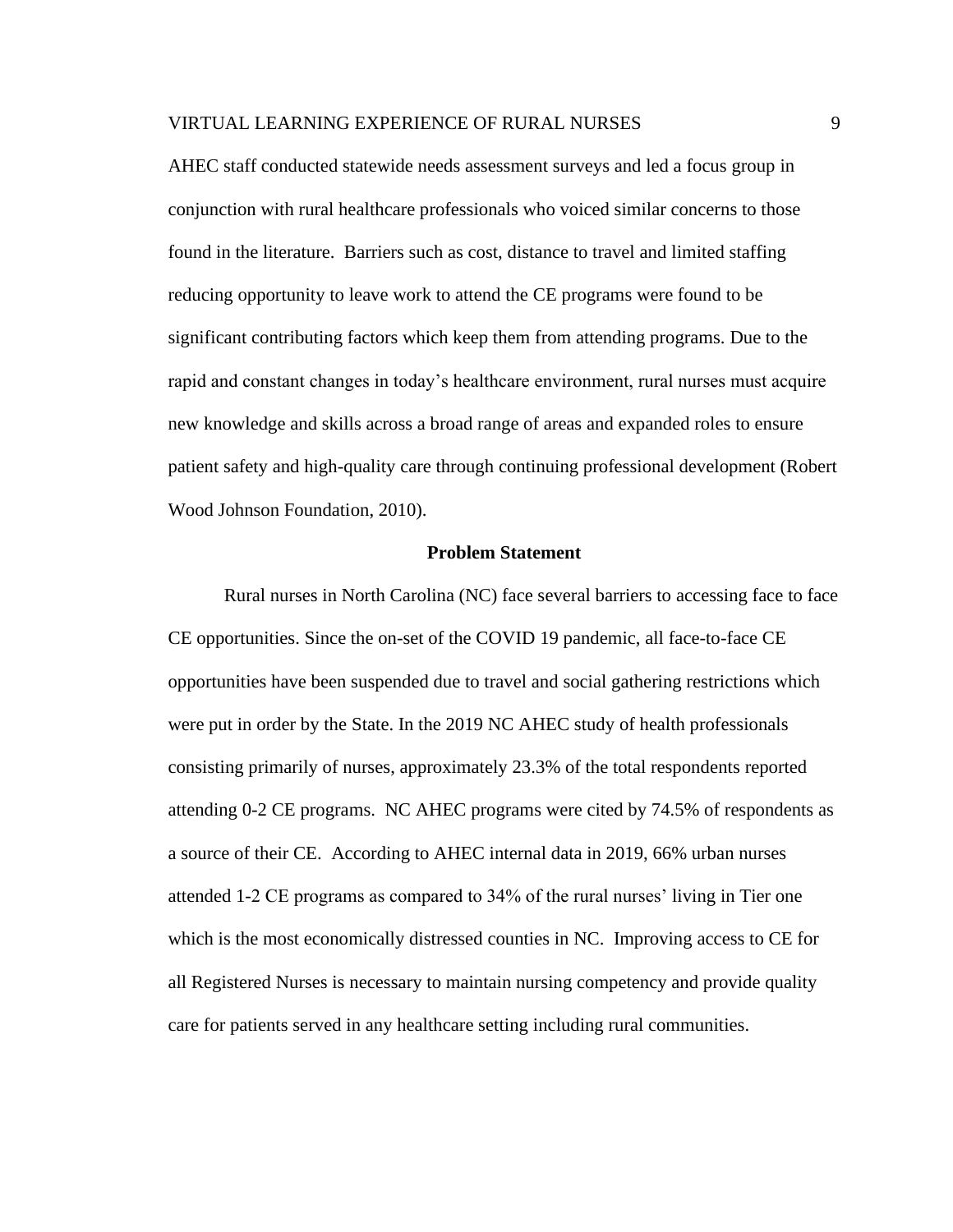#### **Literature Review**

Nurses are the largest healthcare workforce in NC and play important roles in patient safety, patient advocacy, disease prevention, and health promotion (American Association of Colleges of Nursing [AACN], 2019). To enhance skills, alter our thinking and action, and maintain clinical competency, nurses need to continue seeking continuing learning opportunities throughout their careers to keep up with the fast-paced and everchanging work environment.

Continuing Education (CE) or CPD is recognized as a mandatory nursing licensing requirement for most of the United States (US) (AMN Healthcare, 2019). Many studies were done to identify perceived barriers impacting rural nurses' participation in CE opportunities in the US and other countries. Geographic distance, travel, costs of CPD, lack of perceived administrative support, lack of financial, and/or technological resources, lack of time due to inadequate staffing, and lack of relevance of CE topics were the key barriers to nurse participation in CPD (Curran et al., 2006; Dyck & Kim, 2018; McCafferty, et al., 2017; Schweiter & Krassa, 2010; Shahhosseini & Hamzehgardeshi, 2015). To increase the accessibility of CPD, e-learning education modalities have been recommended as an alternative to face-to-face learning opportunities to facilitate lifelong learning (Karaman, 2011; Lahti et al., 2014).

Due to the digital world that we are living in, new learning technologies are readily available to support and facilitate learning (synchronous or asynchronous). Synchronous learning is defined as a group of learners who participate in learning at the same time. Participants can be physically in a classroom together or in an online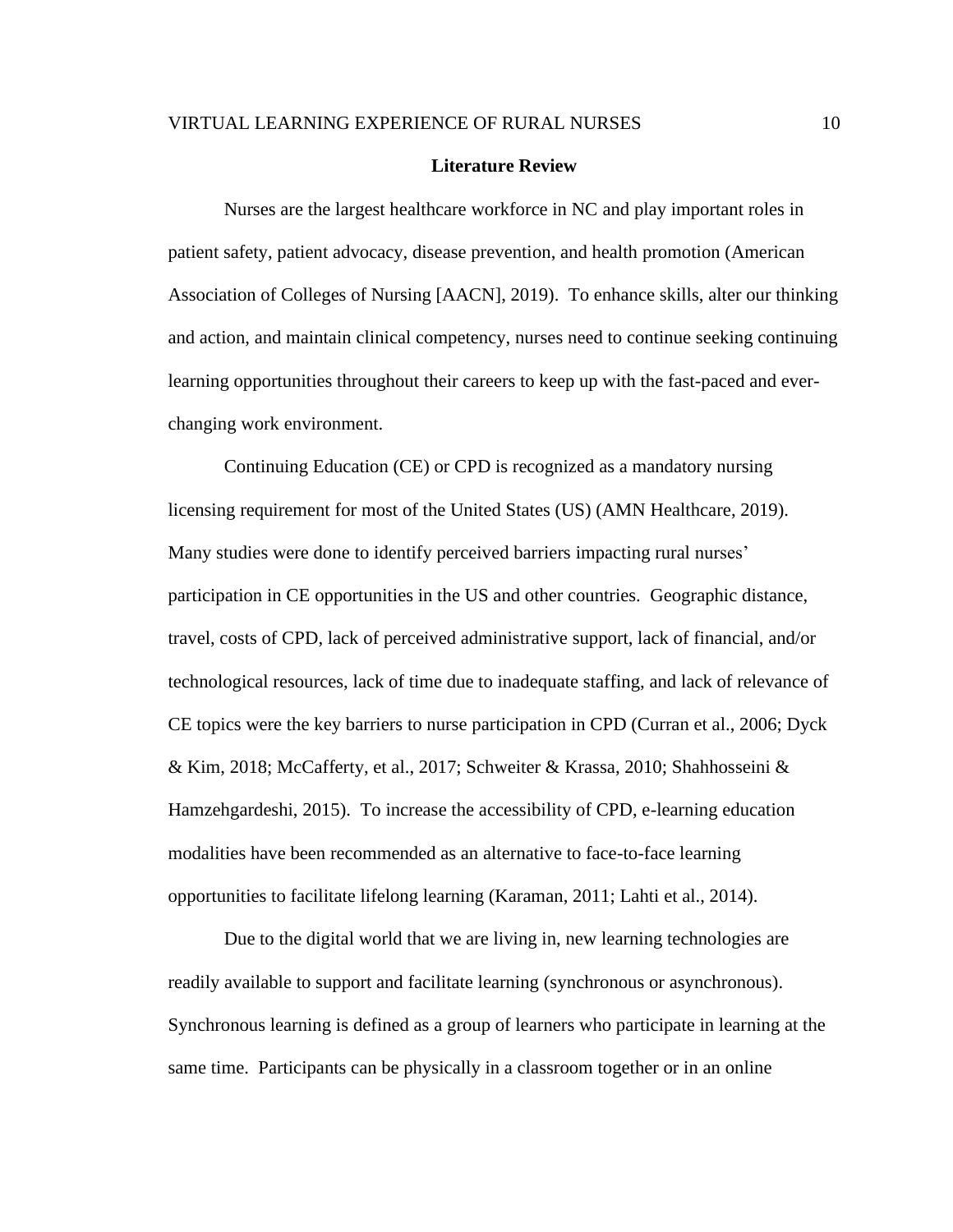environment, such as web/virtual conference, live webinar, videoconference, or teleconference. They can interact with the instructors and participants in real-time. A benefit of synchronous learning occurs when knowledge and experience is exchanged between participants and instructors in real-time, whether through in person or virtual instruction. Participants can get real-time feedback from the instructors and peers. There is no geographical boundary that hinders participants from learning. However, the educational event does take place on a specific scheduled date and time (Higley, 2013). Opposite of synchronous learning, asynchronous learning happens when instructors, learners, and participants are not participating in the learning process at the same time. There is no interaction taking place between participants and instructors in real-time. This type of learning can be delivered through pre-recorded videos, slideshow presentations, or reading assignments. An asynchronous learning method offers a certain degree of flexibility, the learners can choose their own schedule to progress through their learning in any place and at any time. Similar to synchronous learning, there are no geographic and time zone restrictions. One drawback of asynchronous learning is that participants are not able to ask questions and receive instant feedback from the instructors or peers.

Many studies were conducted to demonstrate the effectiveness of a variety of learning modalities to improve knowledge and skills of nurses (Cook et al., 2008; Sleeg et al., 2013). Gould et al. (2014) pointed out that asynchronous online learning designed for learning alone without interaction and support from others is limited in value. They argued that this learning model restricted the learner's opportunity to reflect on the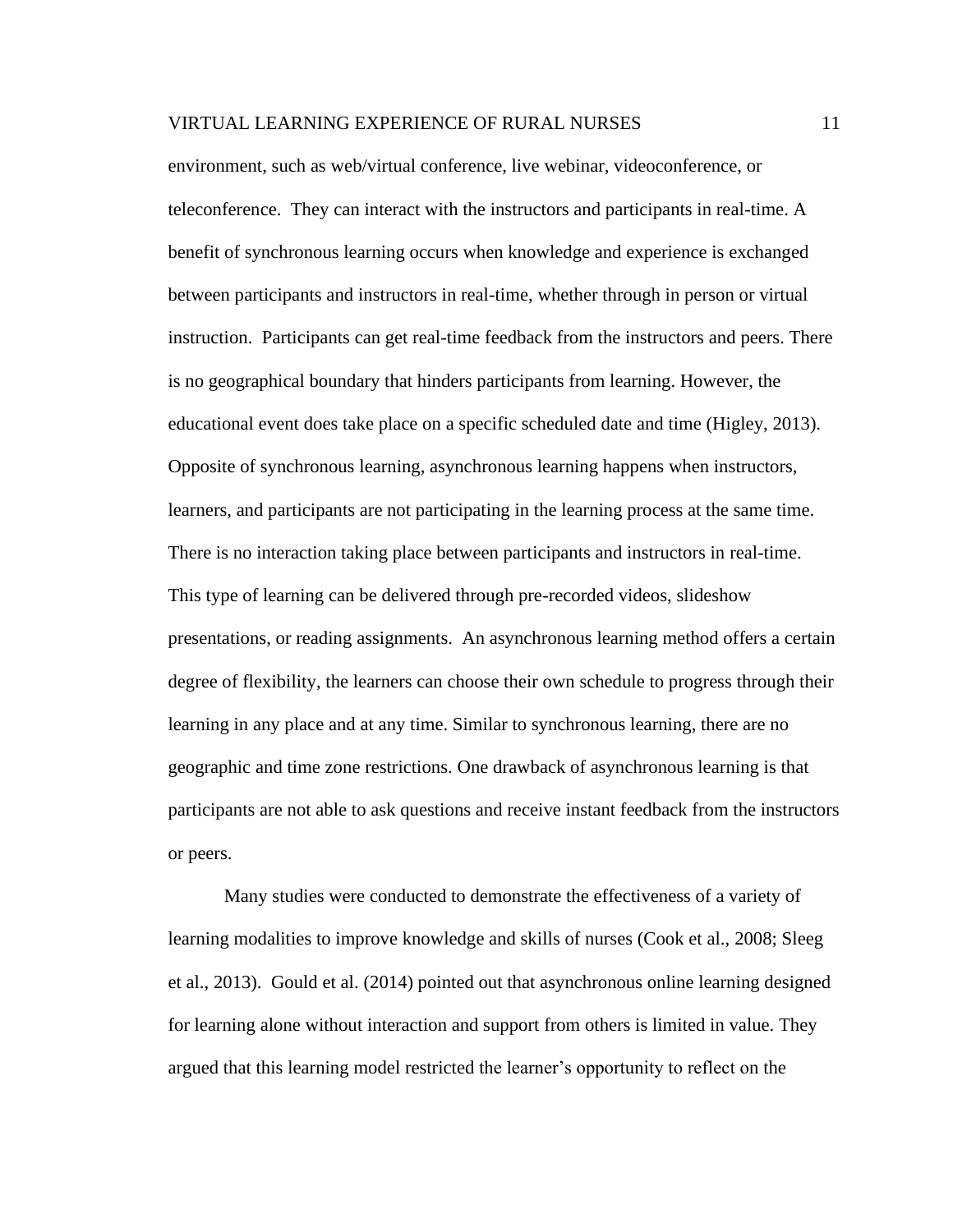material with his or her peers in real time, and therefore lessened the opportunity for deep learning.

With the COVID 19 pandemic, the traditional face to face learning has been disrupted, forcing K-12 education, college education, CE providers, and professional organizations to re-evaluate and deploy the most convenient and accessible learning methods to the audience due to social distancing and shelter in place restrictions. This drastic change has created a need of rapid development and implementation of a timely CPD through use of innovative technology, therefore virtual conferencing has exponentially expanded overnight. Technological capabilities are no longer the main concern, even for people who live in rural and underserved areas. Providing access, saving money, time, and resources are some of the advantages when using virtual conferencing (Rubinger et al., 2020). It is important to understand the attitude towards online learning between rural and urban nurses when assessing appropriate learning methods for rural nurses. The results from Xing et al. (2018) found that nurses in rural hospitals had more positive attitudes toward online learning than those working in urban hospitals. Rural nurses who could access the internet in their workplace reported more positive attitudes than those who could not. This indicates that developing online learning programs accessible through the employer's internet access can provide support to fulfill learning needs of the rural nurse.

The study by Lahti et al. (2014) demonstrated that online learning improves accessibility, flexibility, cost savings, and is a convenient way for nurses to obtain CE. It increases learning opportunities and offers a unique learning environment for nurses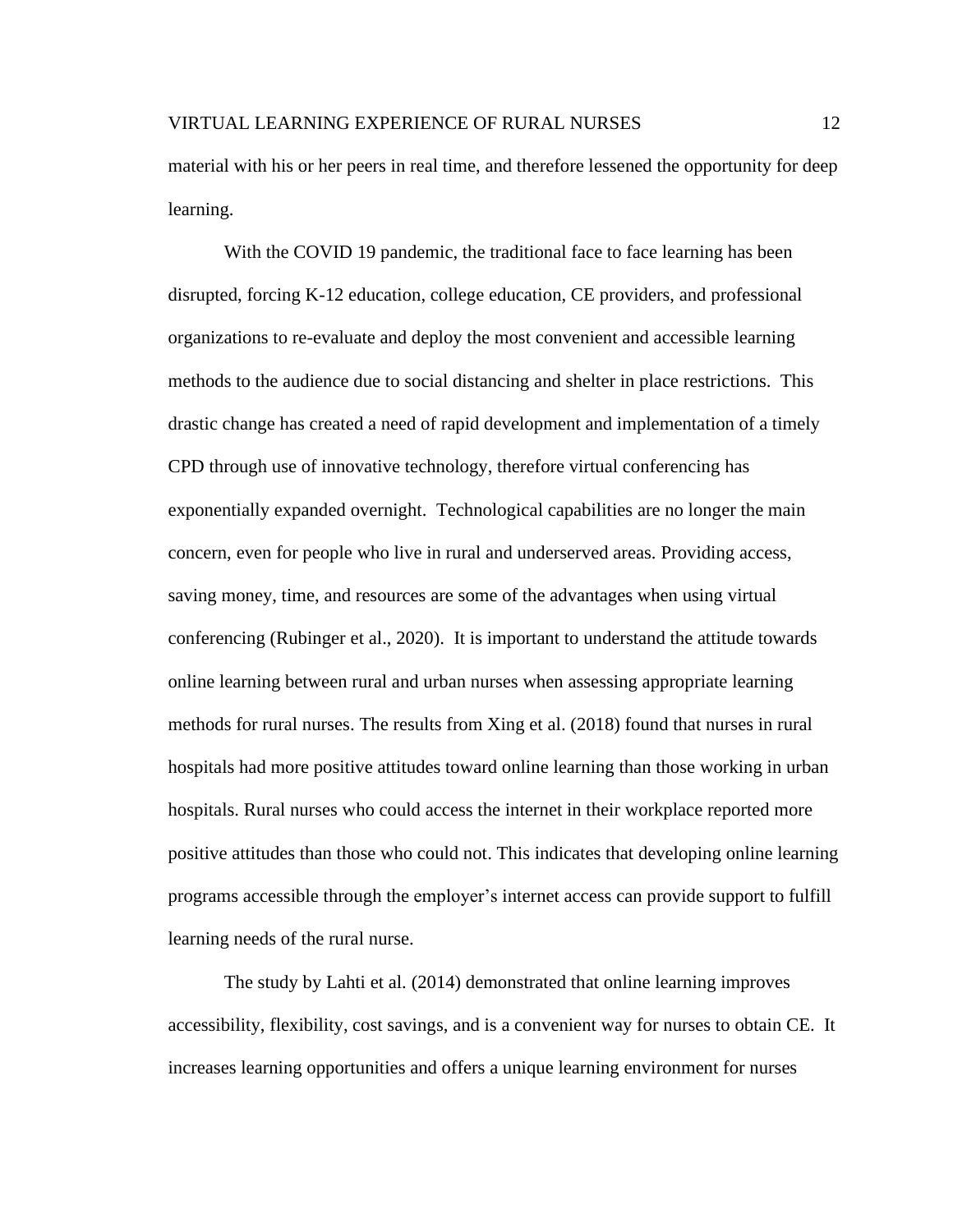outside of traditional learning methods. Many studies also showed that online or webbased learning demonstrated equal learning outcomes and greater satisfaction than traditional face-to-face learning (Horiuchi et al., 2008; Lahti et al., 2014). The study of Horiuchi et al. (2008) identified three advantages in web-based group learning. First, the dropout rate for the web-based learning groups is lower than face to face. Second, the participants enjoyed the flexibility of web-based learning. Third, the web-based learning was affordable and attractive to nurses of various ages. Karaman (2011) had similar findings, that nurses' ages or length of work experience did not show a significant difference related to the positive perception of online programs. Also, there was no significant difference between perceptions about online learning for nurses living in urban areas and those living in rural areas, therefore offering CE through online learning modalities can be used as an effective substitution for face-to-face learning in both settings.

The meta-analysis conducted by Pei and Wu (2019) found no evidence that offline learning was better than online learning. They also found that online learning enhanced the knowledge and skills of undergraduate students, supporting that it a potential method for undergraduate medical teaching. Another systematic review evaluated the effectiveness of online learning versus alternative learning methods, such as face-to-face workshops or supplemental study with manuals, for teaching clinical interventions with licensed health care professions (HCPs) including nurses. This review demonstrated that a workshop or lecture in person was not superior to online learning for knowledge and clinical behavior. It is likely that online methods may be as effective as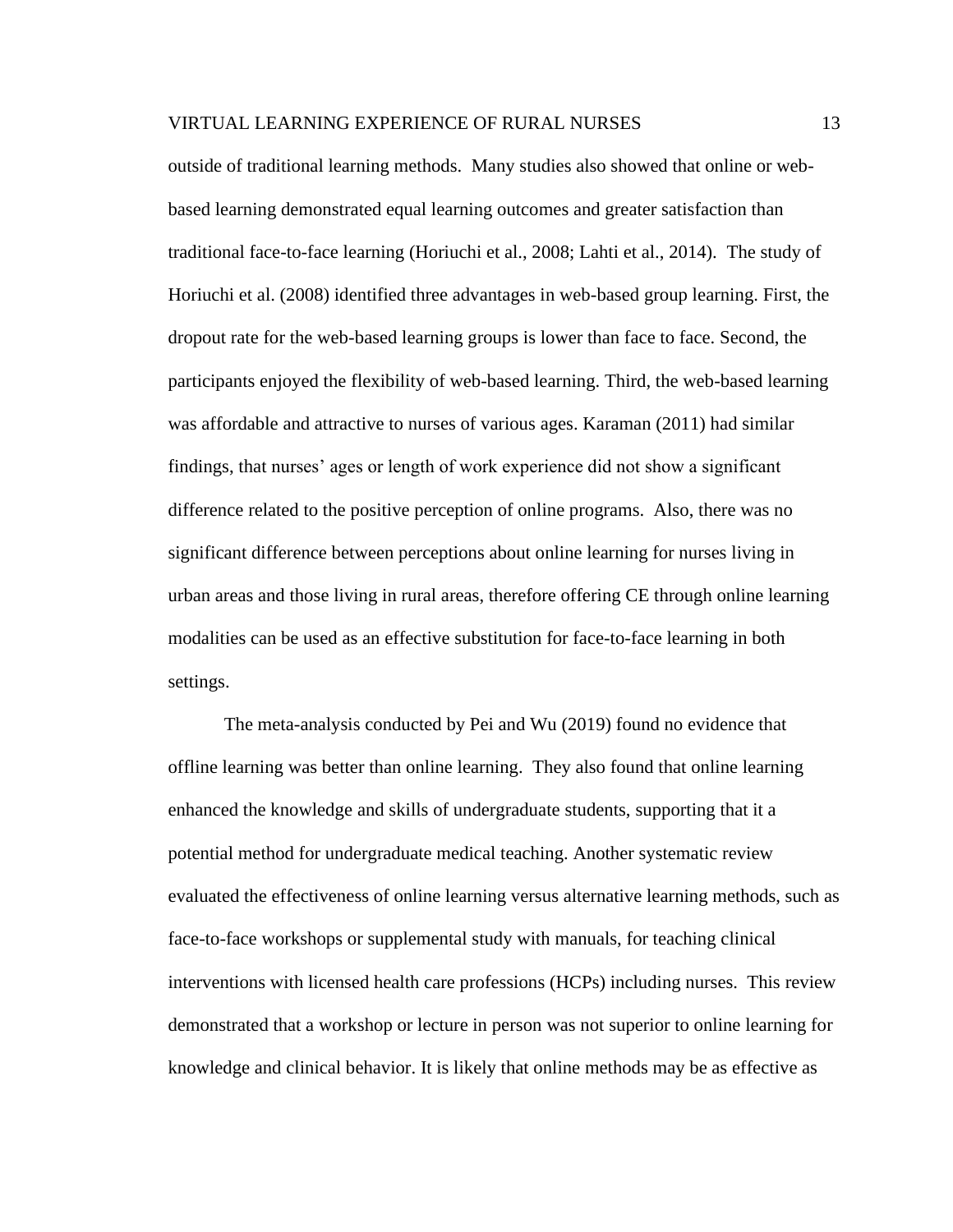alternative methods for training HCPs in clinical interventions for the outcomes of knowledge and clinical behavior (Richmond, et al., 2017).

## **Target Population & PICOT Statement**

Since 2007, NC has used a three-level system for designating community development tiers. The tier calculation is based on an average unemployment rate, median household income, population growth, and assessed property value per capita in relationship to the total population in that county. There are 40 Tier 1 counties (lowest tier), 40 Tier 2 counties, and 20 Tier 3 counties in NC. Tier 1 includes the smaller and more impoverished counties, representative of many rural areas, and Tier 3 is considered most prosperous counties, which is representative of many urban/metropolitan areas. For example, the counties of Anson, Cleveland and Rutherford are categorized as Tier 1 counties. Mecklenburg and Cabarrus counties are Tier 3 counties. Within these Tier 1 rural counties, the healthcare facilities consist of 20 critical access hospitals, 71 rural health clinics, 154 federally qualified health center sites located outside of urbanized areas, and 38 short term hospitals located outside of urbanized areas which all require healthcare teams including nurses to care for the residents (Rural Health Information Hub, 2018). The NC AHEC is committed to designing and developing CE classes to meet the educational needs of rural nurses in NC, considering the many barriers and challenges that rural nurses face.

PICOT – (P population) NC rural nurses; (I intervention) implementation of virtual learning modality (C comparison) perceived positive experience (O outcome) meet their educational needs and increase their CE participation. Restated as the Project Question: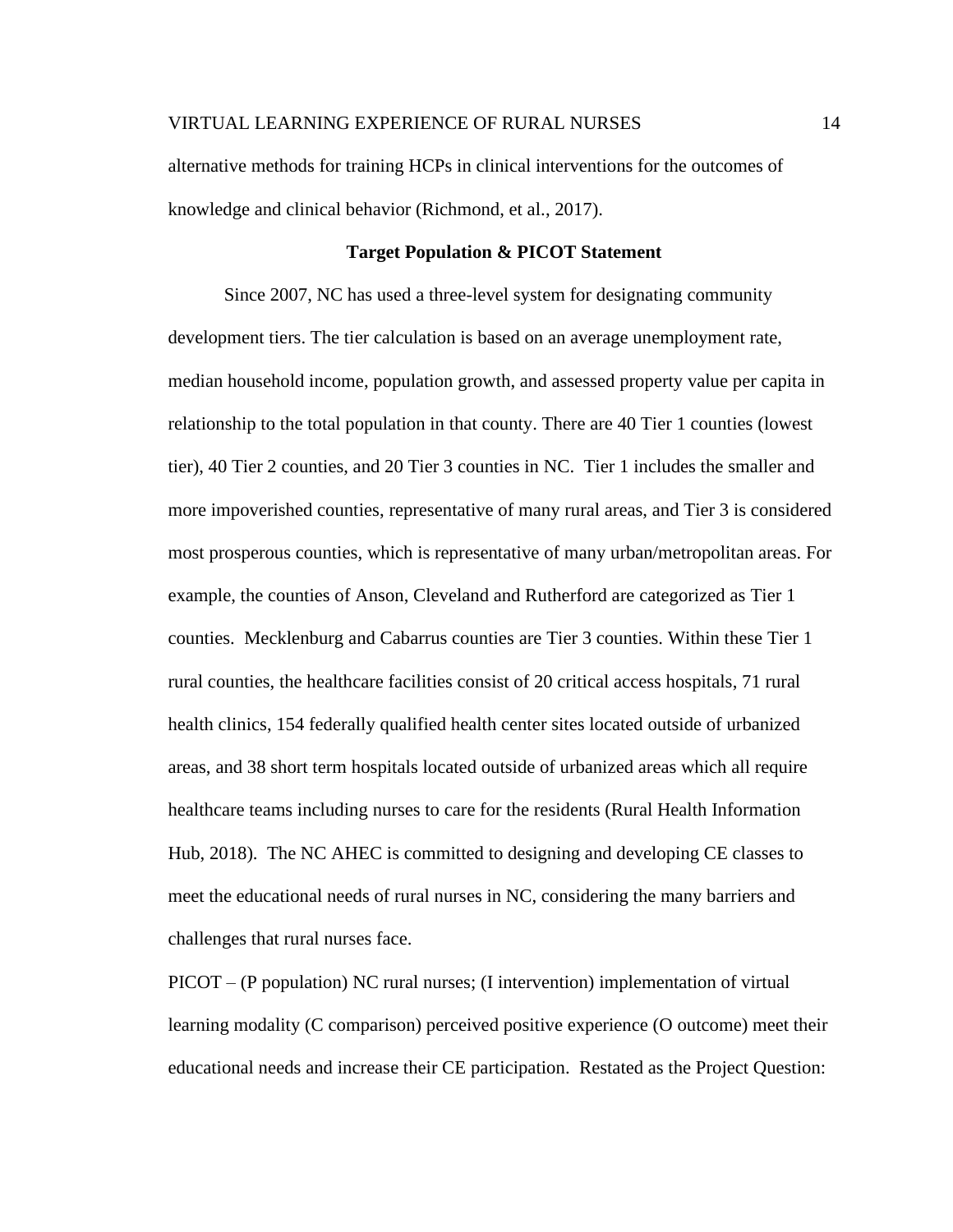Do NC rural nurses perceive a positive experience when participating in virtual learning that meets their educational needs and increases their CE participation?

#### **Sponsor and Stakeholders**

The North Carolina Area Health Education Center (NC AHEC) program began in 1972 to address national and state concerns with the supply, distribution, and retention of health care professionals. In 1974, the State of North Carolina's General Assembly supported a plan to create a statewide network. Today, with the federal and state legislative support, the NC AHEC program consists of the NC AHEC program office, a network of nine regional AHECs, and the Duke AHEC program (NC Area Health Education Center [NC AHEC], 2020) to serve 100 counties in NC. The NC AHEC Program provides and supports educational activities and services with a focus on primary care in rural communities and those with less access to resources to recruit, train, and retain the workforce needed to create a healthy North Carolina (NC AHEC, 2020). NC AHEC has a long history of building reputable relationships and partnerships with the State Board of Nursing, state and local health departments and professional nursing organizations to meet the mission of the NC AHEC.

The NC AHEC Rural Nursing Conference is designed to meet the learning needs specific to rural nurses in NC. A statewide educational needs assessment was conducted in 2019 to determine topics and all the nine AHECs are involved with the planning process. The benefit of collaboration with all AHECs to reach out to rural nurses in NC is to leverage the close relationships that each AHEC has with their constitutes and local partners in their region. This program is funded and sponsored by the NC AHEC.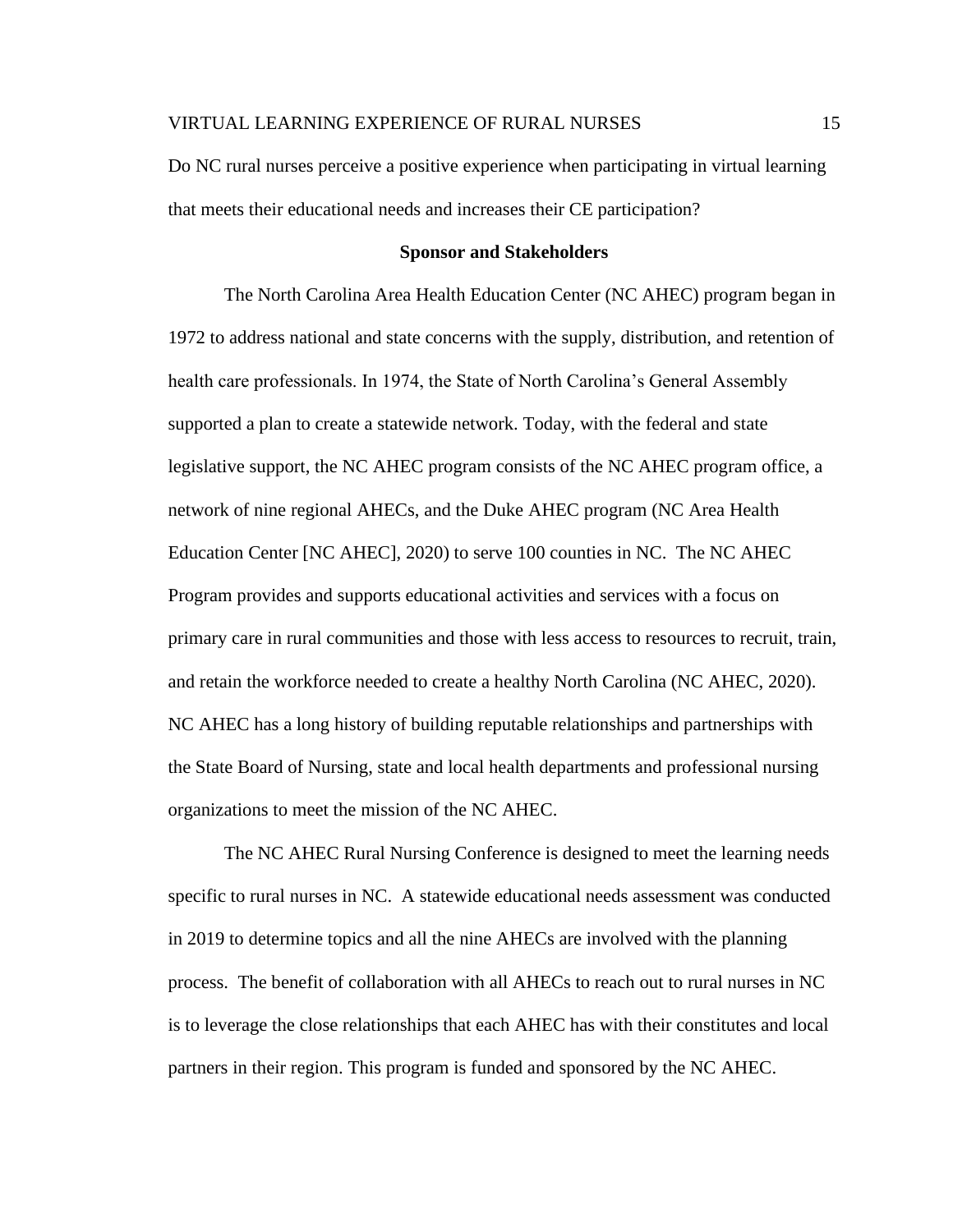### **Mission Statement**

The NC AHEC Program provides and supports educational activities and services with a focus on primary care in rural communities and those with less access to resources to recruit, train, and retain the workforce needed to create a healthy North Carolina.

## **Vision Statement**

NC AHEC envisions a state where every North Carolinian is healthy and supported by an appropriate and well-trained health workforce that reflects the communities it serves.

#### **Values**

Excellence – We deliver quality activities and services that our customers and partners value.

Diversity – We promote equity and inclusivity.

Integrity - We act with fairness, transparency, and the highest level of ethics. Collaboration - We value partnerships and support interprofessional approaches. Improvement - We continuously innovate and improve our work.

#### **SWOT Analysis**

An in-depth organizational assessment on Strengths, Weaknesses, Opportunities, and Threats (SWOT) analysis is conducted and detailed in Figure 1. Many strengths are identified through the assessment. The NC AHEC has a unique infrastructure which utilizes all nine AHECs to connect with rural nurses in the counties they serve. The NC AHEC values the important role that rural nurses play in providing safe and quality care for the NC residents. To mirror the mission of the NC AHEC, it is vital for all AHECs to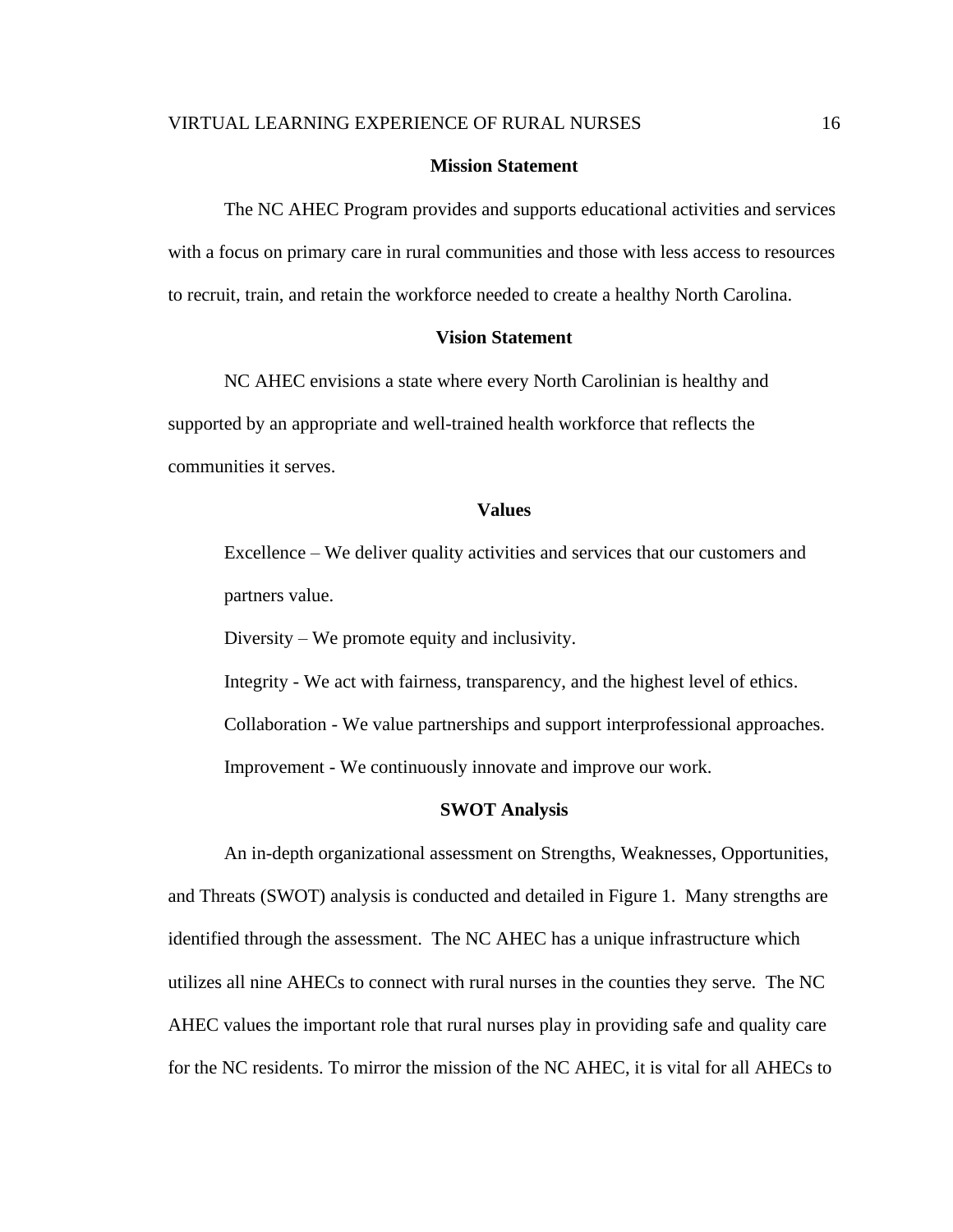improve and increase CE access to meet the learning needs of rural nurses, foster their lifelong learning, and support them with maintaining their competency which is required by the licensing and specialty nursing certification bodies. Due to the COVID-19 pandemic (a threat), some of the weaknesses include competing priorities and job responsibilities of rural nurses may negatively affect their participation. Unlike the faceto-face CE programming, virtual learning may limit individual interaction and networking opportunities due to the large number of participants. Due to many people having "smart" phones, a majority of nurse should have no difficulty with internet access, there may still be a potential threat of rural nurses experiencing poor internet connectivity in remote areas. Competing with external CE providers to offer CE programming to rural nurses can be perceived as an additional threat.

Many opportunities were identified through the assessment. Marketing strategies are an opportunity to reach out to rural nurses. Since this is a collaborative AHEC with a goal of attracting rural nurses to participate in this CE event, each AHEC is fully invested in this project. Every effort will be made by each AHEC to connect with their constituents and local partners to help spread the word about this event. Another opportunity is to submit and publish an article in NC Board of Nursing Bulletin magazine to emphasize the NC AHEC mission and our support of rural nurses. This article was submitted and approved by NC Board of Nursing and was published in NC Board of Nursing Bulletin magazine in summer 2020 issue. Engaging with rural nurses is also a top priority for this event, therefore, ice-breaking and interactive activities will be added to the event. Tools such as social media or poll will be used. On a positive note, this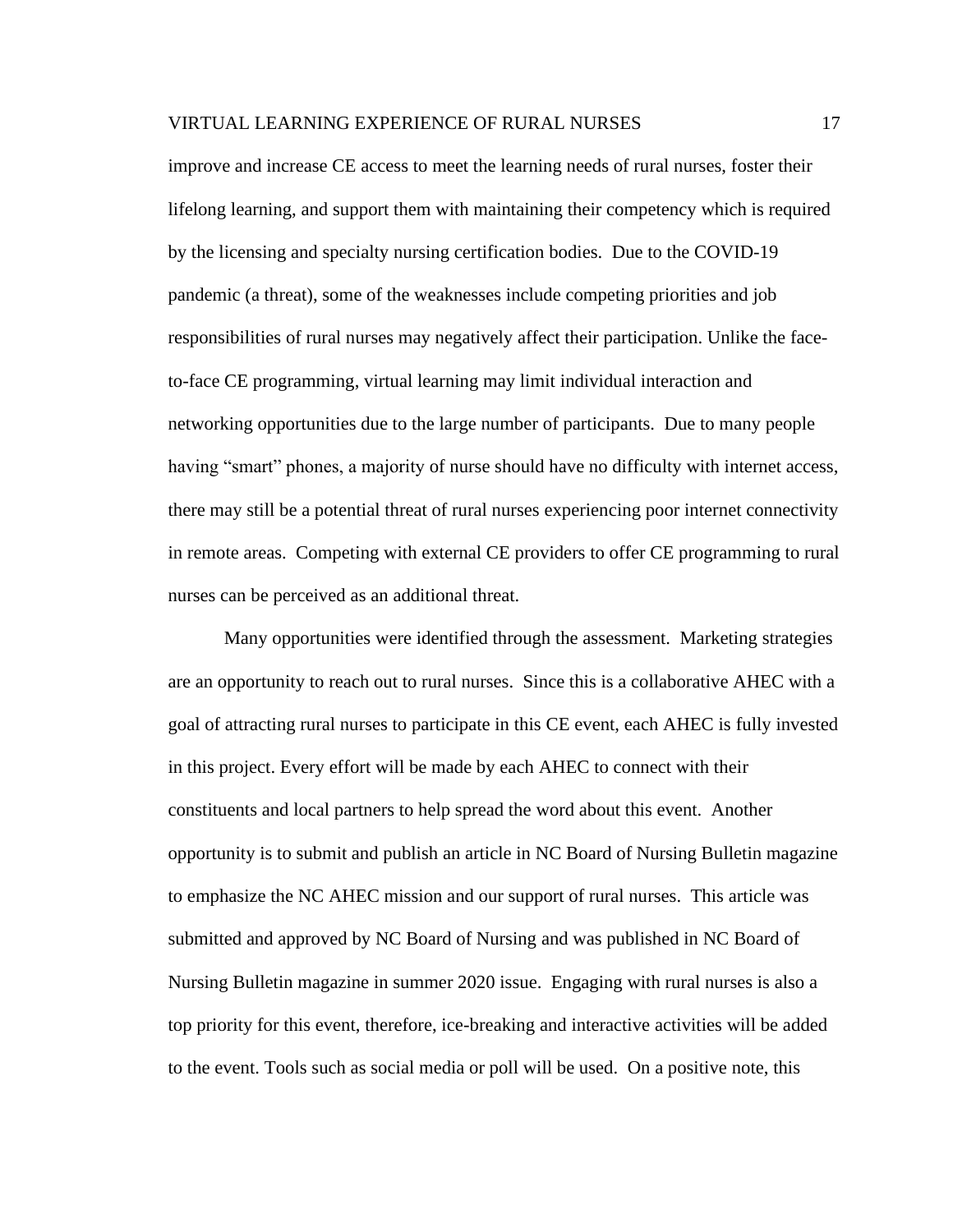educational event will be recorded and made available for those who will not be able to attend on the day of the event but wish to review the content later and earn CE contact hours. Using emerging technology such as Zoom or Adobe Connect platforms in delivery of synchronous learning, our goal is to reach out and connect with rural nurses in NC and to build long-lasting relationships to meet their professional needs.

# **Figure 1**

*SWOT Analysis*

| <b>Strengths</b>                                                                                                                                                                                                                                                                                                                                                                                                                                                                                                 |           | <b>Weaknesses</b>                                                                                                                                                                                                                  |
|------------------------------------------------------------------------------------------------------------------------------------------------------------------------------------------------------------------------------------------------------------------------------------------------------------------------------------------------------------------------------------------------------------------------------------------------------------------------------------------------------------------|-----------|------------------------------------------------------------------------------------------------------------------------------------------------------------------------------------------------------------------------------------|
| Partnership with all nine AHECs<br>including Duke AHEC to offer the<br>NC AHEC Rural Nursing Conference<br>- leveraging the strong relationships<br>each AHEC built with their local<br>constituents, partners, and community<br>to reach out to the rural nurses in all<br>counties NC.<br>Funding of this program is sponsored<br>by the NC AHEC. Registration fee is<br>feasible and minimal.<br>Strong technology team will support<br>this event.<br>Early planning process has begun<br>since August 2019. | $\bullet$ | Individual interaction and networking<br>opportunities are limited due to the<br>large number of participants.<br>Some rural primary care clinics may<br>have limited numbers of devices for<br>access to CE during working hours. |
| Allow time for NC AHEC to conduct<br>statewide educational needs<br>assessment of rural nurses.                                                                                                                                                                                                                                                                                                                                                                                                                  |           |                                                                                                                                                                                                                                    |
| Use technology to connect with rural<br>nurses. Live webinar mitigates a<br>geographical restriction and travel<br>expense. It is deliverable even though<br>we are experiencing the COVID 19<br>pandemic.<br>The event will be recorded and                                                                                                                                                                                                                                                                     |           |                                                                                                                                                                                                                                    |
| available for rural nurses who will not                                                                                                                                                                                                                                                                                                                                                                                                                                                                          |           |                                                                                                                                                                                                                                    |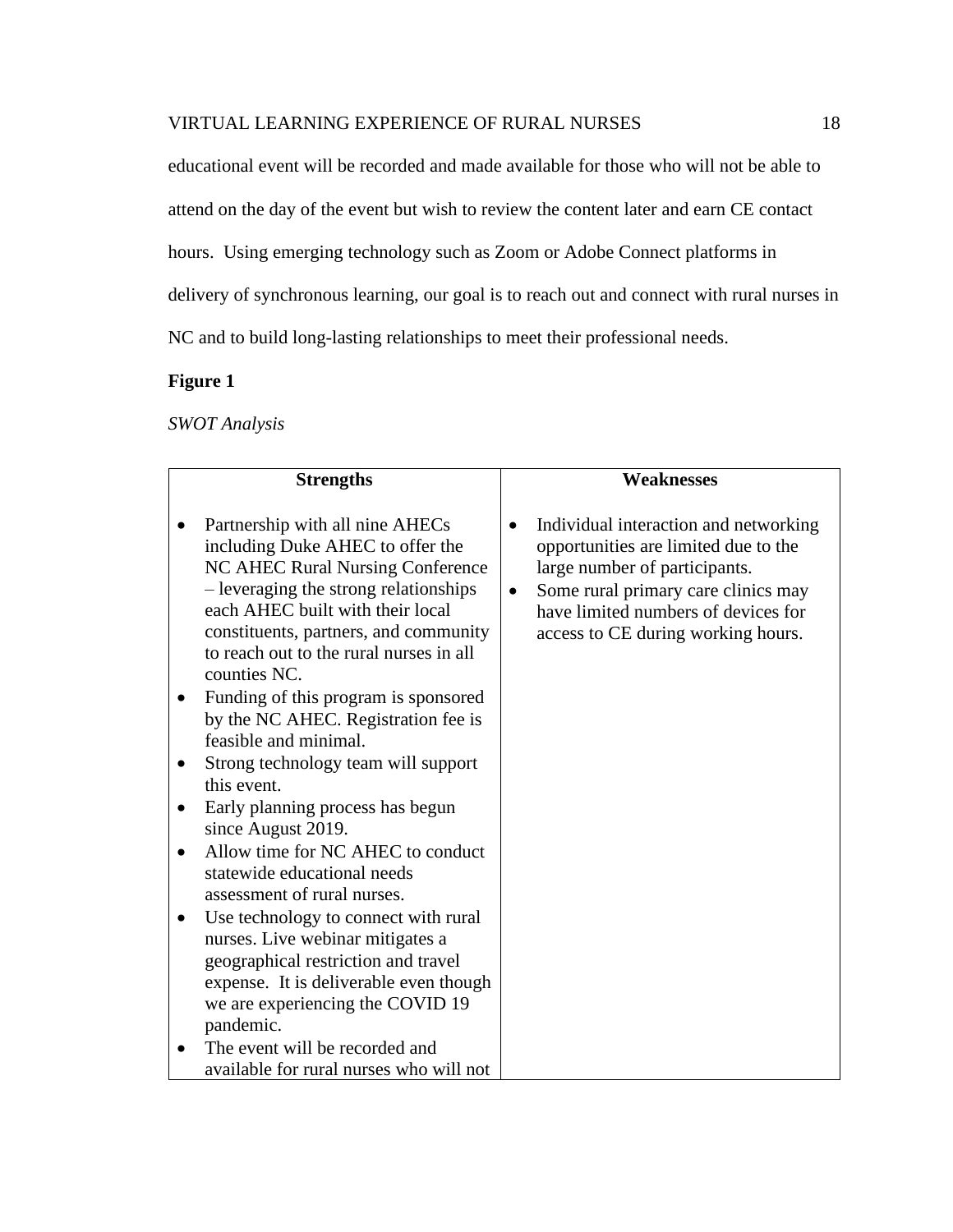| be able to participate in the live<br>webinar event.                                                                                                                                                                                                                                                                                                                                                                                                                                                                                                                                                                                                                                     |                        |                                                                                                                                                                                                                                                                                                                                                                                        |
|------------------------------------------------------------------------------------------------------------------------------------------------------------------------------------------------------------------------------------------------------------------------------------------------------------------------------------------------------------------------------------------------------------------------------------------------------------------------------------------------------------------------------------------------------------------------------------------------------------------------------------------------------------------------------------------|------------------------|----------------------------------------------------------------------------------------------------------------------------------------------------------------------------------------------------------------------------------------------------------------------------------------------------------------------------------------------------------------------------------------|
| <b>Opportunities</b>                                                                                                                                                                                                                                                                                                                                                                                                                                                                                                                                                                                                                                                                     |                        | <b>Threats</b>                                                                                                                                                                                                                                                                                                                                                                         |
| Allocate times for each AHEC to<br>connect with their constituents and<br>local partners to help spread the word<br>about this event.<br>Submit and publish an article in NC<br>Board of Nursing Bulletin magazine<br>to emphasize the NC AHEC mission<br>and our support of rural nurses.<br>Increase the visibility of NC AHEC.<br>Market the live webinar event in NC<br>Board of Nursing Bulletin magazine.<br>The BON magazines reach out all<br>nurses in NC.<br>Develop strategies to engage rural<br>nurses during live webinar. For<br>example, ice breaking, and interactive<br>activities will be added to this event.<br>Tools such as social media or poll<br>will be used. | $\bullet$<br>$\bullet$ | The COVID 19 pandemic will reduce<br>rural nurses' participation due to work<br>obligations<br>Although many people have access to<br>internet, there may still be a potential<br>threat of experiencing poor internet<br>connectivity in remote areas.<br>Competing priority and responsibilities<br>of rural nurses.<br>Compete with other external CE<br>organizations to offer CE. |
|                                                                                                                                                                                                                                                                                                                                                                                                                                                                                                                                                                                                                                                                                          |                        |                                                                                                                                                                                                                                                                                                                                                                                        |

# **Assess Available Resources**

The NC AHEC recognizes meeting the educational needs of healthcare

professionals living in rural and underserved areas is a worthwhile effort. A grant proposal to request for one-time funding was submitted and approved by the NC AHEC. The full amount of \$38,760 was granted for this initiative. The original plan was to offer the NC AHEC Rural Nursing Conference on the same day at seven geographically spread hosting sites across NC as a face-to-face event. Most of the AHECs had already secured the hosting sites in partnership with the universities and community colleges to host the event. The advantages of using universities and community colleges as hosting sites are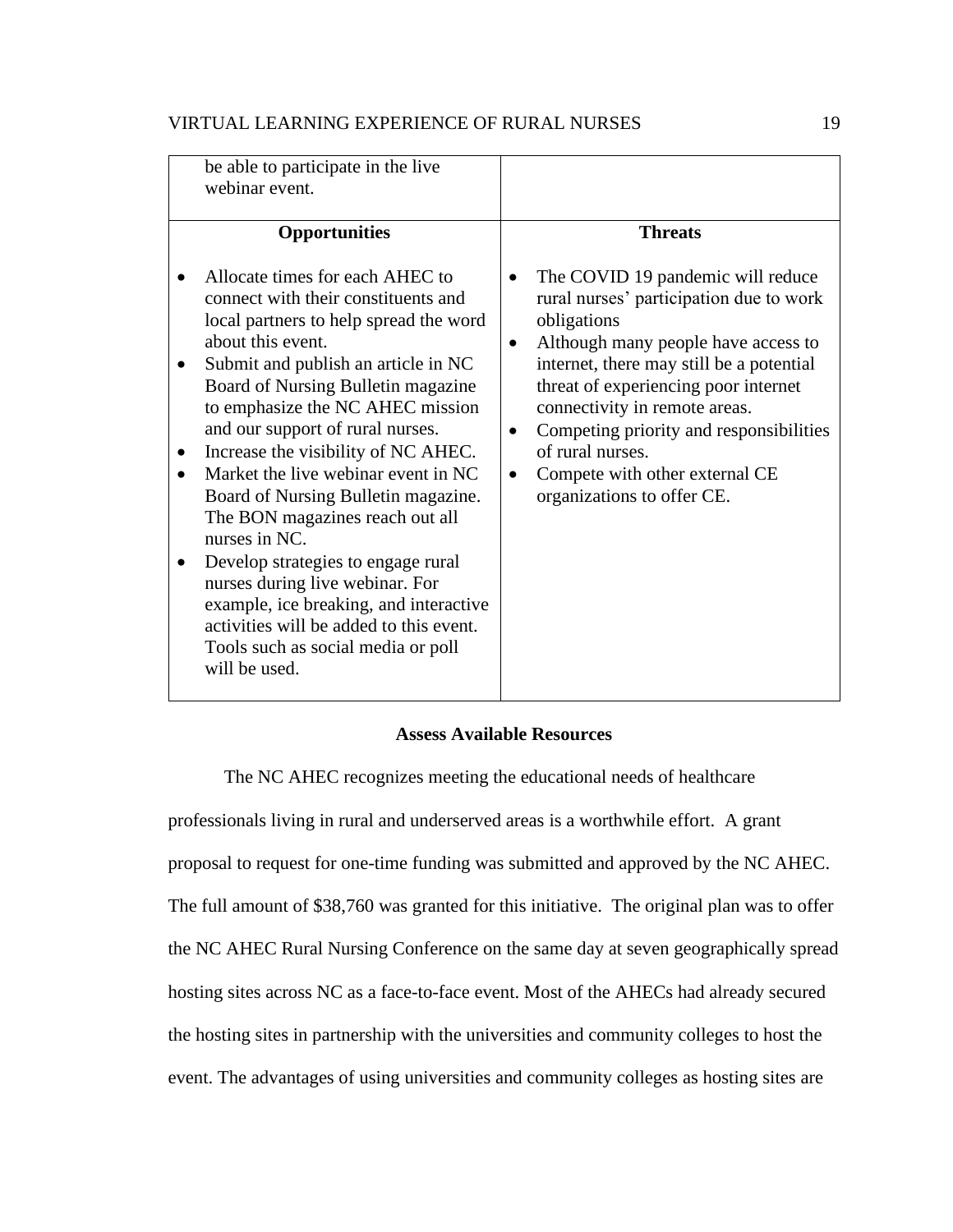that schools are well equipped with the advanced technology and audio video (AV) support teams to serve their students, therefore, the internet connectivity for broadcasting the keynote speakers is not a foreseeable issue. Each AHEC would gather their planning committee to identify regional topics that would meet the needs of the rural nurses in their region. The AHEC nurses started planning for this event one year in advance. The monthly conference call was coordinated with all AHEC nurses from the nine AHECs, to establish a timeline for this project, selected speakers based on the needs assessment and discuss marketing strategies and each AHEC's responsibilities. Through the conference call in May 2020, the planning committee of all AHEC nurses decided that we need an alternate plan to substitute for an original plan of offering this event face-to-face because of the COVID 19 pandemic. The big concern was the pandemic may still linger through the end of the year and many individuals may not be able to travel due to a corporate travel restriction and social distancing rule mandates by the state government for public safety. The information technology (IT) director of the NC AHEC was consulted. The suggestion was to move forward with the original date of the event by using web-based learning (live webinar) instead of a face-to-face method. Social networking is recognized by the rural nurses as a valuable connection with their collegial peers (MacPhee & Scott 2002). A taskforce of AHEC nurses was formed to brainstorm creative ways to engage the rural nurses.

The NC AHEC has a robust registration system to support nurses who want to sign up for the event. They will get a reminder with the live webinar link and instructions on accessing the program handouts. NC AHEC utilized a marketing team to help design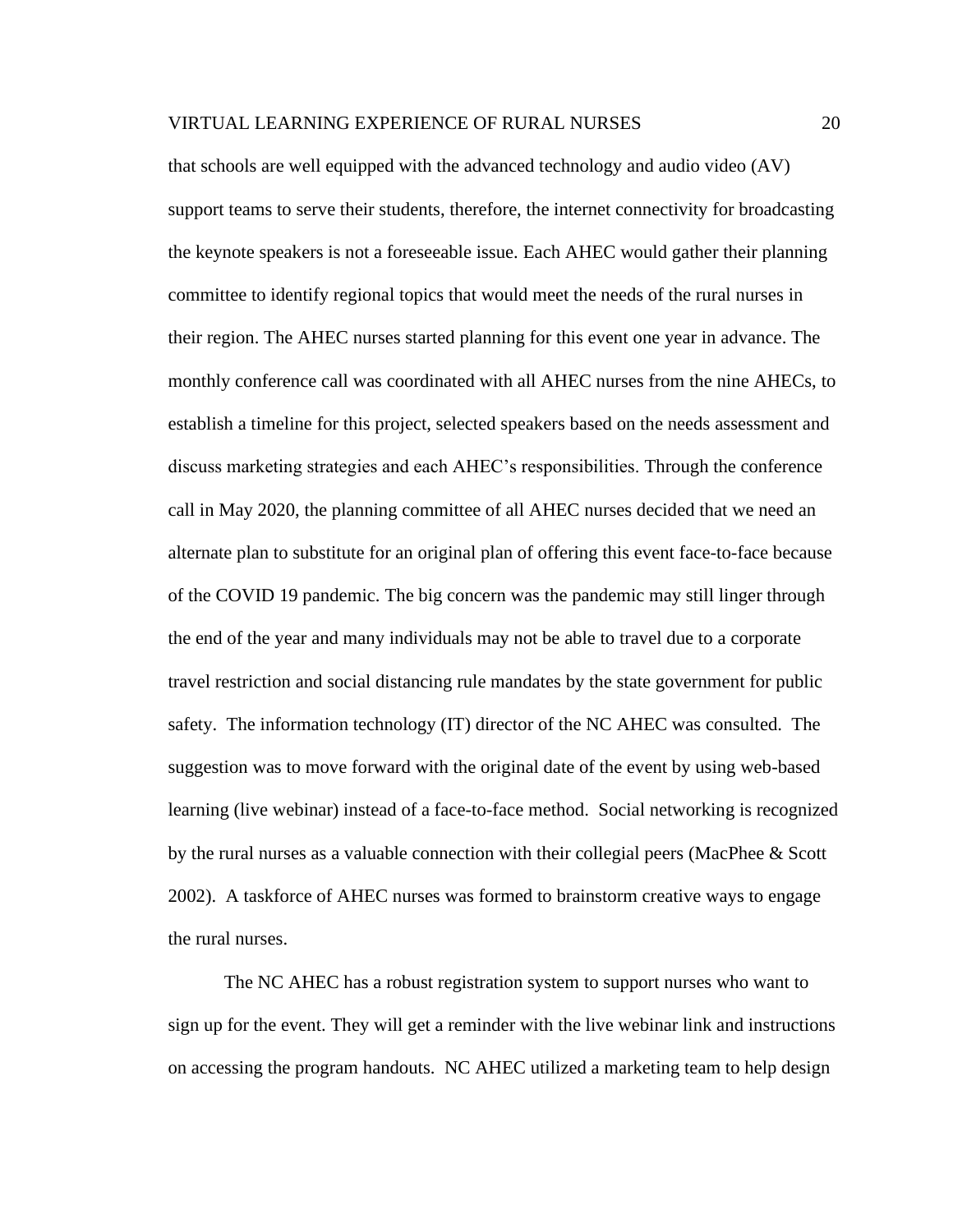an electronic invitation for this event. The fund allowed us to market this event in the June 2020 issue of the NC Board of Nursing Bulletin magazine. The magazines will be distributed to approximately 164,419 nurses (142,185 RNs and 22,234 LPNs) currently licensed in NC (NC Board of Nursing, 2020). In addition, an article about NC rural nursing that was authored by this author and two AHEC nursing colleagues and submitted to the NC Board of Nursing for publication. The article was accepted and will be published in the June 2020 issue of the NC Board of Nursing Bulletin magazine. This will bring visibility and more awareness to the public about the mission of the NC AHEC.

## **Team Selection**

The team for this initiative includes all the NC AHEC nurses, about 25 in total, the Associate Director of Interprofessional Education at NC AHEC who is an RN and with an earned a Doctor of Philosophy degree, a UNC Chapel Hill School of Nursing & AHEC liaison who is also an RN with an EdD degree, a Duke AHEC liaison, the Information Technology (IT) director of NC AHEC, a marketing team of NC AHEC and administrative assistants from all nine AHECs who will be providing logistical support for this event.

#### **Cost/Benefit Analysis**

Since the NC AHEC sponsored this event and received grant funding, regional AHECs are not obligated to generate revenue from this event. The intent is to offer high quality and relevant content to the rural nurses in NC. The budget proposal has been revised after the decision was made to offer this event through a live webinar. The cost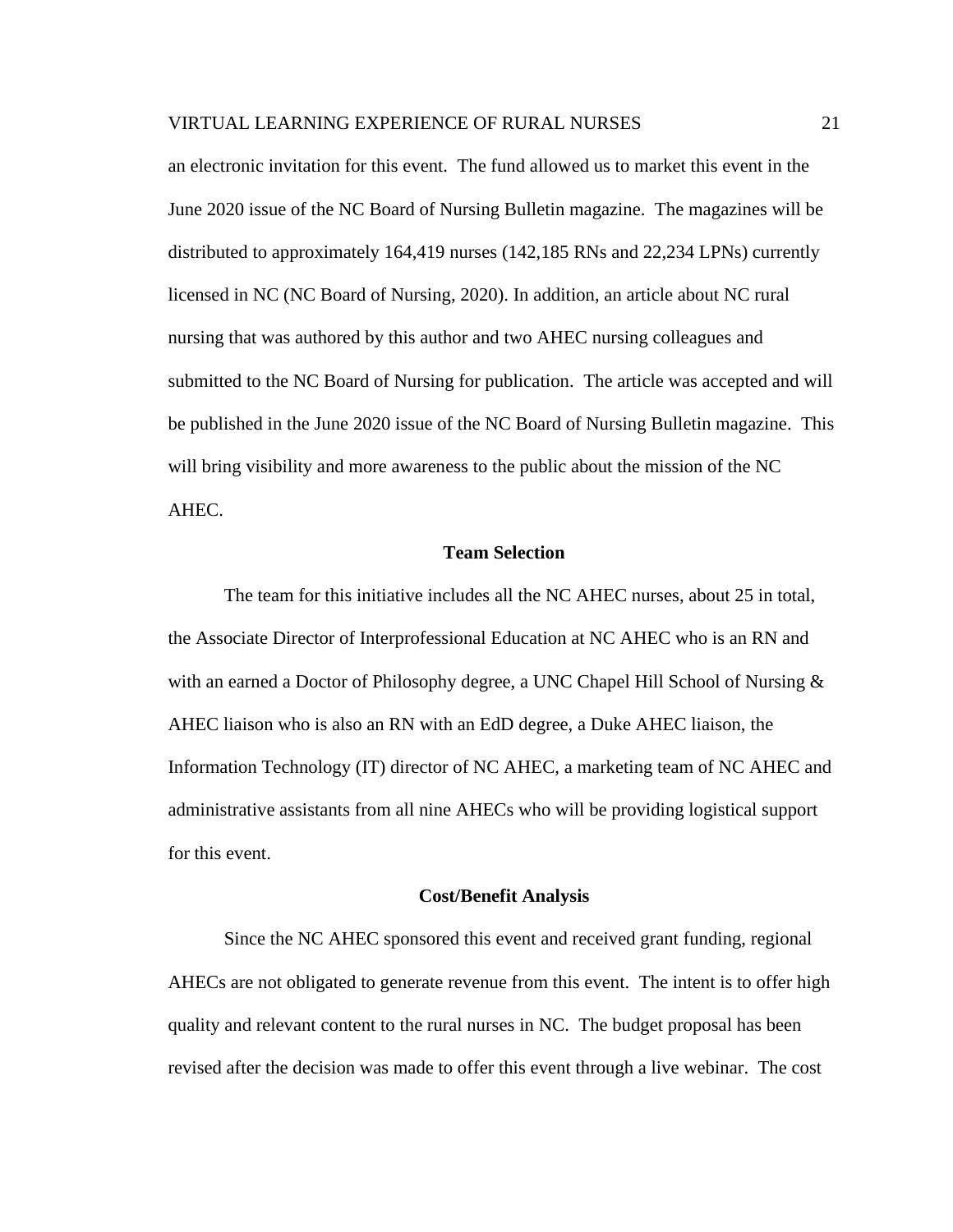of delivering the educational event through a live webinar format is substantially lower compared to the cost of offering face-to-face educational events. The study of Maloney, et al. (2012) examined the economic efficiencies of web-based education and traditional face-to-face educational approaches under randomized control trial (RCT) conditions. It demonstrated that the break-even analysis for web-based educational approach was superior to face-to-face education, because it required a lower number of participants for the program to reach the break-even point. The barriers that the rural nurses face support the notion that web-based learning has the potential to enhance their CE accessibility. It is also important for the AHEC nurses to consider sustainability is the key for developing future programs for rural nurses as funding may not be guaranteed in the future. This study also supports the cost savings of web-based learning as compared to face-to-face education. The budget for face-to-face conference was estimated to be \$38,760 as opposed to \$15,460 for a conference offered through a virtual learning. The details of the cost and benefit analysis for face to face and live webinar of this event can be found in Appendix A.

#### **Define the Scope of Problem**

It is important for the NC AHEC and AHECs to know whether providing CE through live webinars would help increase CE opportunities and attendance of healthcare professionals, including rural nurses, to combat some of the underlying barriers which may deter them from attending face-to-face educational events. Multiple studies identified web-based education as being more cost effective and cost beneficial than faceto-face education (Maloney, et al., 2012). Both web-based education and face-to-face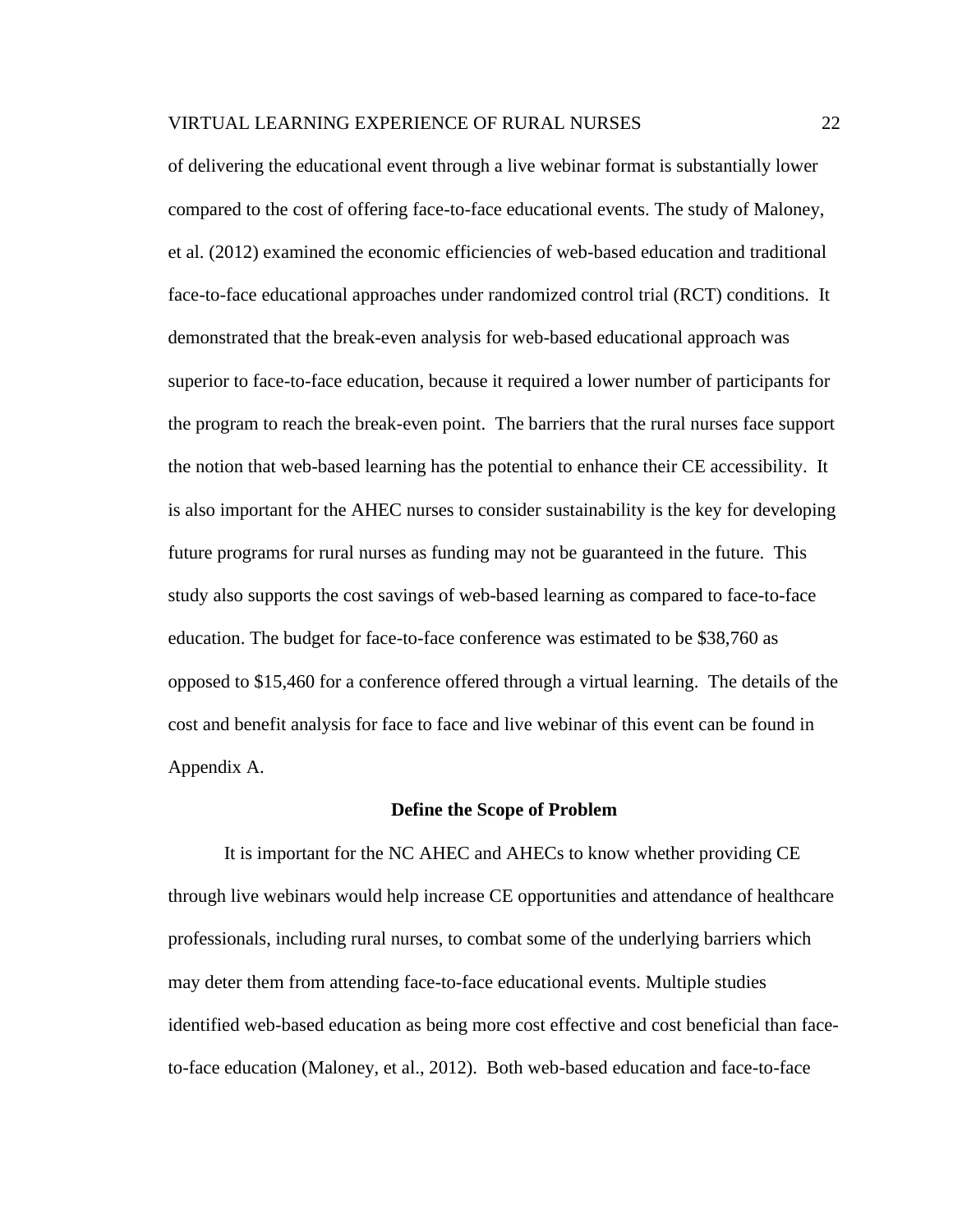education have their strengths and weaknesses. With the constant changes in today's working environment, rural nurses face difficulty taking time away from work to attend workshops and conferences. Tight staffing on their jobs often jeopardizes their learning opportunities. It is critical for rural nurses to continually acquire up-to-date knowledge and competence in their perspective nursing field and to keep abreast of the healthcare trends as they are devoted to providing optimal care for their patients. Therefore, innovative ways of delivering continuing education are being developed to meet these needs and the ideas of offering continuing education through web-based learning appears more desirable than the traditional face-to-face learning.

The primary mission of NC AHEC is to recruit, train, and retain healthcare professionals with a focus on areas in NC that are underserved and lack resources. AHEC staff are committed to serving all healthcare professionals in rural areas by enhancing CE opportunities and delivering high quality and cost-effective CE programs to meet their learning needs.

#### **Goals of Project**

The purpose of the project is to make a concerted effort to connect and reach out to the rural nurses in NC by designing accessible, targeted, and flexible CE programming to meet their ongoing learning needs. Unlike the traditional face-to-face learning opportunities that each AHEC offered in the past, the unusual circumstances that are brought on by the COVID 19 pandemic have limited nurses' travel capability and prevented mass gathering at one place. This CE event is using the strength of each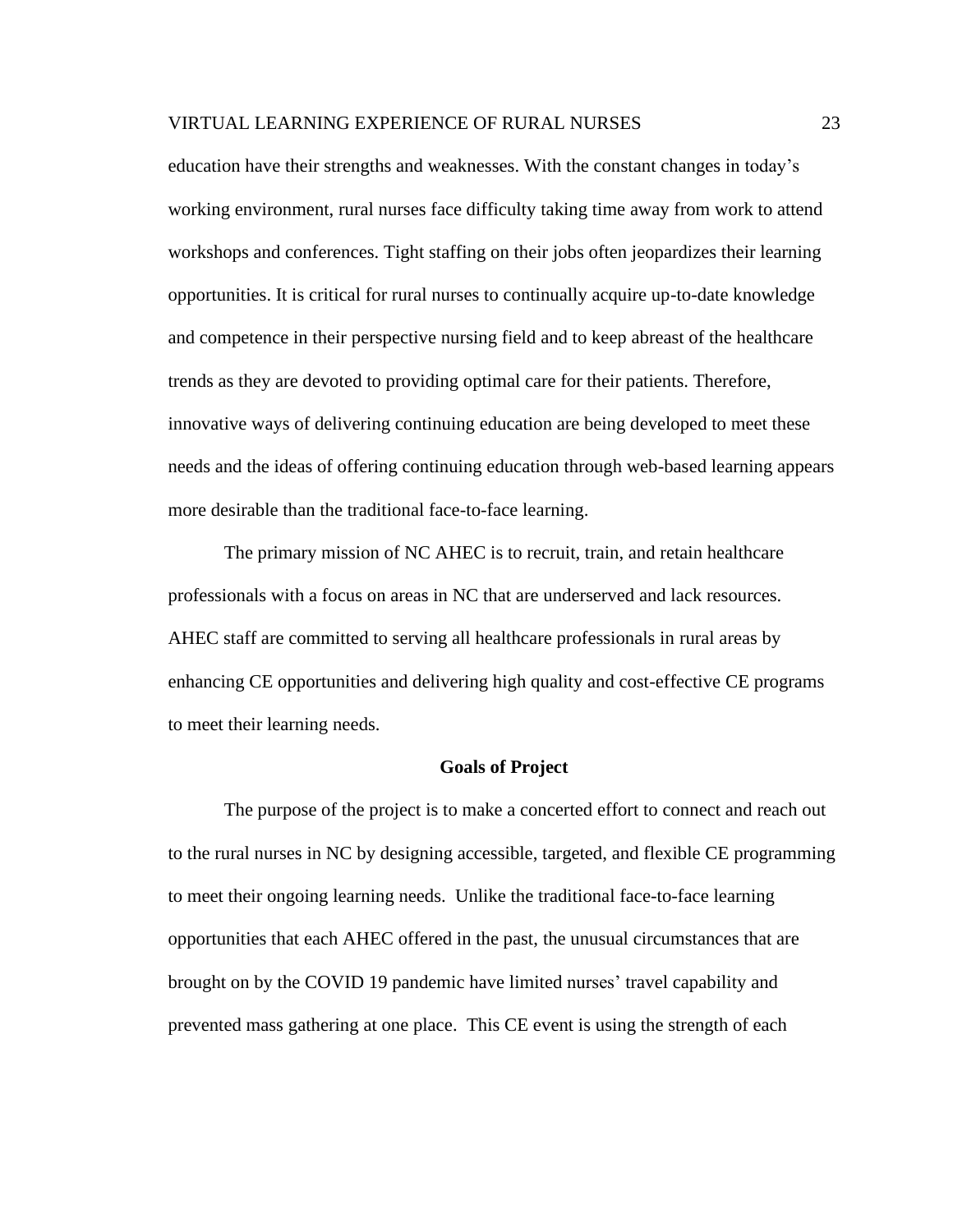AHEC to establish relationships with rural nurses to meet their learning needs and support their professional growth.

## **SMART Objectives**

NC AHEC will deliver at least one non-traditional NC AHEC Rural Nursing conference through a live webinar to reach as many rural nurses as possible using collaborative efforts of all nine AHECs to meet the educational needs of rural nurses in NC by the end of 2020.

**Specific** – Design CE programming specific to rural nurses.

**Measurable** – Develop at least one large CE program specific to rural nurses using live webinar format. Success can be measured by 1) the number of rural nurses attending this event and 2) how many rural nurses attending are from Tier 1 and Tier 2 counties. Participants will be asked to rate their virtual learning experience, usability of the virtual platform AHEC is using for the CE program, and whether their learning needs are met through virtual learning format. It is valuable information to gather from the participants to evaluate whether live webinars can meet the professional needs of rural nurses by offering convenient, flexible, accessible, and cost-effective CE programming.

**Attainable** – All nine AHECs collaborate with an effort to reach out to as many rural nurses as possible in this event.

**Relevant** – Connect and build ongoing relationships with an intent to serve the underserved and under resources of rural nurses in NC.

**Time-specific** – The educational activity will be carried out by the end of 2020.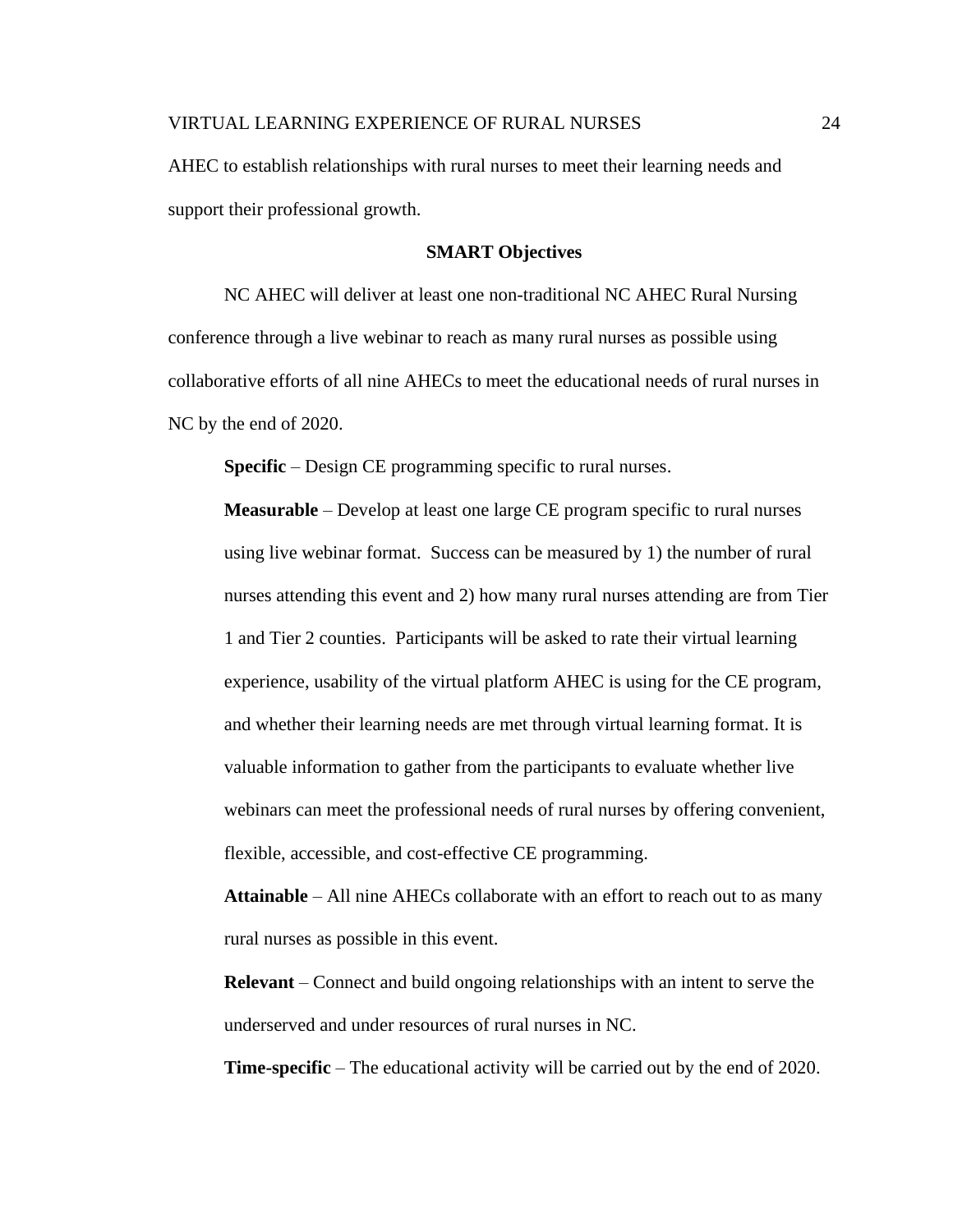#### **Theoretical Framework**

The teaching-learning process has evolved considerably from a traditional face-toface learning environment to a combination of traditional and online learning over the years. Advanced internet technology has generated innovative ideas for all types of education to create convenient, flexible, and accessible learning models for all ages of learners (Karama, 2011). Widely accessible devices such as iPads, laptops, or smartphones, along with many applications free to learners, have opened another great opportunity to meet the leaning needs of learners with geographical or time zone restrictions. Although online learning is not a new concept, it was not, until recently, used as a primary source of teaching. The COVID-19 pandemic has made a huge impact literally overnight for all types of learning institutions from kindergartens, K-12 education, higher education including community colleges and universities, business sectors, and continuing education on how they should deliver education to the learners without stopping the pace of learning (Pal  $&$  Vanijia, 2020). To prevent spread of the deadly virus social distancing was a top priority resulting in severe travel restrictions across and within the states and even within businesses and educational institutions. Thus, all the learning institutions were completely shut down when the COVID-19 pandemic initially erupted, which led the institutions to quickly adopt an online only learning delivery model to meet the learning needs of students.

The Technology Acceptance Model (TAM) was originated by Fred Davis in 1989. This theoretical framework has become one of the most widely used models to explain how users come to accept (information) technology (Lah et al., 2020). People form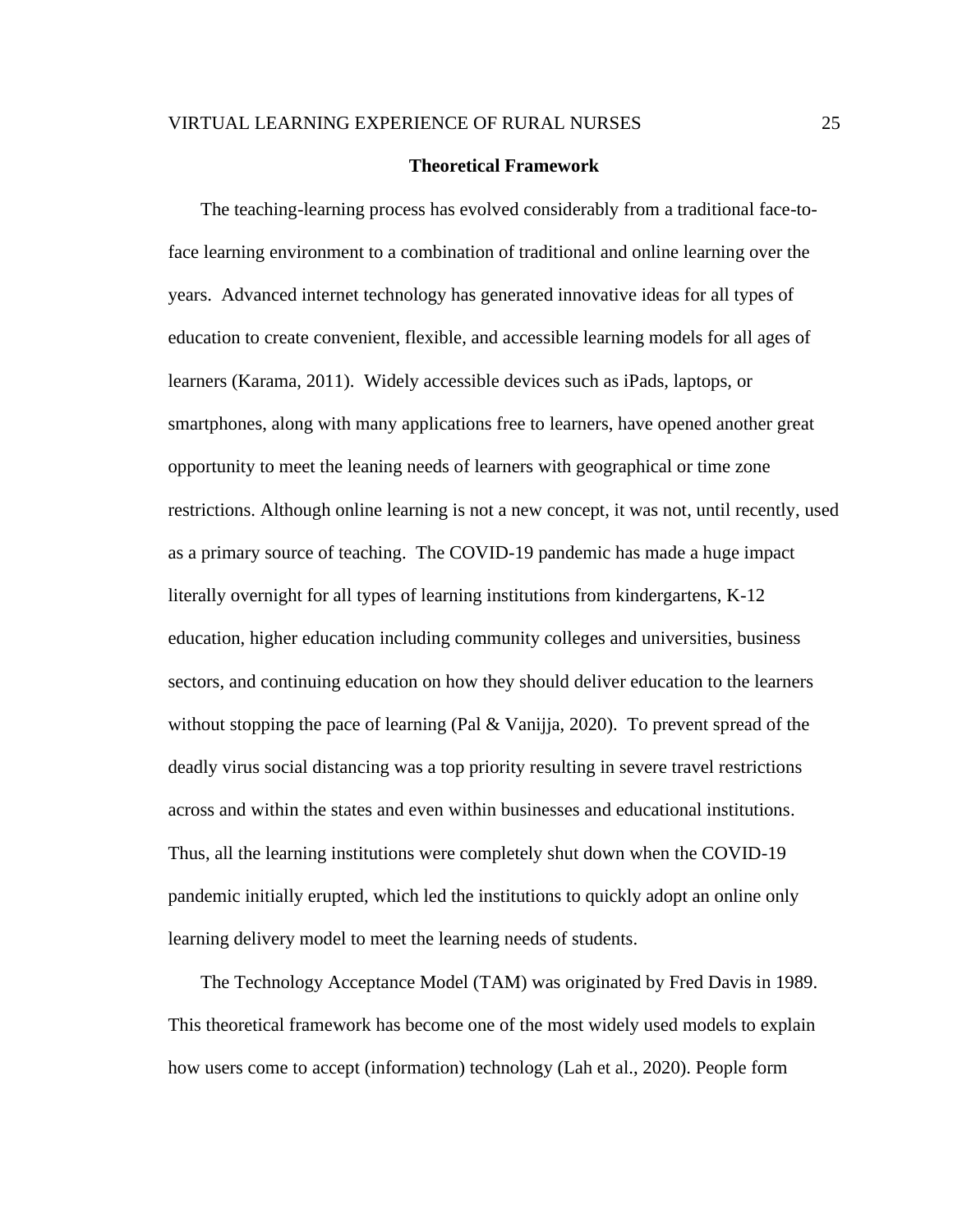attitudes and intentions to learn to use a new technology prior to initiating effort directed at using. According to Davis (1989), people make a cognitive decision and create a bias without ever interacting with a piece of technology first. People bringing in a certain attitude with two main factors such as ease of use and usefulness of that technology or if the technology can serve their intended purpose. The TAM theory pointed out that individuals vary their predisposition to use a certain type of device, like a computer or tablet or to use different types of technology applications based on their experience.

These predispositions lead an individual creating two sets of concepts to evaluate if an approach to technology is personally useful. These are labeled perceived usefulness (PU) and perceived ease of use (PEU) of the technology. Perceived Usefulness is defined as a user thinks that the technology is useful to his/her daily life and will enhance his/her job performance. Perceived Ease of Use is defined as how much training is needed for a user to operate that piece of technology to attain his/her desired outcomes. For example, does it require a user to read a training manual to start using that piece of technology? From there, PEU would influence PU. If something is difficult to use that would certainly influence a person's understanding of how useful something is. In general, most people cognitively would like to be able to use a new piece of technology right away without having to learn how to use it. Subsequently, both PU and PEU will create a specific attitude toward using that piece of new technology. The attitude can be a positive or negative which would lead a user to behavioral intention (BI) to use. Behavioral intention is associated with positive use of the technology if a user thinks that it is going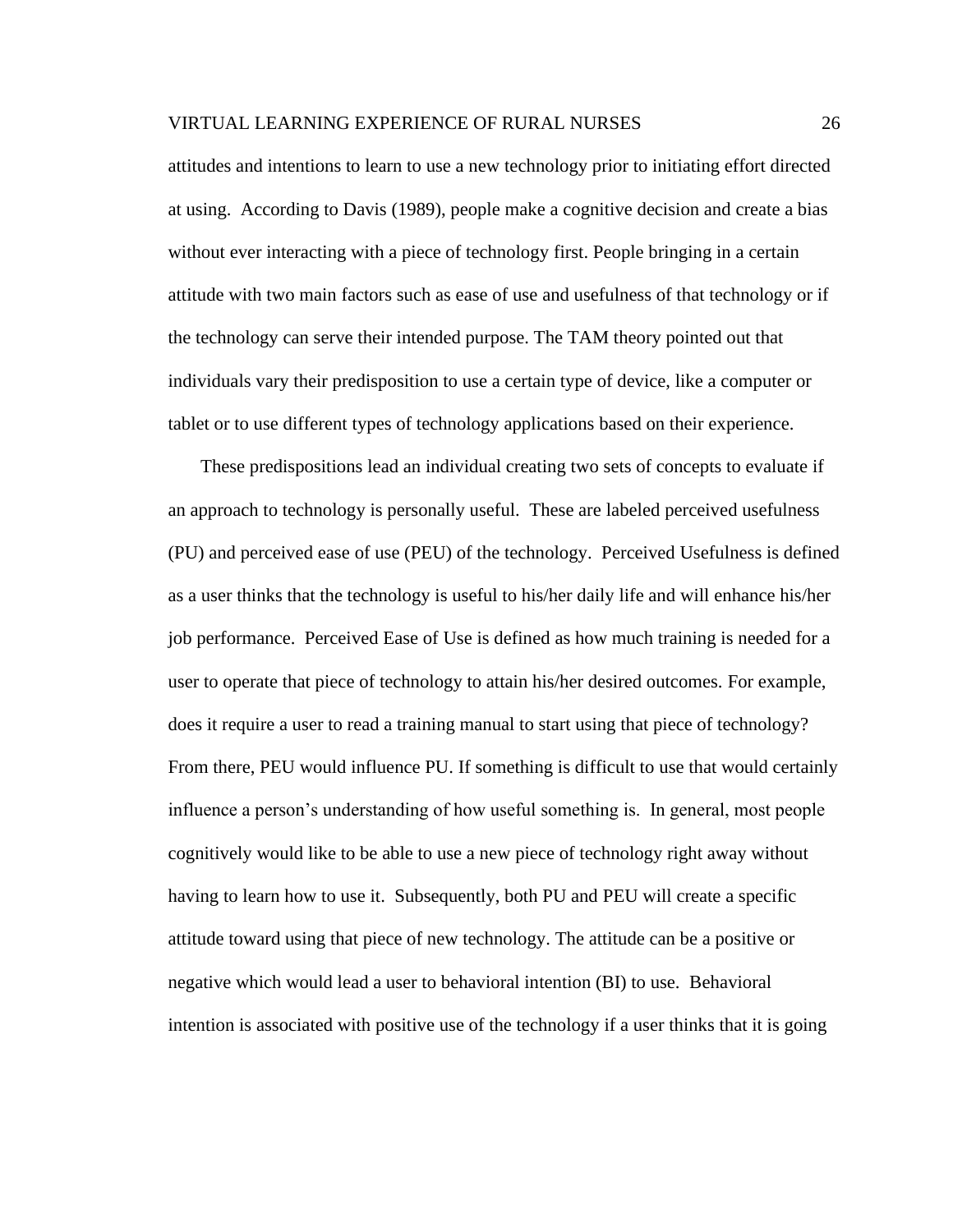to be useful and easy to use which leads them use it. If there is a negative intention, then a user is not going to use it.

As time has evolved, the TAM model has been revised for deeper understanding. The TAM model revision dives deeper with many factors which may influence PU and PEU, such as subjective norm, image, job relevance, output quality, voluntariness, and result demonstrability (Davis et al., 1989). The subjective norm is related to whether a user finds it useful in general. Image implies to what image do the users have in their mind about this new piece of technology. Job relevance is the impression of whether it is relevant to a user's job or intent purpose. Output quality is whether the technology produces higher quality content to meet his/her expectations. Does a learner seek similar or higher results? Social norm refers to who is currently using the technology such as peers, friends, or family, which may impact the perception of a user's attitude toward using that piece of technology.

#### **Practicality of Using the TAM Theory**

The mission of the NC AHEC is to provide and support educational activities and services for those who have less access to resources with a focus on recruiting, training, and retaining the healthcare workforce to create a healthy North Carolina. Supporting the professional growth of healthcare professionals including rural nurses is one of the AHEC missions. Because of the COVID-19 pandemic, all traditional face to face educational activities offered by the nine AHECs were completely suspended due to travel restriction and social distancing in place. The commitment of the NC AHEC to offer the Rural Nursing conference was strong to meet the educational needs of rural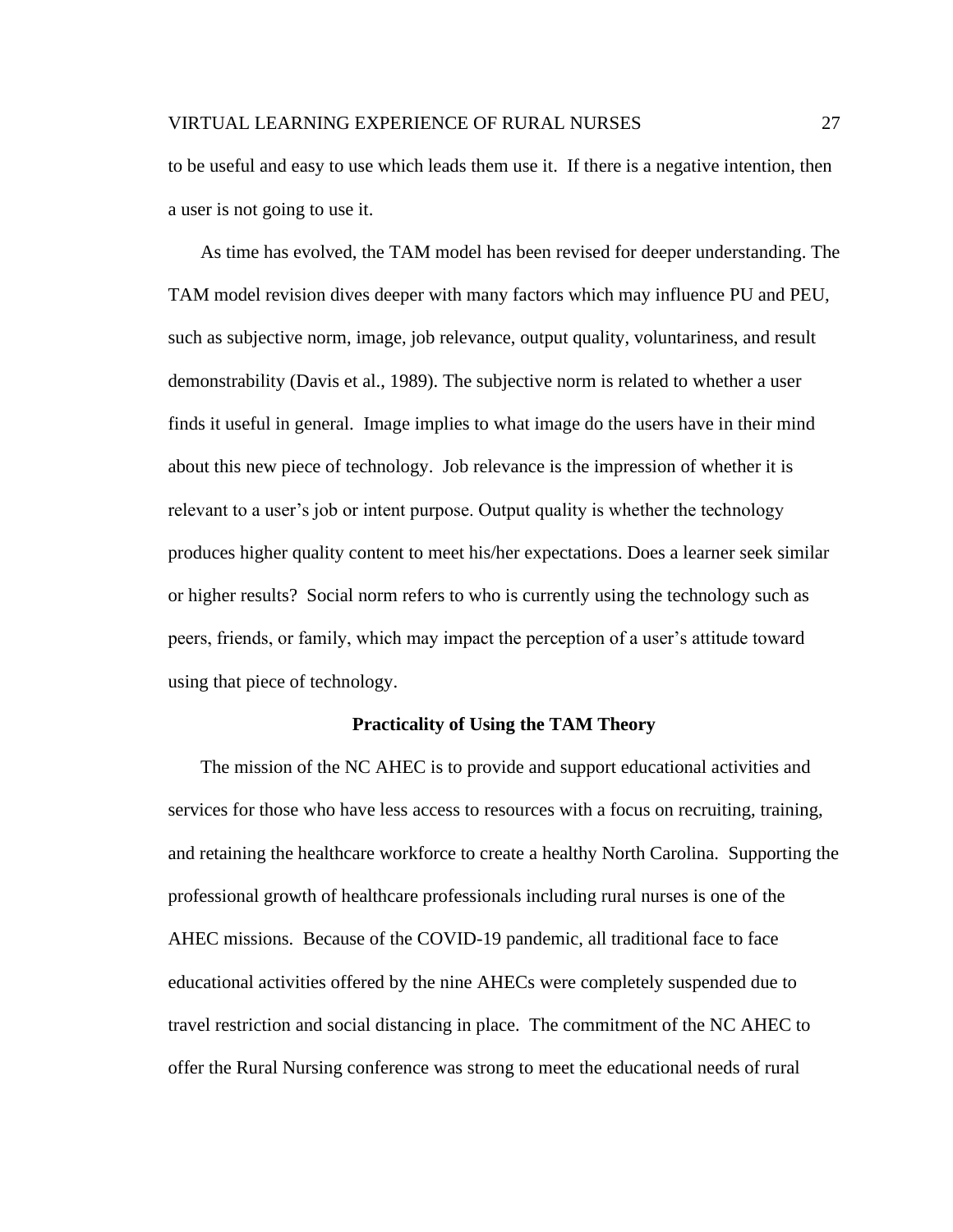nurses. Leading to a majority decision to pursue a live webinar instead of cancelling the event altogether. Before the COVID-19 pandemic, each AHEC used varied virtual learning platforms, like Blue Jean, Adobe Connect, and WebEx to deliver some of their CE programs. Amid COVID-19 pandemic, AHEC decided to unite to use one platform to adapt using a virtual platform across the date to deliver the continuing education to all ages of students and learners.

The NC AHEC made an executive decision to purchase Zoom licenses for all AHECs to use in delivering CE activities to all healthcare professionals. To help participants use the new virtual learning platform to meet their educational needs, AHEC considered these factors in choosing Zoom: Would the participants find it easy to use of the Zoom virtual platform? Secondly, how much training will be required for the participants prior to participate in the CE activities? Thirdly, will the participants find the Zoom virtual learning platform useful to receive or enhance their knowledge for their professional and/or personal growth? Fourthly, what potential attitudes may be developed by the participants during implementation? Finally, what influence can we use to promote positive behavior intentions for participants? Zoom appeared to meet all criteria.

The reality is that the virtual learning is here to stay. All AHEC staff needed to understand how the chosen virtual learning platform would meet the educational needs of rural nurses for their professional competency. The NC AHEC values the virtual learning experiences of rural nurses through the non-traditional face to face CE events designed especially for them. The responses and feedback of rural nurses' experiences from the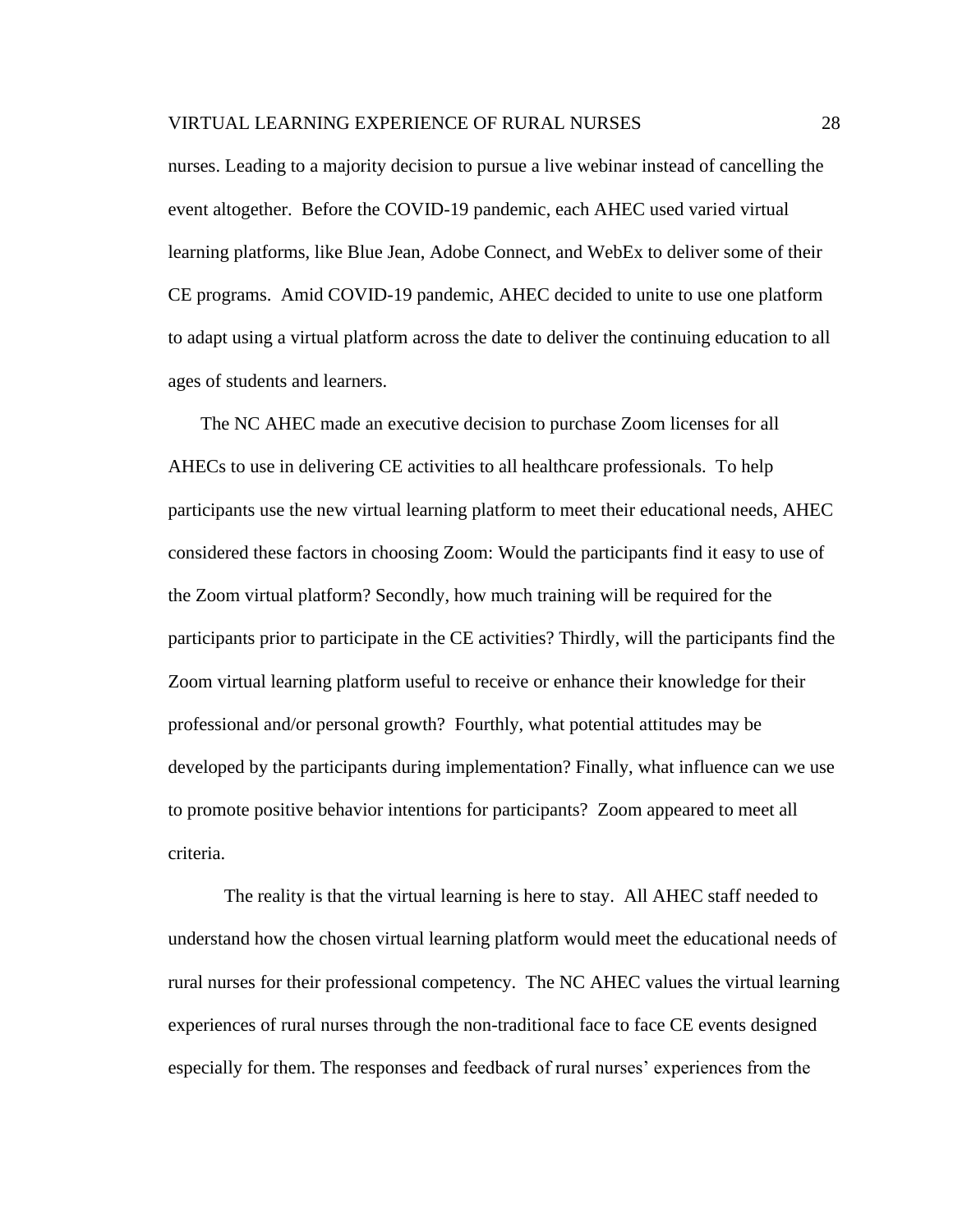conference would help determine if the virtual delivery mode of learning is meeting the CE needs of the rural nurses and whether it can be used as a new avenue to offer convenient, accessible, and feasible CE to rural nurses in the future. Figure 2 illustrates the Conceptual Theoretical Empirical Diagram for Technology Acceptable Model which will be used for this project.

# **Figure 2**

*Conceptual Theoretical Empirical Diagram for Technology Acceptable Model (TAM)*



The Technology Acceptance Model (TAM), Davis, 1989

## **Work Planning Timeline**

Figure 3 depicts the timeline for tasks that were completed before and during

implementation of the project.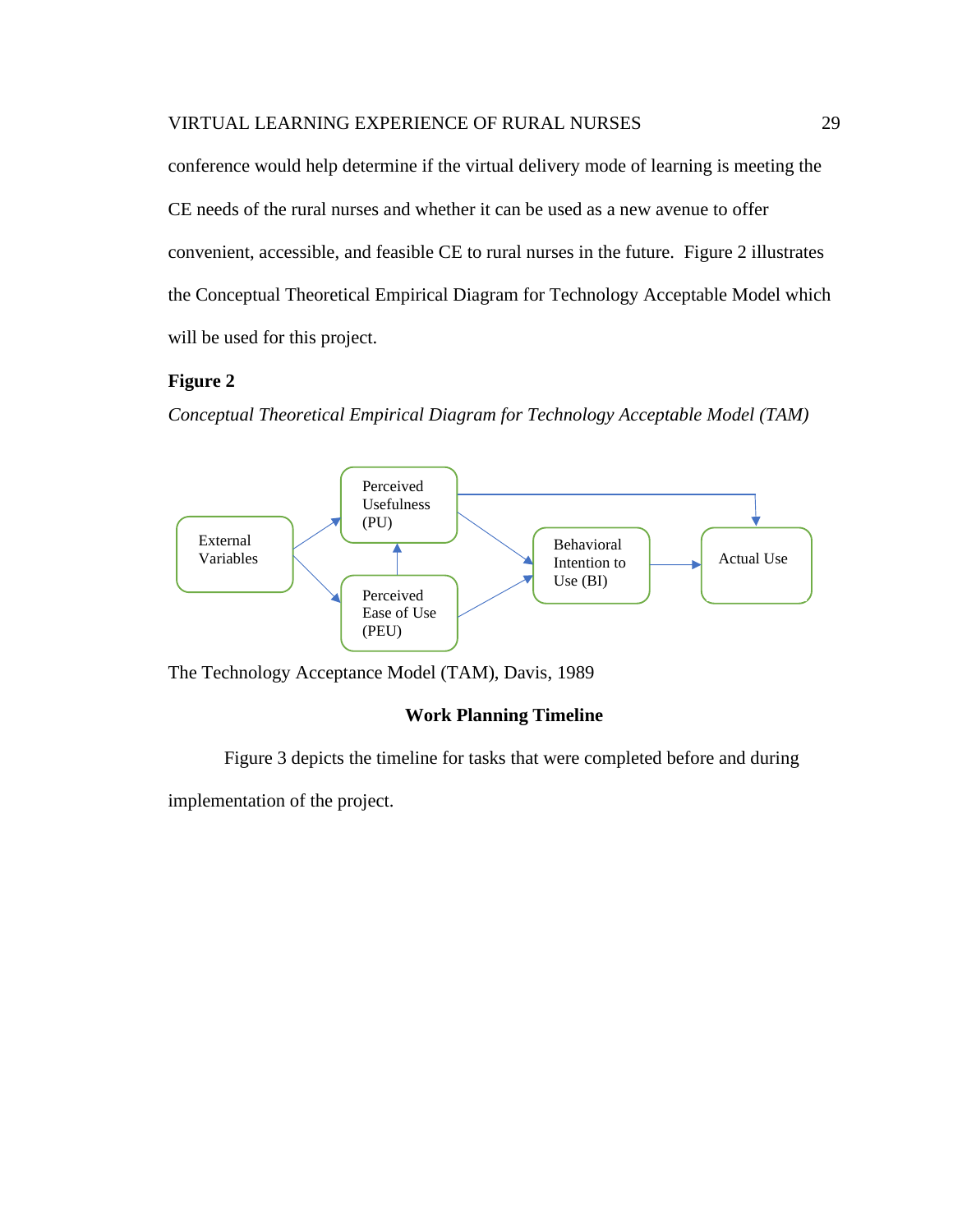# **Figure 3**

# *Gantt Chart – Timeline for Planning and Implementation of the Project*

19-Aug-19 08-Oct-19 27-Nov-19 16-Jan-20 06-Mar-20 25-Apr-20 14-Jun-20 03-Aug-20 22-Sep-20 11-Nov-20



Start Date Days to Complete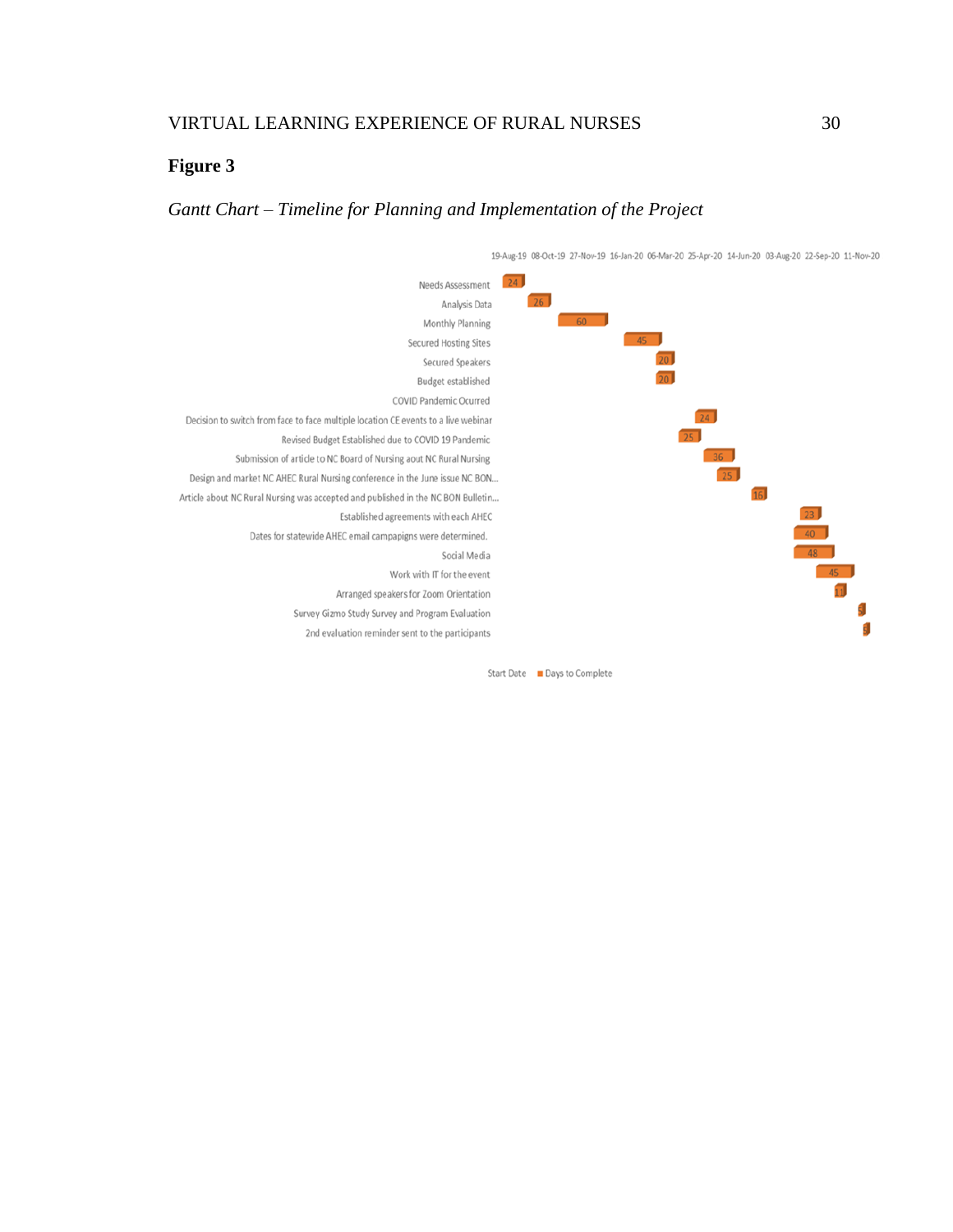## **Work Breakdown Structure**

Figure 4 explains a breakdown of the tasks that were completed prior to and

during implementation of the project.

## **Figure 4**

*The Work Breakdown Structure* 



## **Program Budget**

The program budget for a live webinar is attached in Appendix A which shows the breakdown of the projected expenses for the conference.

## **Project Design and Population**

This project was conducted using a nonexperimental, descriptive, quantitative design. This project was designed as an educational intervention by delivering a live CE webinar using a Zoom learning platform to evaluate an overall experience of virtual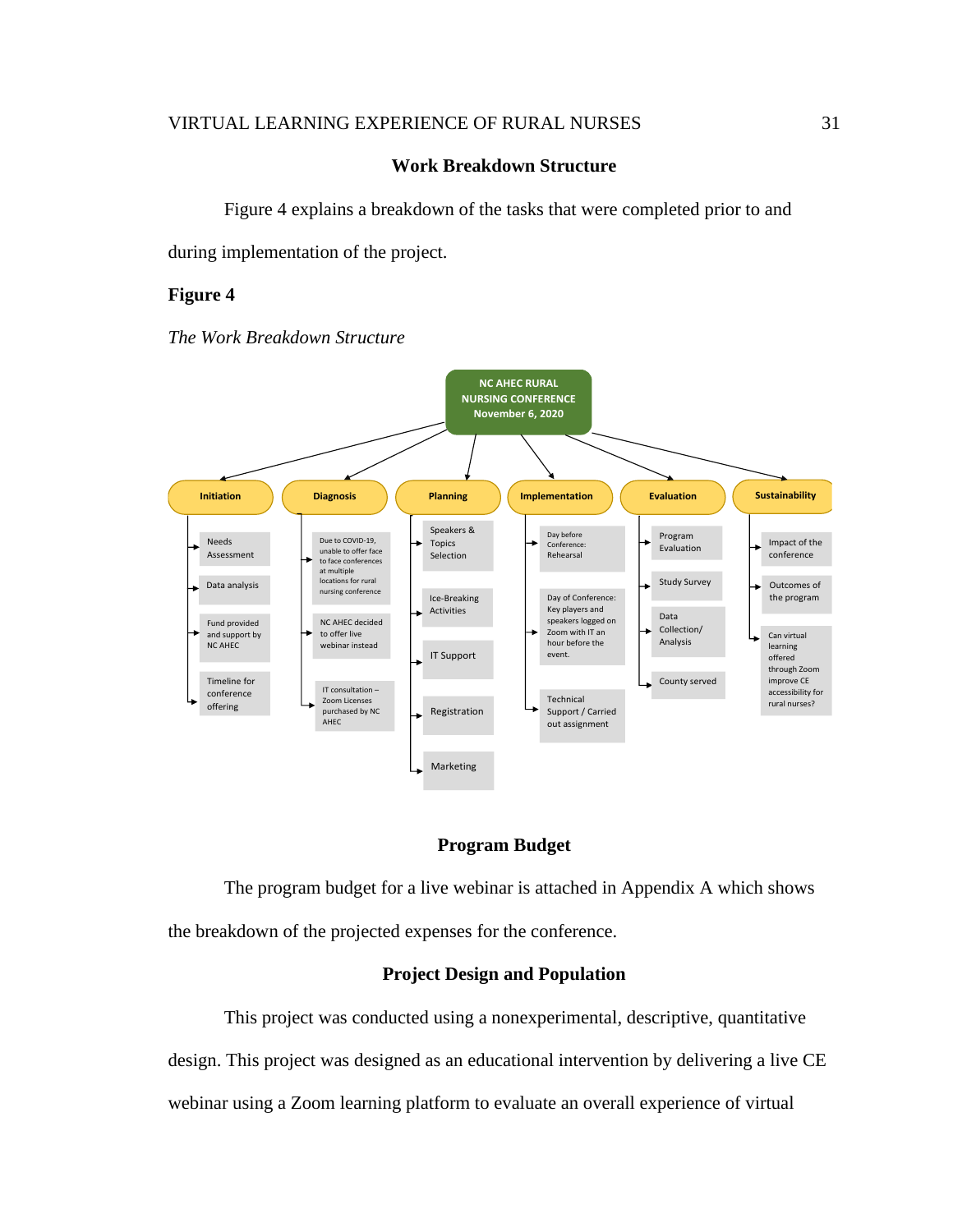learning in meeting nurses' continuing education needs of rural nurses. Convenience sampling was used to obtain eligible participants registered for the Rural Nursing conference offered through NC AHEC. Through the monthly planning calls with the NC AHEC nursing colleagues, marketing strategies were established and outlined. NC AHEC has its comprehensive registration system including contact information of the past participants for communication like marketing. In addition, NC AHEC also purchased an email list of both Registered Nurses and Licensed Practical Nurses from the NC Board of Nursing for marketing of the Rural Nursing Conference. The NC AHEC also worked with the publishing company for the NC Board of Nursing to develop an advertisement for the Rural Nursing Conference. An electronic flyer was designed by the NC AHEC graphic designer for the AHEC marketing campaign. Each AHEC was responsible for marketing this CE event to their serving counties by using the NC Board of Nursing email list and emails of the target audience from the NC AHEC registration system. Three dates were determined and agreed by the NC AHEC nurse colleagues for electronic marketing. The marketing manager of the NC AHEC also advertised this event through the NC AHEC's social media and regional AHEC's social media platforms. The NC AHEC maintains ongoing relationships with the NC Department of Human and Health Services and state health department. The leaders of both organizations were approached to help with disseminating the conference information and flyer by their staff. In addition, each AHEC also reached out to its local stakeholders and constituents about this CE event.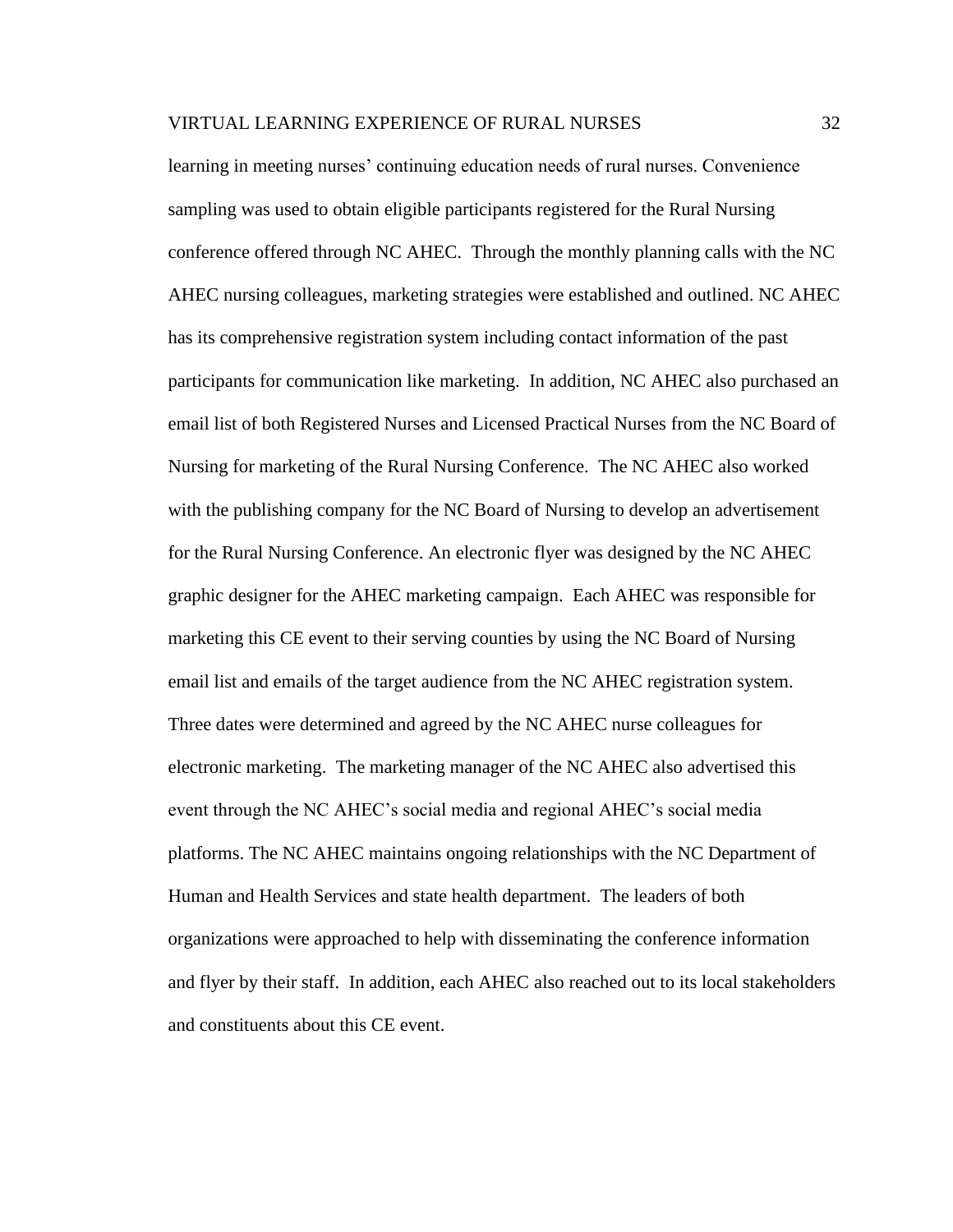#### **Method**

An informed consent with the purpose of the project was disclosed to the participants when they click on the electronic evaluation link. The evaluation link will be emailed to the participants of the virtual rural nursing CE conference through the automated SurveyGizmo evaluation system which is integrated with the AHEC registration system. Participation in this project was voluntary. To measure the outcomes of this DNP Project, this project included four parts of data as shown below:

1. Participants' demographic information was collected at the time of their registration for the nursing CE conference to determine rural nurse participation rates. Participants were required to register either online or send in the paper registration form. The demographic information collected on the Charlotte AHEC Registration Form included Last Name, First Name, Middle Name, Prefix, Nickname, Last Four Digits of Social Security Numbers, Race, Gender, Degree, Employer, Specialty, Cell Phone, Home Address, Work Address, Home Phone, Fax Number, and Email address. Participant's information was entered into the NC AHEC registration system for this event by AHEC registration staff. Only the relevant demographic data pertinent to this project including as gender, credentials, specialty areas, and subject's residing city and zip code were filtered and de-identified before input to maintain confidentiality of the participants. The stored information was password protected and stored in electronic format for data analysis.

2. The survey tools chosen for this project are the System Usability Scale (SUS) and the Usability Metric for User Experience short version (UMUX-Lite). The SUS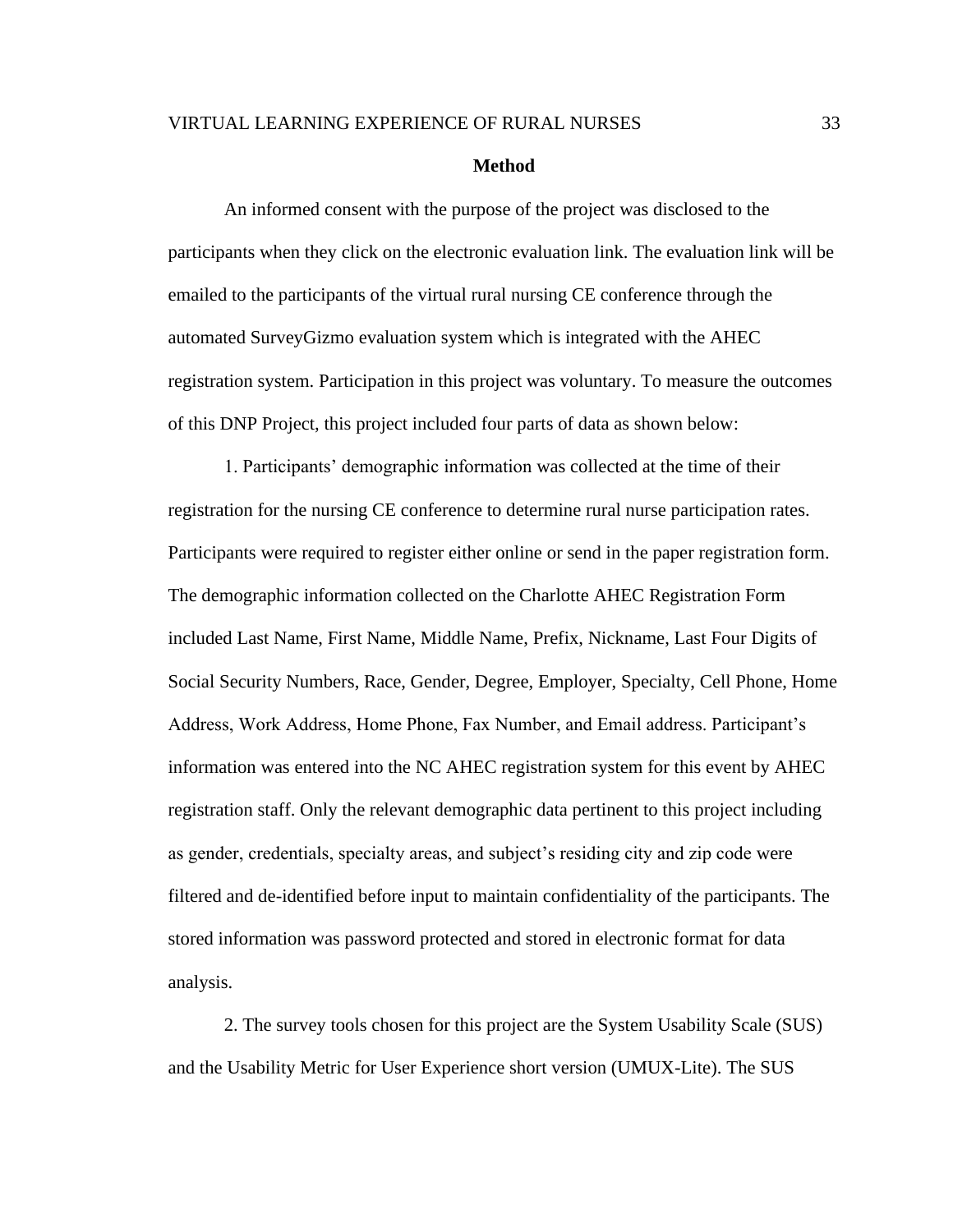includes ten items (Appendix B) and UMUX-Lite (Appendix C) includes two items which were used to evaluate the overall experience of the Zoom virtual platform. Both the SUS and UMUX-Lite (a total of 12 questions) use a 5-point scale to measure for perceived usefulness and usability of the Zoom platform in delivering continuing education to rural nurses in NC. The SUS and UMUX are intended to predict whether participants will use or adopt a new technology.

The SUS is a widely used questionnaire and has been used for over 30 years in over 5,000 studies and cited in over 1,200 publications (Brooke, 2013). The SUS was created by John Brooke and is a free measurement tool which is in the public domain. The original SUS items have been modified to align with the language of the virtual event and have no impact on the scoring results. Research has shown that the SUS has desirable reliability (Cronbach's Alpha typically exceeds 0.90) (Sauro, 2011; Sauro, 2016). The SUS survey has gone through psychometric validation and sensitivity to a wide variety of independent variables. The SUS can be used on small sample sizes. (Sauro 2016). The survey of UMUX-Lite has shown content validity which has been used in many studies for measuring the overall usability experience (Cronbach's Alpha typically exceeds 0.8) with high reliabilities in research studies (Lewis et al., 2015). The UMUX-Lite was created by James Lewis, which is also in the public domain, and modifying the survey is permitted by the creator. The quantitative data from the SUS and UMUX-LITE will be analyzed based on the calculation recommended by the authors. Scoring for the SUS and UMUX is explained below.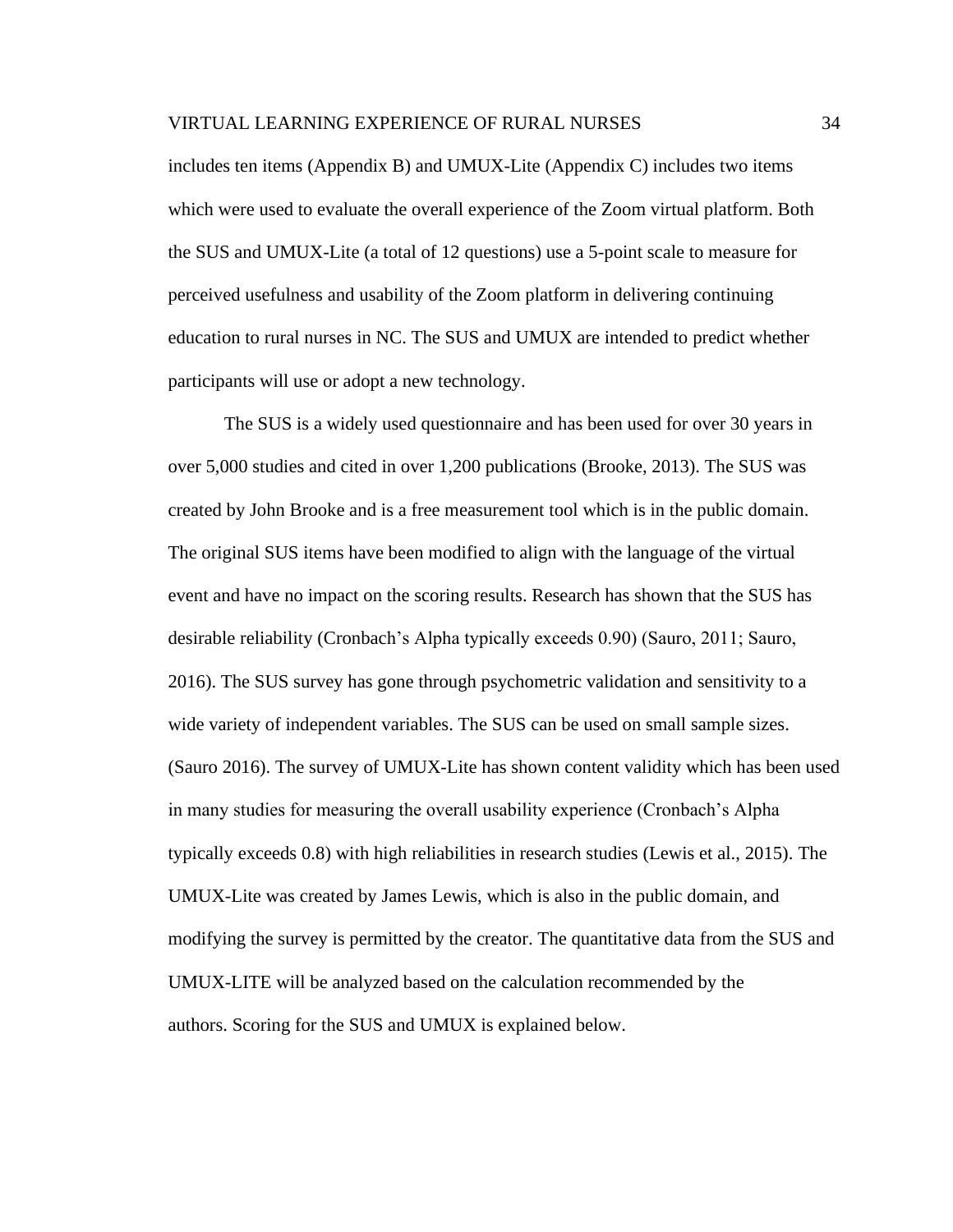3. Additional questions specific to the participant's learning experience for this CE event were part of the project survey questions.

4. Part of the routine program evaluation data related to "How did you learn about this program?" were filtered out from the program evaluation. The data collected, demographic, and survey results were reviewed and analyzed using means, scores, ranges, frequency, and percentages for the variables.

The short-term outcomes were to evaluate an overall usability experience of using Zoom virtual learning in meeting the professional development needs of rural nurses in NC, understanding the general characteristics of the convenient sample, number of counties represented, and specific participant's experience related to the CE offering. For the long-term outcomes, the NC AHEC commits to create a strong community network to support rural nurses in NC by offering convenient, accessible, timely, and affordable CE learning and resources to meet the rural nurses' professional development and competency needs.

## **Data Collection Procedures**

Participants interested in the NC AHEC virtual CE opportunity must register and pay a fee for the event either electronically or by paper registration. Participants who register for this CE event were received instructions for accessing event handouts and Zoom logon information to participate in the virtual learning event on the assigned conference date approximately one week and one hour prior to the CE event. An email with the routine program evaluation link was sent to the participants within two business days after the CE event. The same email was sent as a second reminder on day seven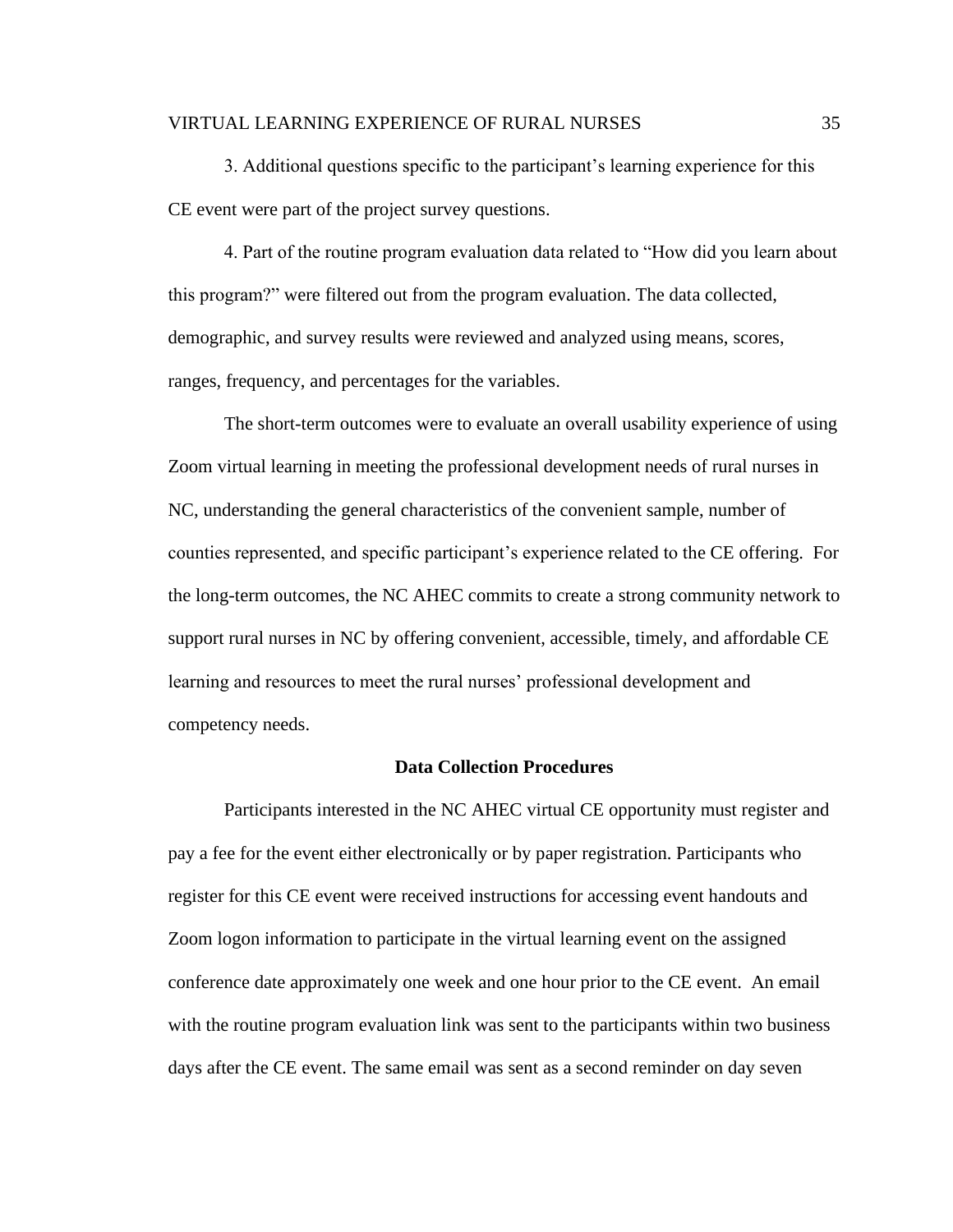after the first reminder. Only participants attending the virtual conference received an email with the program evaluation link using the automated and integrated SurveyGizmo.

The information about the project and informed consent were included and placed at the beginning of the survey before the CE program evaluation and link to the CE certificate. Participants were able to access and complete the electronic evaluation link anonymously. Participants was informed that participation in the survey is voluntary. After reading the informed consent information, participants wishing to participate in the project survey was required to select "YES" to complete the survey. After the participants complete the project survey, they can proceed with completing the CE program evaluation survey. Participants who did not wish to participate in the project survey can select "NO" to skip the survey and proceed to complete the program evaluation survey and access to their CE certificate.

The survey data was password protected and only accessible by the team leader. There was no identifying information collected from the survey. The team leader did not have knowledge of which participants volunteered to complete the survey. The survey pulled one item from the program routine evaluation on "How they heard about this program?" as part of the project question. The survey took approximately three minutes to complete and was composed of three sections. Section one was System Usability Scale (SUS) which consisted of ten items that are scored from "Strongly Agree" to "Strongly Disagree" using a five-point Likert scale. Section two was the UMUX-LITE survey and consisted of two items that were also scored from "Strongly Agree" to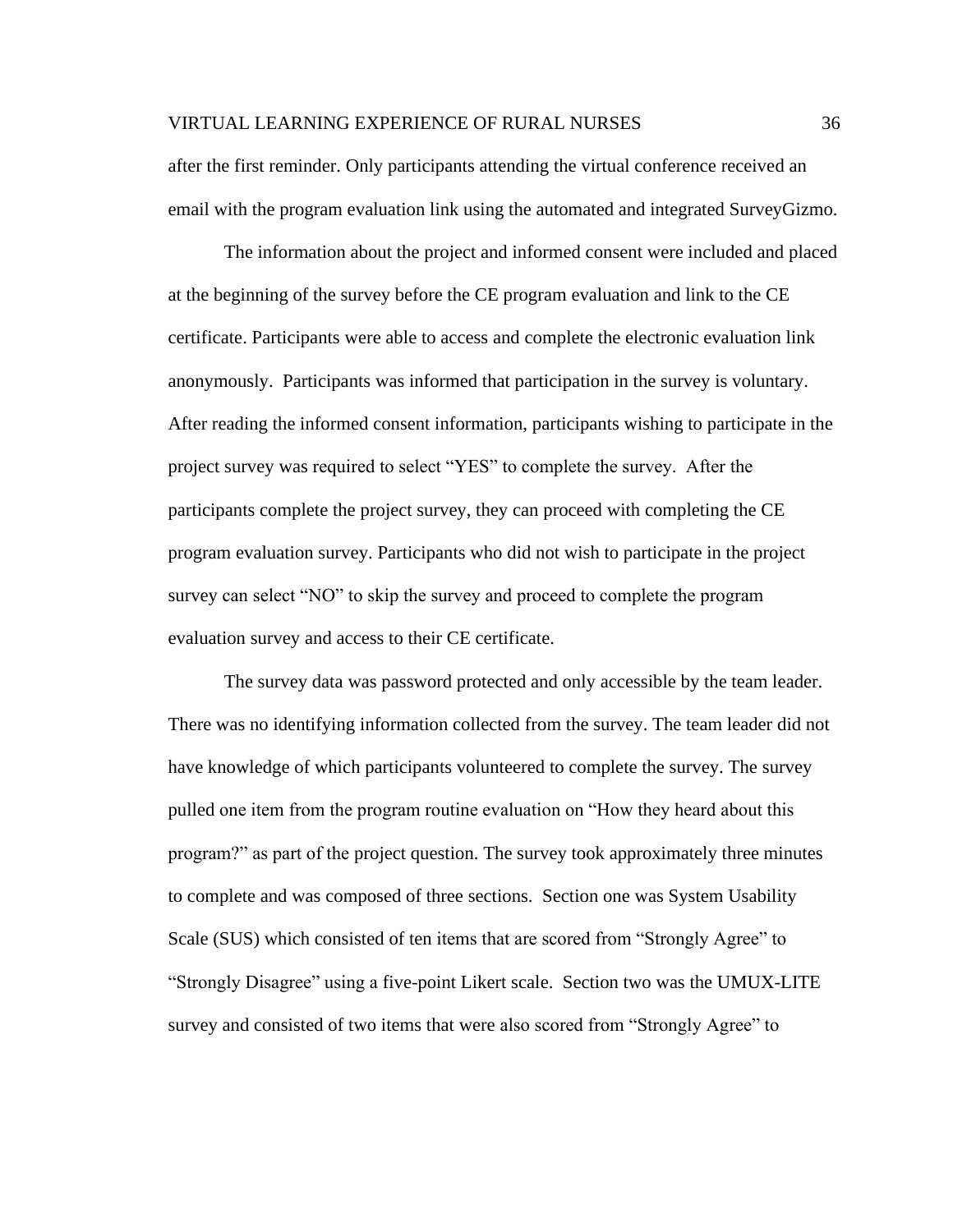"Strongly Disagree" using a five-point Likert scale. Section three included four questions related to the CE learning experience.

After the completion of the survey, data was analyzed to evaluate the participant's overall experience using Zoom's virtual learning platform in meeting their educational needs. Demographic data, such as gender, credentials, nursing specialty and participant's residing zip code were retrieved from the registration system into a de-identified spreadsheet by an education specialist at Charlotte AHEC to maintain confidentiality of the participants for data analysis of the project. The result of a question related to "How did you learn about this program?" from the program evaluation was extracted into a spreadsheet for data analysis.

#### **Data Analysis**

The success was measured by multiple items. First, the attendance and number of rural nurses attending this educational event which indirectly evaluated the effectiveness and impact made by the partnerships of all AHECs. Second, the number of rural counties that AHEC served was important because the target audience of this educational event was rural nurses. The goal of this conference was to attract more rural nurses from Tier one and Tier two counties to attend. Descriptive statistics were used to analyze data from the demographic/background survey through SPSS. The quantitative data from the SUS and UMUX-LITE was analyzed using recommended methods.

To calculate SUS, participants ranked each of the 10 question items from 1 to 5, based on their level of agreement. Items 1, 3, 5, 7 & 9. Strongly disagree = 0 score and strongly agree = 4 Items 2, 4, 6, 8 & 10. Strongly disagree = 4 and strongly disagree =  $0$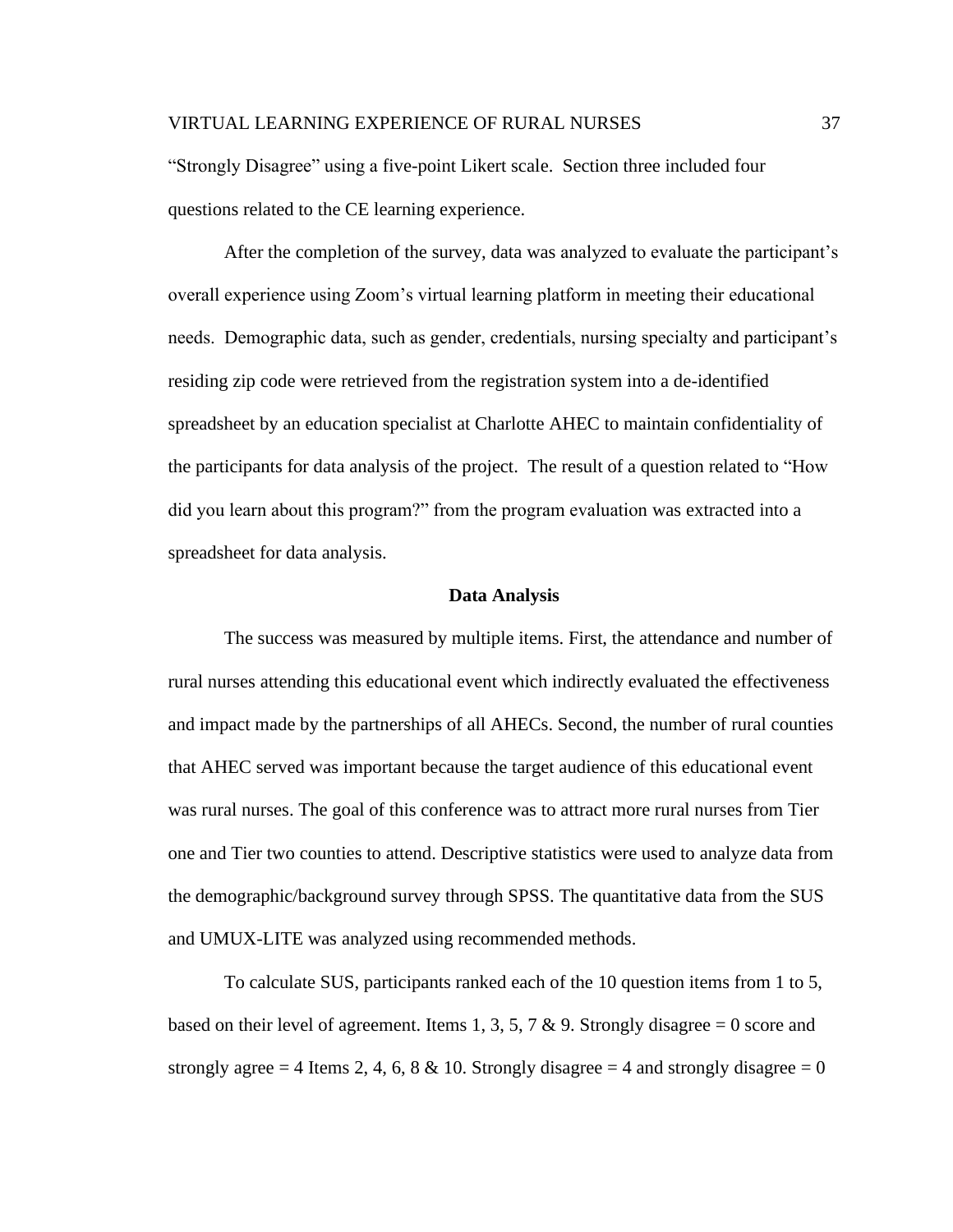All scores, multiply total by 2.5 is total score range from 0 -100. Based on research, SUS

score above a 68 was considered above average and anything below 68 was below

average.

Lewis (2018) provided a regression equation to predict SUS scores from the two items of

UMUX-Lite. The regression equation is seen in Table 1.

## **Table 1**

| <b>SUS Score</b> | <b>Grade</b> | <b>Adjective Rating</b> |
|------------------|--------------|-------------------------|
| >80.3            | $\Gamma$     | Excellent               |
| 68 - 80.3        |              | Good                    |
| 68               |              | Okay                    |
| $51 - 68$        |              | Poor                    |
| < 51             |              | Awful                   |

*SUS Score Grading Based on Regression Analysis with UMUX-Lite*

#### **Intended Outcomes**

This project was deemed successful if 200 rural nurses attended this conference representing at least 50% of Tier 1 counties (20 out of 40 Tier 1 counties). Participants was asked to rate their virtual learning experience, usability of the virtual platform used for this CE program, and whether their learning needs were met through virtual learning format through program evaluation. SUS score was reached at least 68 out of 100. For the content delivery, participants evaluated the learning outcome is 90% met. The data was used to evaluate whether a live webinar can meet the learning needs of rural nurses by offering convenient, flexible, accessible, and cost-effective CE programming. The logic model in Figure 5 illustrates the plan for evaluation for this project.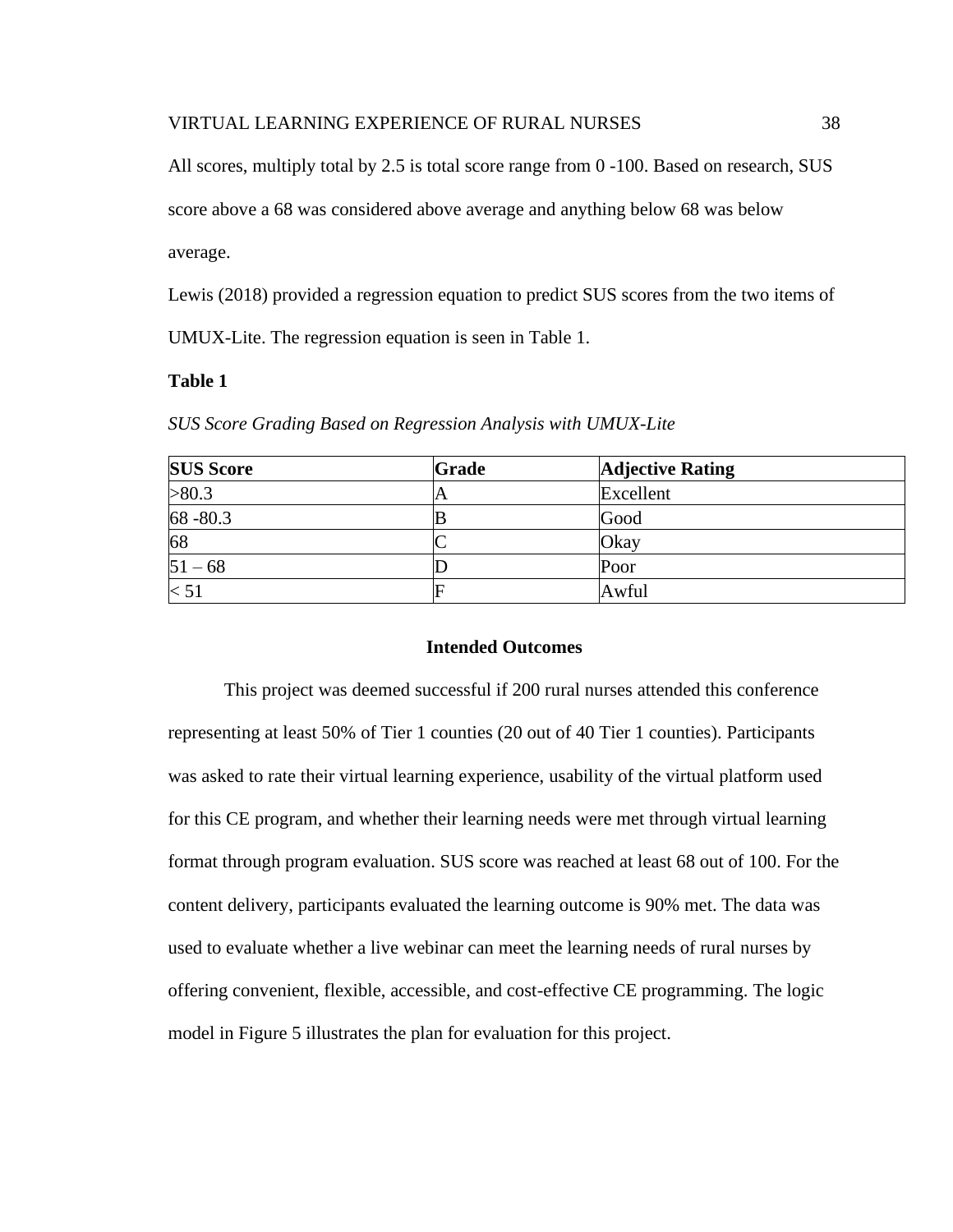# **Figure 5**

# *Logic Model*

| Program: NC AHEC Statewide Rural Health Nursing Conference.<br>Goal: Improve an overall CE learning experience and accessibility for rural nurses in NC to provide convenient, affordable, and accessible CE opportunities to meet the<br>educational needs of rural nurses.<br><b>INPUTS</b><br>What we invest<br>$\Box$ Staff<br>Recruit<br>Commitment and support<br>0<br>from NC AHEC<br>careers.<br>Time for planning<br>п<br>0<br>Provide internship.<br>Fund<br>□ Needs Assessment<br>Human resources<br>0<br>Equipment<br>D Technology<br>Train<br>D Partners<br>о<br>D Constituents (nurses who are<br>working in rural and<br>underserved areas)<br>o. | <b>ACTIVITIES</b><br>What we do<br>Who we reach                                                                                                                                                                                                                                                                                                                                                                                                                                                                                                                                                                                                                                                                                                                                                                                                         |                                                                                                                                                                                                                                                                                                                        |                                                                                                                                                                                                                                                                                                                                                                                                                                                                                                                                                                                                                      |                                                                                                                                                                                                                                                                                                                                                                                                                                                                                                   |  |  |  |  |  |  |
|------------------------------------------------------------------------------------------------------------------------------------------------------------------------------------------------------------------------------------------------------------------------------------------------------------------------------------------------------------------------------------------------------------------------------------------------------------------------------------------------------------------------------------------------------------------------------------------------------------------------------------------------------------------|---------------------------------------------------------------------------------------------------------------------------------------------------------------------------------------------------------------------------------------------------------------------------------------------------------------------------------------------------------------------------------------------------------------------------------------------------------------------------------------------------------------------------------------------------------------------------------------------------------------------------------------------------------------------------------------------------------------------------------------------------------------------------------------------------------------------------------------------------------|------------------------------------------------------------------------------------------------------------------------------------------------------------------------------------------------------------------------------------------------------------------------------------------------------------------------|----------------------------------------------------------------------------------------------------------------------------------------------------------------------------------------------------------------------------------------------------------------------------------------------------------------------------------------------------------------------------------------------------------------------------------------------------------------------------------------------------------------------------------------------------------------------------------------------------------------------|---------------------------------------------------------------------------------------------------------------------------------------------------------------------------------------------------------------------------------------------------------------------------------------------------------------------------------------------------------------------------------------------------------------------------------------------------------------------------------------------------|--|--|--|--|--|--|
|                                                                                                                                                                                                                                                                                                                                                                                                                                                                                                                                                                                                                                                                  |                                                                                                                                                                                                                                                                                                                                                                                                                                                                                                                                                                                                                                                                                                                                                                                                                                                         |                                                                                                                                                                                                                                                                                                                        |                                                                                                                                                                                                                                                                                                                                                                                                                                                                                                                                                                                                                      |                                                                                                                                                                                                                                                                                                                                                                                                                                                                                                   |  |  |  |  |  |  |
|                                                                                                                                                                                                                                                                                                                                                                                                                                                                                                                                                                                                                                                                  |                                                                                                                                                                                                                                                                                                                                                                                                                                                                                                                                                                                                                                                                                                                                                                                                                                                         |                                                                                                                                                                                                                                                                                                                        |                                                                                                                                                                                                                                                                                                                                                                                                                                                                                                                                                                                                                      |                                                                                                                                                                                                                                                                                                                                                                                                                                                                                                   |  |  |  |  |  |  |
|                                                                                                                                                                                                                                                                                                                                                                                                                                                                                                                                                                                                                                                                  |                                                                                                                                                                                                                                                                                                                                                                                                                                                                                                                                                                                                                                                                                                                                                                                                                                                         |                                                                                                                                                                                                                                                                                                                        |                                                                                                                                                                                                                                                                                                                                                                                                                                                                                                                                                                                                                      | <b>OUTCOMES</b>                                                                                                                                                                                                                                                                                                                                                                                                                                                                                   |  |  |  |  |  |  |
|                                                                                                                                                                                                                                                                                                                                                                                                                                                                                                                                                                                                                                                                  |                                                                                                                                                                                                                                                                                                                                                                                                                                                                                                                                                                                                                                                                                                                                                                                                                                                         |                                                                                                                                                                                                                                                                                                                        | Intermediate results<br>Short-Term Results                                                                                                                                                                                                                                                                                                                                                                                                                                                                                                                                                                           | Long-term results                                                                                                                                                                                                                                                                                                                                                                                                                                                                                 |  |  |  |  |  |  |
| their clinical needs<br>п.<br>meaningful use.<br>п<br><b>CASOLICAS</b><br>о<br>Work with media.<br>Retain<br>0<br>nursing workforce.<br><b>Assumptions</b>                                                                                                                                                                                                                                                                                                                                                                                                                                                                                                       | □ Participants (rural<br>Recruit high school students<br>who are interested in health<br>Agencies and<br>preceptorship, and shadowing<br>experiences for health<br>sciences students to support<br>healthcare workforce.<br>Conduct CE workshops and<br>conferences for all healthcare<br>healthcare<br>professionals to support their<br>organizations to<br>professional growth.<br>to their staff<br>Support state community<br>colleges and universities for<br>developing new dinical sites<br>by offering funding to support<br>Provide OI consultation for<br>small rural clinics to meet<br>Develop products, curricula,<br>Support and manage RN<br>Refresher program across<br>AHEC to provide didactic and<br>clinical experience for nurses<br>who wish to reinstate their<br>nursing license - this initiative<br>helps support to improve | Learning<br>nurses) at all levels.<br>community-based<br>nurses.<br>organizations (Office of<br>Rural Health in NC.<br>State /local Public<br>Health, State/local<br>health departments).<br>$\Box$ Leaders and decision<br>makers from various.<br>disseminate this event<br>nurses.<br>Quality of CE<br>participants | Action<br>All healthcare<br>D Positive learning<br>professionals who are<br>experience for rural<br>working in rural<br>Provide live webinar<br>communities are our<br>primary focus.<br>instead of cancelling<br>of face-to-face CE<br>They tend to have less<br>conferences due to<br>resources and large- scale<br>COVID-19 pandemic.<br>conferences are usually<br>Test out whether<br>being offered in<br>metropolitan and central<br>virtual learning can<br>be used to meet the<br>location to attract urban<br>CE needs of rural<br>nurses.<br>received from<br>virtual learning.<br><b>External Factors</b> | Conditions<br>I Improve CE access for<br>rural nurses<br>D Offer a variety of CE<br>programming via<br>different learning<br>platform, i.e., face to<br>face, virtual learning.<br>online self-paced, and<br>blended learning).<br>Create a strong<br>community support<br>network for rural<br>nurses in NC.<br>□ Support ongoing<br>professional<br>development for rural<br>nurses to meet their<br>competency needs.<br>D Offer convenient and<br>affordable CE learning<br>for rural nurses. |  |  |  |  |  |  |

# **Institutional Review Board (IRB) Approval**

This project was reviewed and approved by both the Hunt School of Nursing's IRB and IRB at Gardner-Webb University. The Quality Improvement (QI) versus Research application was also submitted to Atrium Health's IRB for review. This project was deemed as a QI project by Atrium Health's IRB Committee and was granted approval for project implementation in October 2020.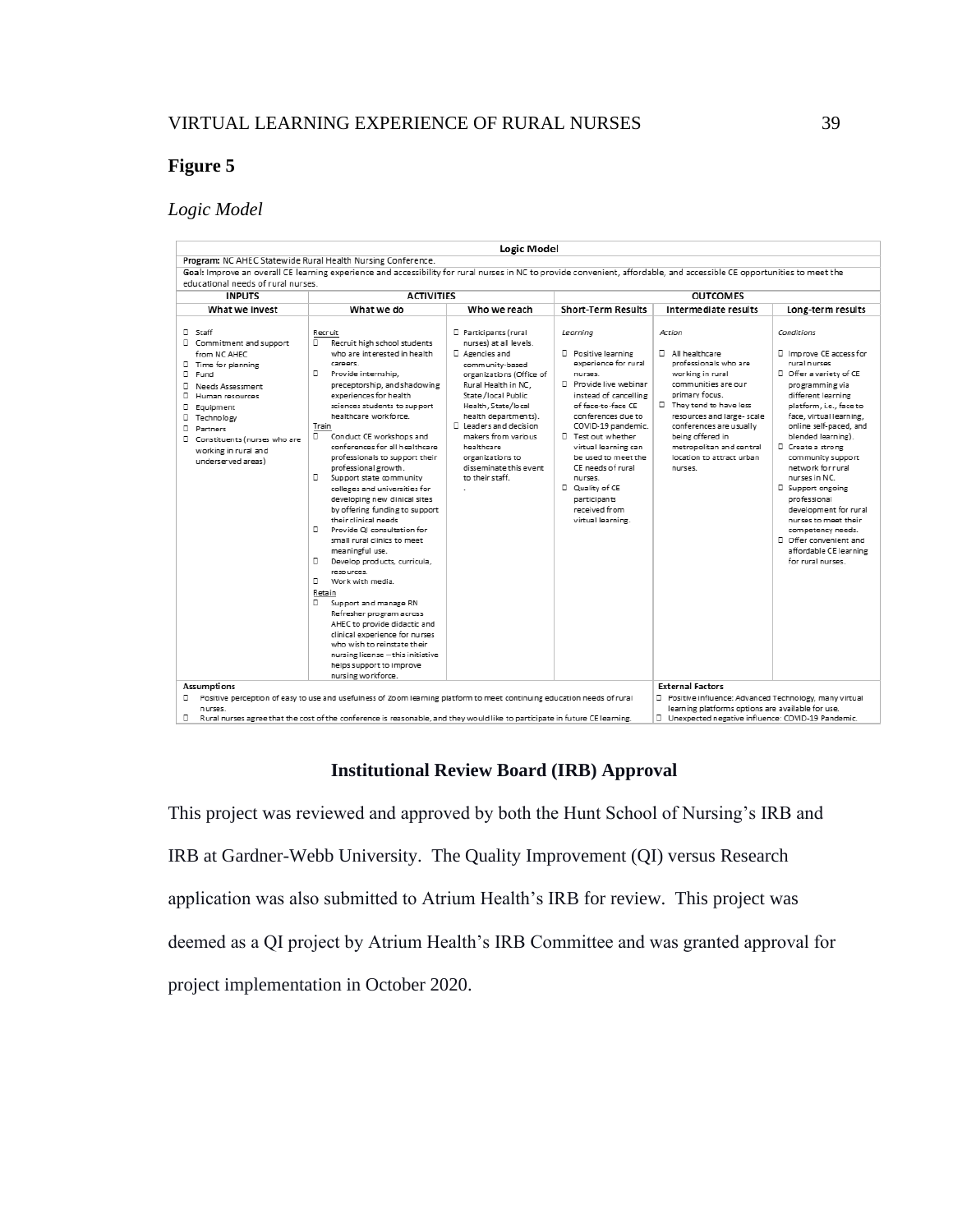#### **Threats and Barriers**

The rural nursing conference was originally planned to be in person at various rural locations in NC. Due to the COVID-19 pandemic, the plan of offering the in person face-to-face conference was halted. The planning committee with involved AHEC nurses continued to meet monthly and jointly decided to switch this conference from face-toface to a live webinar format. The target date of the conference remains unchanged and took place in early November 2020.

To conduct a virtual learning event, the NC AHEC purchased the virtual technology platform licenses. Since the start of COVID, many of the educational activities initially were rescheduled or cancelled due to lack of skills set to operate the virtual learning platform. The NC AHEC made an executive decision to purchase Zoom licenses for all nine AHECs to use for their virtual continuing education programming. All the staff received Zoom training on operation of Zoom and practical tips for assisting faculty with their virtual presentations. Since the rural nursing conference was held virtually through Zoom, technology or internet connectivity could be a potential issue for the participants. An inclement weather threat like wind or rainstorm could potentially impact the internet connectivity for the participants on the day of the conference as well. It was difficult to mitigate this issue because the weather predicament was beyond human control. Fortunately, many people own a smart phone this day and they can easily log on to Zoom using their phone without any issue. However, in preparation for troubleshooting any technical difficulty participants may encounter on the day of the conference, we allocated three technical support staff to provide technical assistance for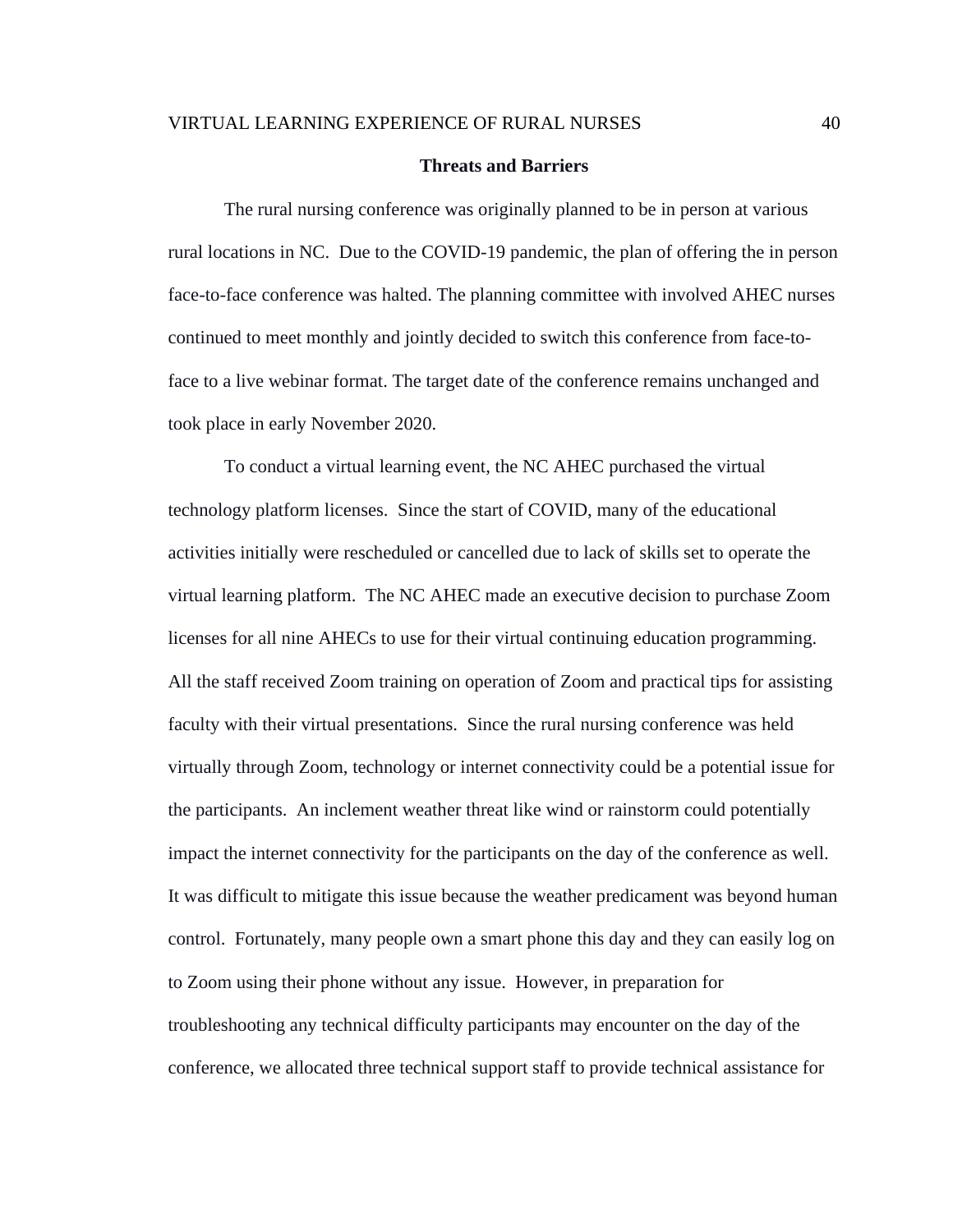the participants. There were some common technical issues that we have learned since the educational activities were offered through Zoom virtual platform. We proactively provided instructions to the participants about steps ahead of time that they should follow prior to the day of the conference. One of the recommendations was to visit the Zoom website to conduct Zoom testing prior to the event and update the latest version of Zoom. Another frequently known issue was that participants had difficulty with Zoom log in using their work computer and work browser. Part of the reason was due to a firewall that was installed in the work computers. Therefore, a recommendation of copying and pasting the Zoom link into a separate browser was strongly encouraged to the participants. All this information was incorporated into the email reminders that were sent to the participants a week prior to the educational event.

All the speakers were required to be familiar with a few of the Zoom features to make this educational event run smoothly. For example, speakers needed to know how to operate the "Share Screen" feature when sharing their slides presentation with the participants. The Zoom orientation meetings were scheduled with all the speakers. The meetings were scheduled by the AHEC Information Technology team one week before the conference. Additional practice sessions were offered to the speakers who had any questions or need extra time to practice the Zoom features.

For the Zoom business license, the NC AHEC owns two types of Zoom platform licenses. One is Zoom Webinar and the other is Zoom Meeting. They both have their unique features and differences. The Zoom Meeting can be used when there are breakout sessions for the conference and all the participants are visible on the screen if they choose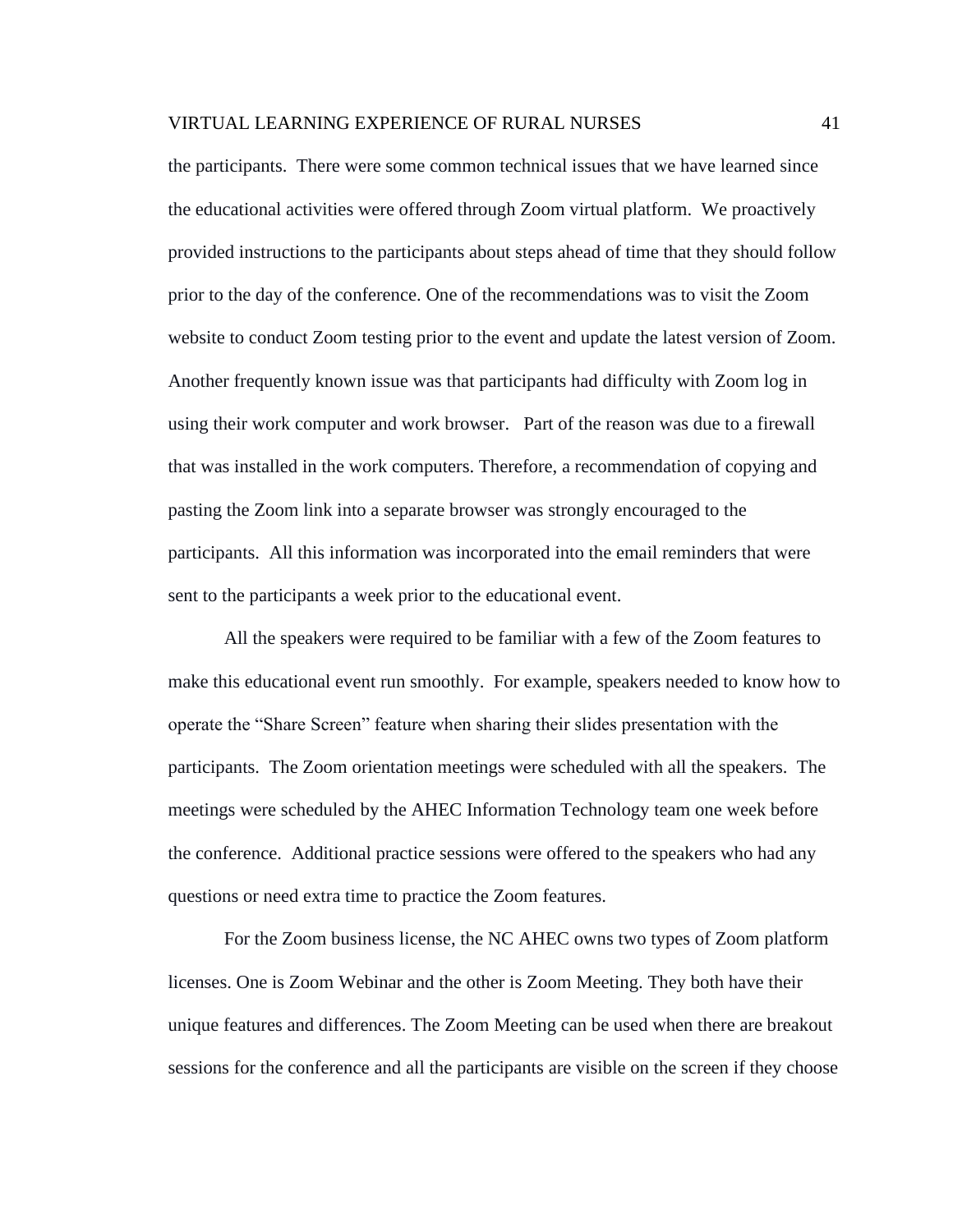to turn on their device's camera. All the participants can unmute their own audio. Using the Zoom Webinar platform, the participants were able to see other participants on the screen in a gallery mode. Only speakers were spotlighted on the main screen when they present. Participants had an ability to interact through  $Q \& A$ , Chat, and answering polling questions. Using the Zoom Webinar platform was necessary for this conference because the participants were not visible on the screen which maintains confidentiality for recording purposes.

#### **Monitoring of Implementation**

Meetings included a testing trial run which allowed reviewing of the days flow and was scheduled with all speakers and planning committee members. Everything seemed to be ready, and every detail was considered. Two days prior to the event, one of the featured speakers notified us that she was not be able to present due to an unexpected family emergency. Her presentation was unique because she planned on using storytelling to connect with her patients and to provide holistic and individualized care. Fortunately, the AHEC nursing colleagues can identify a potential nursing faculty member who has presented similar presentations in the past. An AHEC nurse made a phone call to the nursing faculty member and shared the dilemma that we faced. Surprisingly, the nursing professor immediately agreed and felt honored to be asked to present at the conference. On the following day, the nursing professor agreed to travel to the AHEC office in Greensboro, NC to do the Zoom testing with an Informational Technology director at the NC AHEC in Chapel Hill, NC. The speaker also agreed to come to the same office to present virtually on the day of the conference.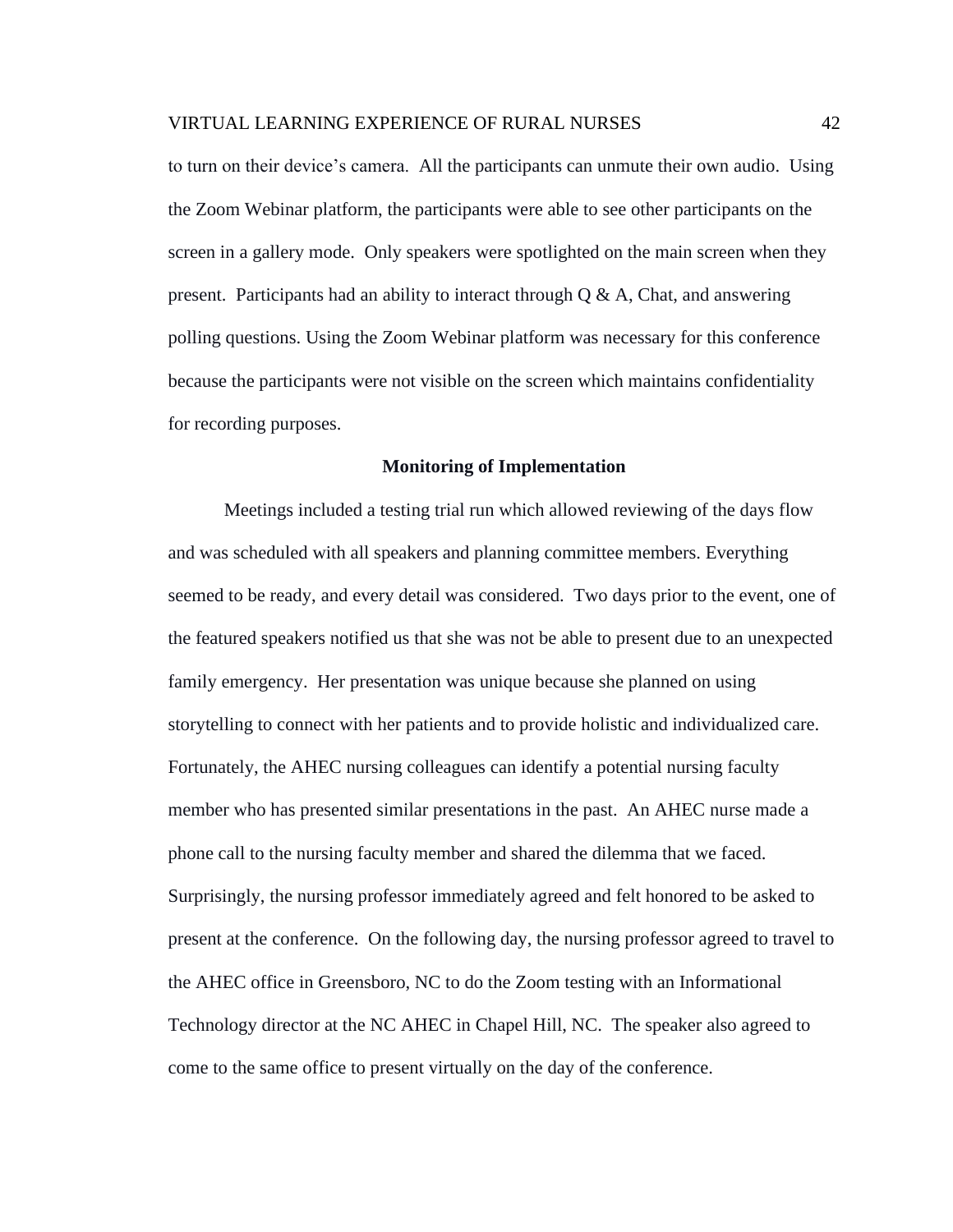All the involved key members and the speakers rehearsed and went over the flow of the day one day prior to the event. They were also instructed to log on to Zoom fortyfive minutes early on the day of the conference for one last rehearsal and reviewed of the last-minute checklist. It was extremely important to actively engage with the target audience throughout the entire conference. Two of the AHEC nursing colleagues managed the ice-breaking and stretching activities before and during breaks. At the beginning of the program, all the attendees were admitted to the Zoom meeting room fifteen minutes before the conference begins. The opening slides with program information such as continuing education credits, requirements for successful completion and biographies of each speaker were being played on the screen. Customized music was playing while an image of rural North Carolina was shown on the screen. The activity coordinator asked all the attendees to enter their name and the county that they represent in the Chat Box. This was a great icebreaking activity for attendees to see who the rest of the attendees joined this event. At the beginning of the conference, the NC AHEC Director gave a warm welcome and recognition of the important role rural nurses in NC play for the underserved and remote residents and communities. A disclaimer was made to the participants about the project and the projects purpose by the project leader. It was emphasized to the participants that the project survey was completely voluntarily. When they received an email with a link to the program evaluation, detailed instruction was provided on how to complete the project survey if they chose to participate. A moderator was assigned to monitor and managed the Q & A Zoom feature to ensure participant's questions were being addressed and answered by the speakers. Allocation of frequent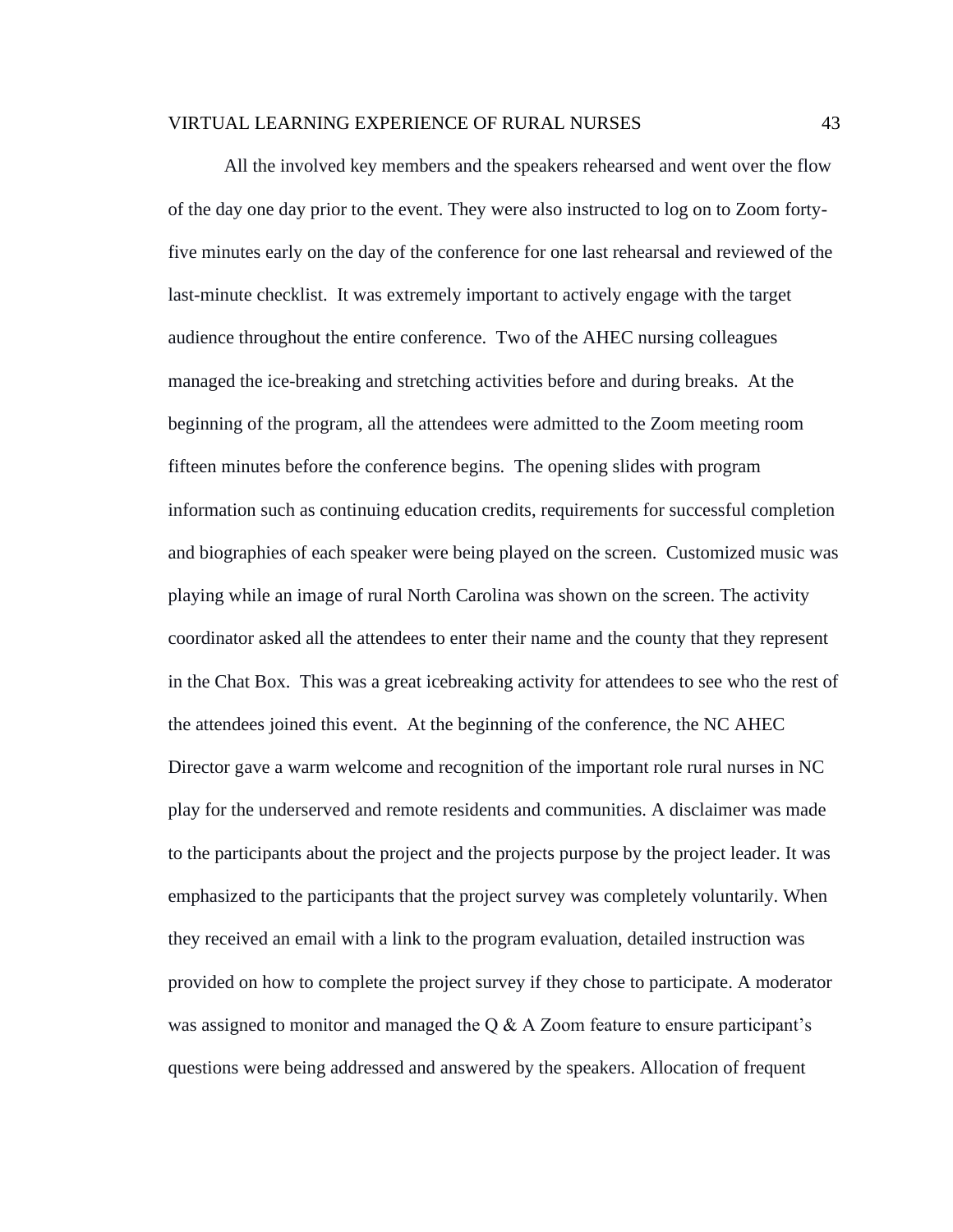small breaks were important to maximize participant's attention span and to avoid Zoom fatigue. It was a great turnout, about 103 participants in attendance. The event was considered a success, and everything seemed to go seamlessly.

#### **Project Closure**

A debrief meeting was held immediately after the conference with the planning committee members to capture any lessons learned. There were many positive and appreciative comments made by the participants in the Chat Box at the end of the conference. The replacement of the speaker on patient's story telling was the best topic and was placed at the conclusion of the conference. The speaker's stories deeply resonated with many of the audience on how we should connect with the patients. The participants also felt that their passion for caring was rejuvenated.

The electronic project surveys and program evaluation were sent to the participants within the next five business days. A preliminary report on program evaluation was shared at the AHEC Nurse Council's meeting in December 2020. The data collected from the survey results were reviewed and analyzed by the project leader.

#### **Data Interpretation**

A live webinar was specially planned and targeted to rural nurses in NC. The survey tools chosen for this project are the System Usability Scale (SUS) and the Usability Metric for User Experience short version (UMUX-Lite). The SUS and UMUX-Lite are intended to predict whether participants will use or adopt new technology. The SUS includes ten items, and the UMUX-Lite contains two items that was used to test participant's overall experience of the Zoom virtual platform. Both the SUS and UMUX-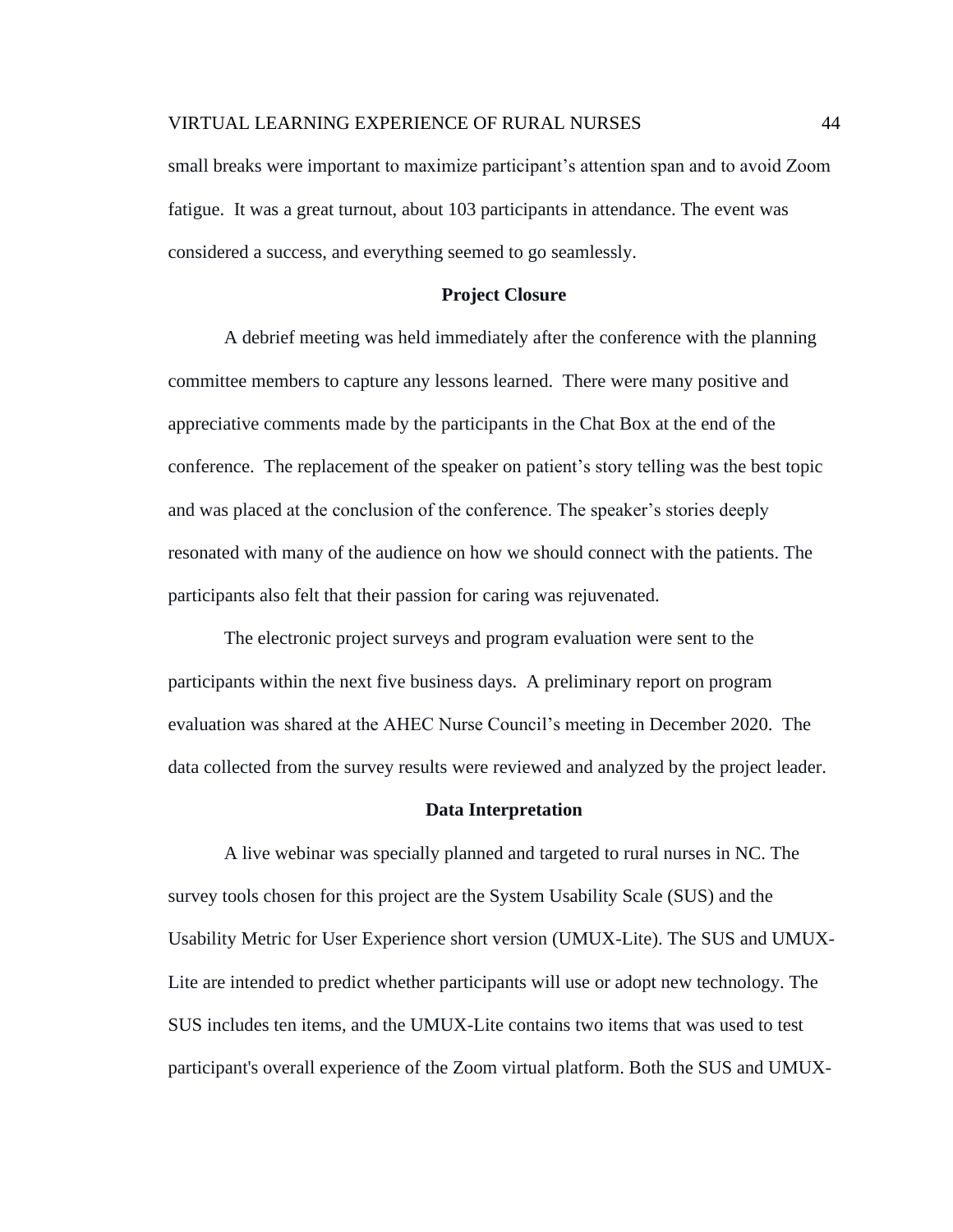Lite (a total of 12 questions) use a 5-point scale to measure the Zoom platform's perceived usefulness and usability in delivering continuing education to rural nurses in NC. The SUS national standard average score is 68. The UMUX-Lite score is required to use a regression formula to convert its score to an equivalent SUS score. The survey included additional questions specific to the participant's learning experience from this CE event. The survey participants included nurses attending the virtual rural nursing conference who agreed to participate in the project survey.

Descriptive statistics were performed on both score types (SUS and UMUX-Lite); mean, standard deviation, median, and range were reported. Each score type was stratified by Past Participation and Conference Format Preference. Normality was assessed by Shapiro–Wilk W test for each score type, both overall and by stratification type. To assess differences in SUS score by Past Participation, an unequal pairs t-test was performed as the data were determined to be parametric (normally distributed). To assess differences in UMUX-Lite score by Past Participation type, a Wilcoxon rank-sum test was performed as the data were determined to be non-parametric.

An analysis of variance (ANOVA) test was performed to assess differences between the Format Preference groups. Statistical significance was set at p≤.05 and all analysis was performed using StataCorp v.16 statistical software (2019).

#### **Results**

Of the 103 participants who attended the CE conference, 93 completed the program evaluation survey. Of the 93 who completed the program evaluation survey, 87.1% (81/93) also completed the project survey. The project survey included a total of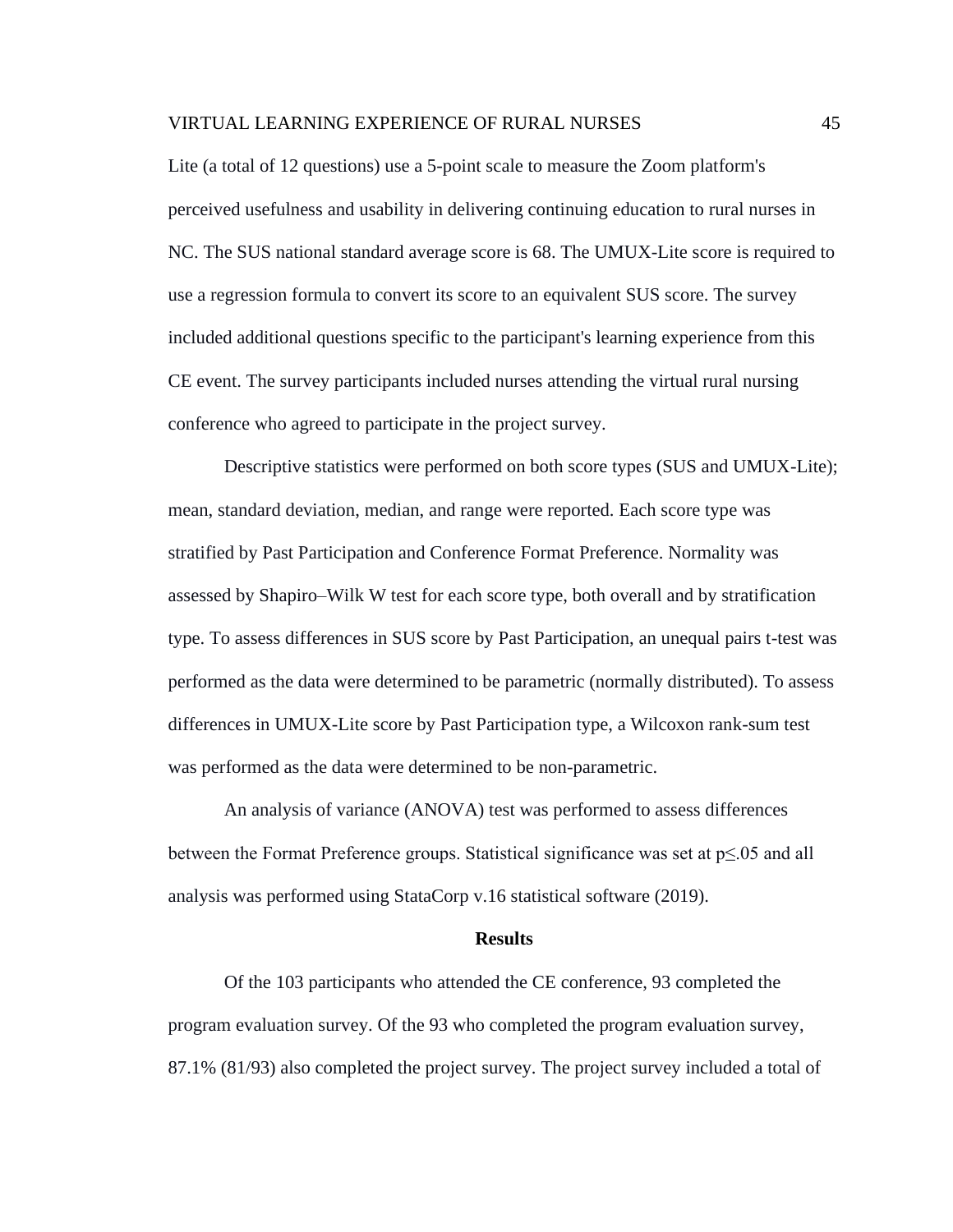12 SUS and UMUX-Lite questions and questions related to participant's CE learning experience. All the participants were RN or LPN nurses.

*SUS Score*

The average overall SUS score was 75.9 out of 100, falling above the average of 68. SUS score was statistically significant in those who reported having participated in virtual CE learning in the past than those who did not (Yes: 77.3, No: 64.1;  $p=.004$ ).

The average SUS score was higher in participants who reported conference preference as Both formats (Table 3), though the differences in SUS scores between the three preference groups were not statistically significant.

## *UMUX-Lite Score*

The average overall UMUX-Lite score was 82.8 out of 100, falling above the average of 68. The UMUX-Lite score was statistically significant in those who reported having participated in virtual CE learning in the past than those who did not (Yes: 83.7, No: 75; p=.025).

The average UMUX-Lite score was higher in participants who reported conference preference as Both formats. However, the overall differences in UMUX-Lite score between the three groups were not statistically significant.

The SUS and UMUX-Lite score for the participants who reported having participated in virtual CE learning in the past are higher than the average SUS or UMUX-Lite score. It indicated that the perceived usability experience on the Zoom platform was much greater for those who reported having virtual CE learning in the past regardless of the type of virtual learning platform they experienced in the past.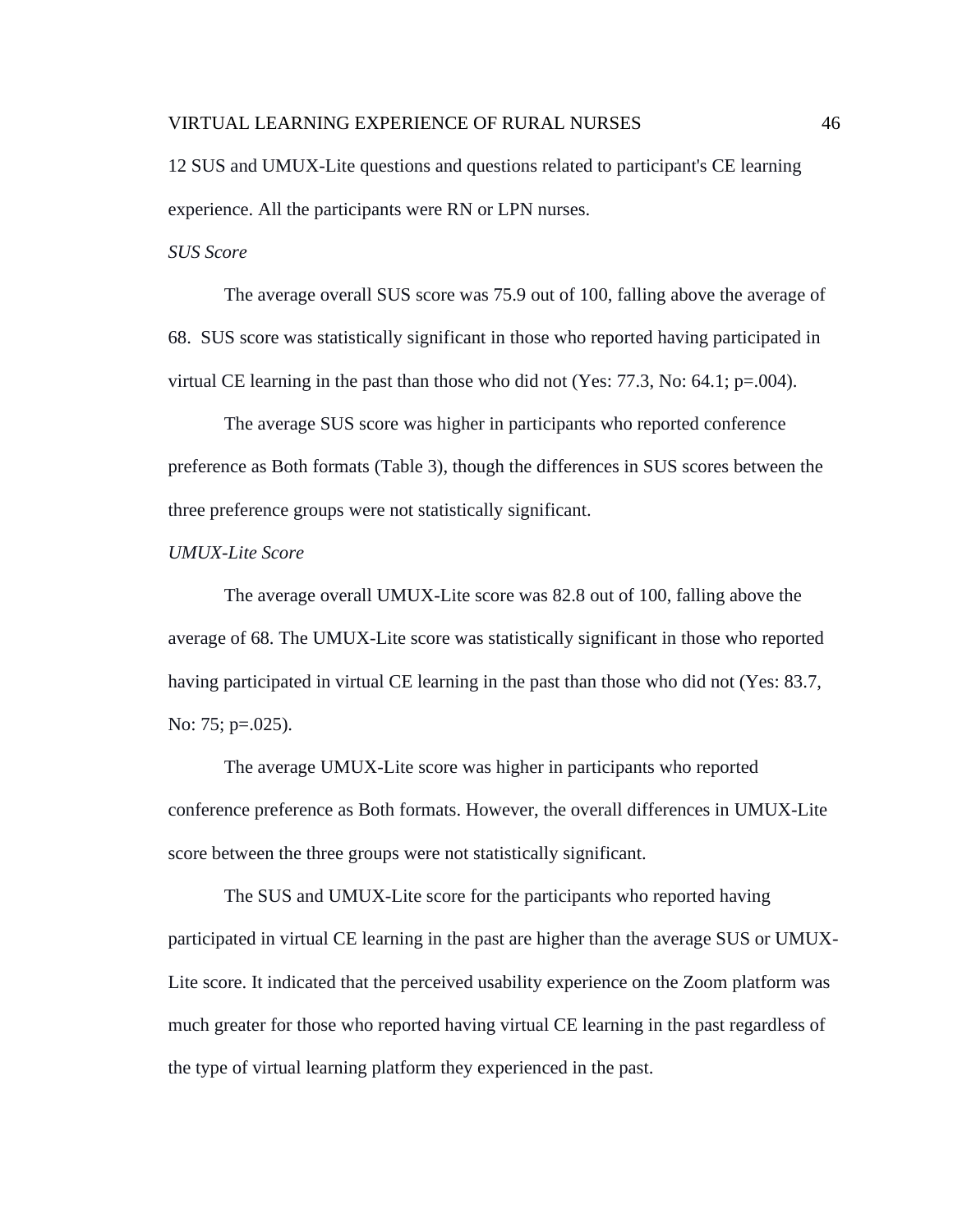## **Table 2**

## *Descriptive Statistics for SUS and UMUX-Lite Scores*

|                                                | <b>Mean (SD)</b> | <b>Median (Range)</b> | p-value |
|------------------------------------------------|------------------|-----------------------|---------|
| <b>Overall</b>                                 |                  |                       |         |
| <b>SUS Score</b>                               | 75.9(13.1)       | 75 (40-100)           |         |
| <b>UMUX Score</b>                              | 82.8 (12.6)      | 80 (40-100)           |         |
| Participated in the past, SUS Score            |                  |                       | $.004*$ |
| <b>Yes</b>                                     | 77.3 (12.9)      | 77.5 (40-100)         |         |
| N <sub>0</sub>                                 | 64.1(9.1)        | $65(52.5-80)$         |         |
| Participated in the past, UMUX<br><b>Score</b> |                  |                       |         |
| <b>Yes</b>                                     | 83.7 (12.7)      | 80 (40-100)           | $.025*$ |
| N <sub>0</sub>                                 | 75(7.6)          | $80(60-80)$           |         |
| <b>Format Preference, SUS Score</b>            |                  |                       | .073    |
| <b>Both</b>                                    | 78.7 (10.6)      | $77.5(62.5-100)$      |         |
| In-person                                      | 71 (14.1)        | 70 (40-97.5)          |         |
| <b>Virtual</b>                                 | 78.0 (12.8)      | 77.5 (50-100)         |         |
| <b>Format Preference, UMUX Score</b>           |                  |                       | .210    |
| <b>Both</b>                                    | 86.7(9.7)        | 80 (70-100)           |         |
| In-person                                      | 79.6 (14.6)      | 80 (40-100)           |         |
| <b>Virtual</b>                                 | 83.4 (11.9)      | $80(50-100)$          |         |

Note: p-value 0.004 SUS score was significantly higher in those who reported having participated in virtual CE learning in the past than those who did not.

p-value 0.025 The UMUX-Lite score was significantly higher in those who reported having participated in virtual CE learning in the past than those who did not.

### **Desired Outcomes**

North Carolina consists of 100 counties and they are categorized by Tier 1, Tier 2, and Tier 3 designation. Each tier designation is based on assessing each county's unemployment rate, median household income, population growth, and assess property value per capita. Tier 1 counties are the most economically distressed and have fewer resources than metropolitan areas, and Tier 3 counties are the least economically distressed. The attendees represented 21 out of 40 counties in Tier 1 designation, 20 out of 40 counties in Tier 2 designation, and 11 out of 20 counties in Tier 2 designation. The goal of 50% of Tier 1 counties having participants was reached  $(21/40 = 52.5\%)$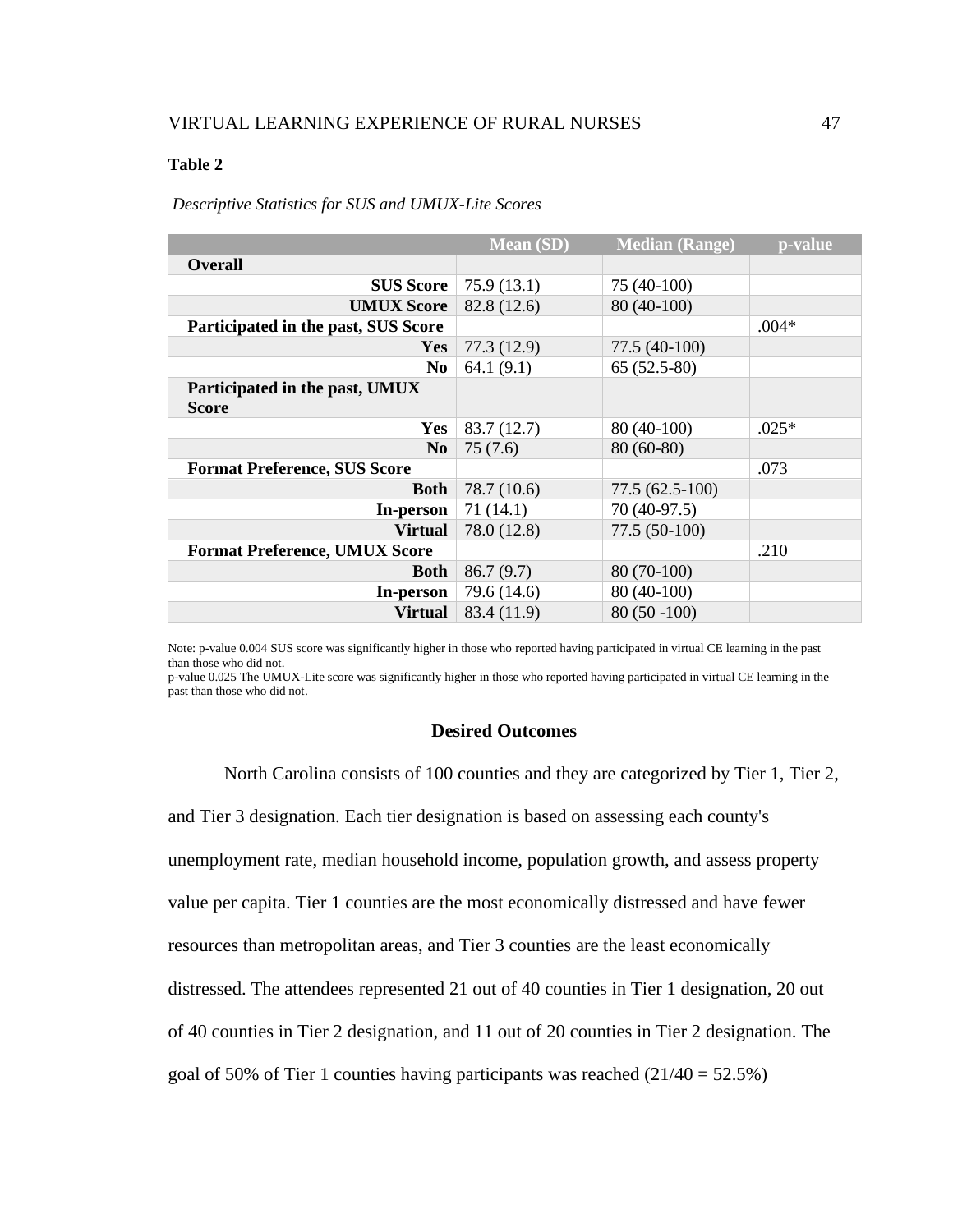The goal of 200 participants was not met. Registration was 103. The majority (96.3%) of the participants indicated that the CE virtual learning met their educational needs. This met the goal of 90% or more. As for preferred learning settings, 48.1% indicated virtual learning, 30.9% in-person, and 21% stated both. Participants rated that the half-day virtual webinar is the preferable length of the program and learning style. This information provided great insight into rural nurses' acceptance of using the virtual learning platform to fulfill their continuing education needs and competence requirements.

## **Limitation**

The limitation of this project included a small sample size which may not be adequately represent all the rural nurses in NC on their virtual experience of CE learning. Most of the NC AHEC statewide initiative related expenses are funded by the NC AHEC. Sustainability would be a priority focus in the future if there becomes funding issue from the NC AHEC. Search for grant opportunities from other organizations or philanthropies would help continue to meet and support the ongoing educational needs of rural nurses in NC.

## **Conclusion**

The rural nursing conference connected rural nurses from all three Tier-counties by reaching the initial goal of at least 20 out of 40 Tier-1 counties. The rural nurses indicated high perceived usability of the Zoom virtual platform. Although close to half of the rural nurses preferred obtaining CE through virtual learning, about 31% of rural nurses from this conference would instead attend in person. Some of the rural nurses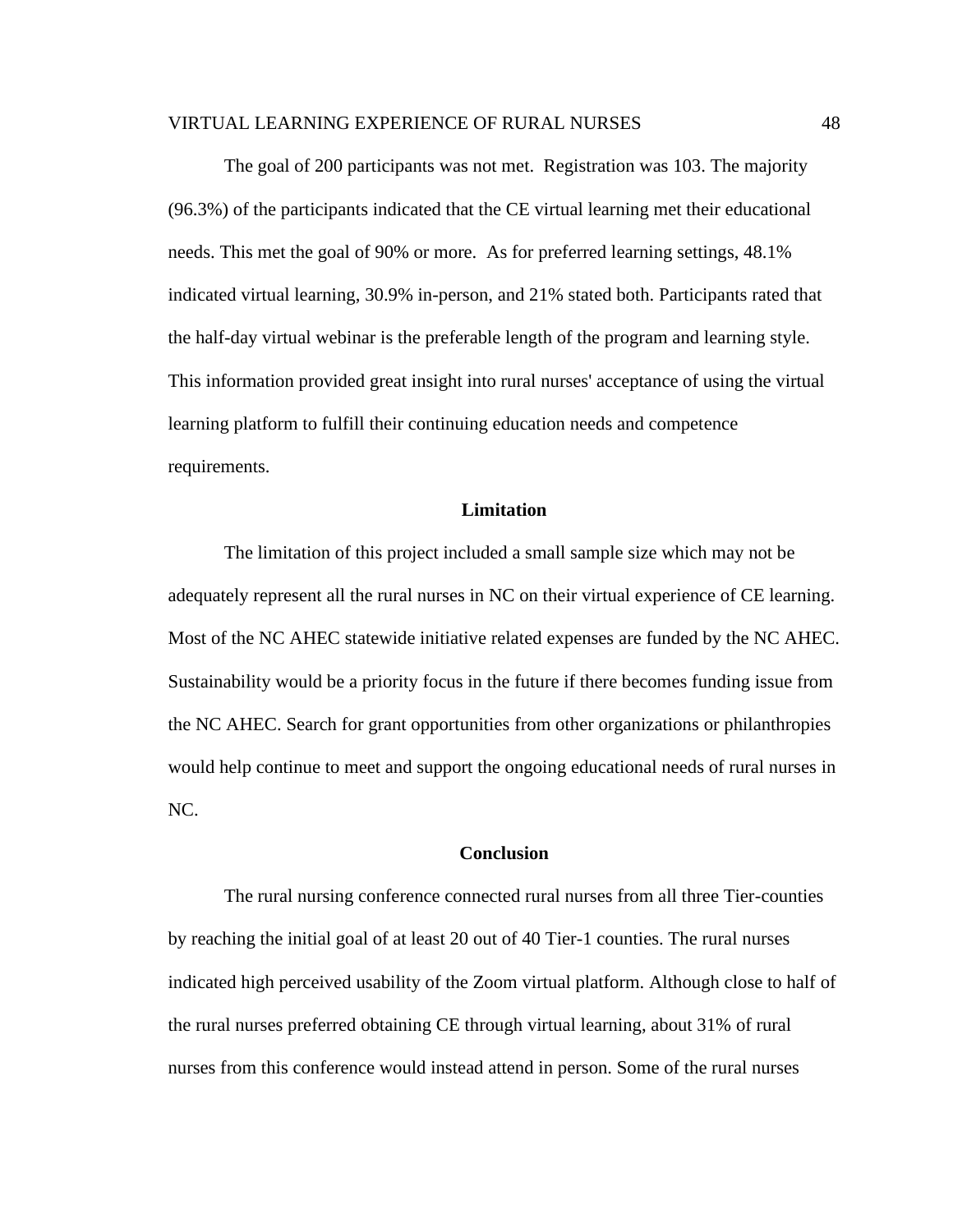value a face-to-face networking opportunity with other rural nurses because they share similar challenges and barriers in their practice setting. Rural nurses may feel geographically isolated and have limited access to evidence-based resources. Connecting and supporting other rural nurses may reduce their feeling of geographic isolation and validate the significant role they play in providing safe care for the community. It is an essential mission for the NC Area Health Education Center (AHEC) to continue providing CE specific to meet the educational needs of rural nurses by supporting their professional development and competency requirements.

Many clinical and academic settings were negatively interrupted during COVID resulting in new innovative practices and education changes. For example, using different virtual learning platforms to conduct business meetings and deliver education have become the new normal, and they are here to stay. COVID has changed traditional faceto-face communication to online communication in business and education using advanced technology. It shifted what used to seem impossible to a golden opportunity.

The following year rural nursing conference is in the planning stage, and the same virtual platform will be used at the next conference instead of face-to-face due to the uncertainty of COVID. The benefit of offering CE through different learning platforms simultaneously (both in-person and virtual learning) can reach more rural nurses to a greater extent for future CE programming. The impact is more significant in meeting the educational needs of their professional development and competency requirements. In 2022, the NC AHEC commits to host in person at various rural locations and virtually to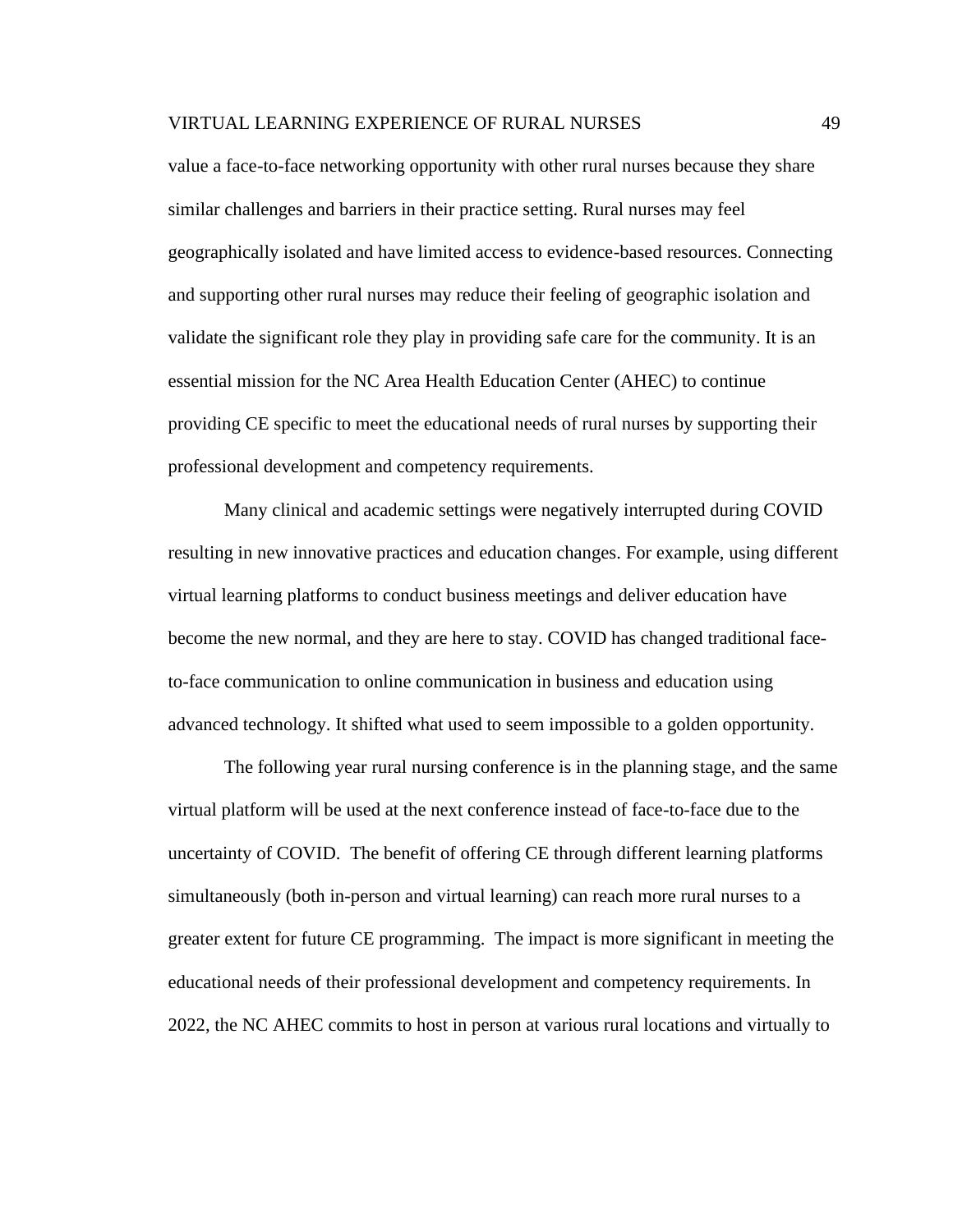celebrate an outstanding contribution of rural nurses make to the community's overall health.

Further study is recommended to learn more about the attitude and values of faceto-face CE learning than virtual learning related to knowledge retention and other benefits associated with different types of learning modalities.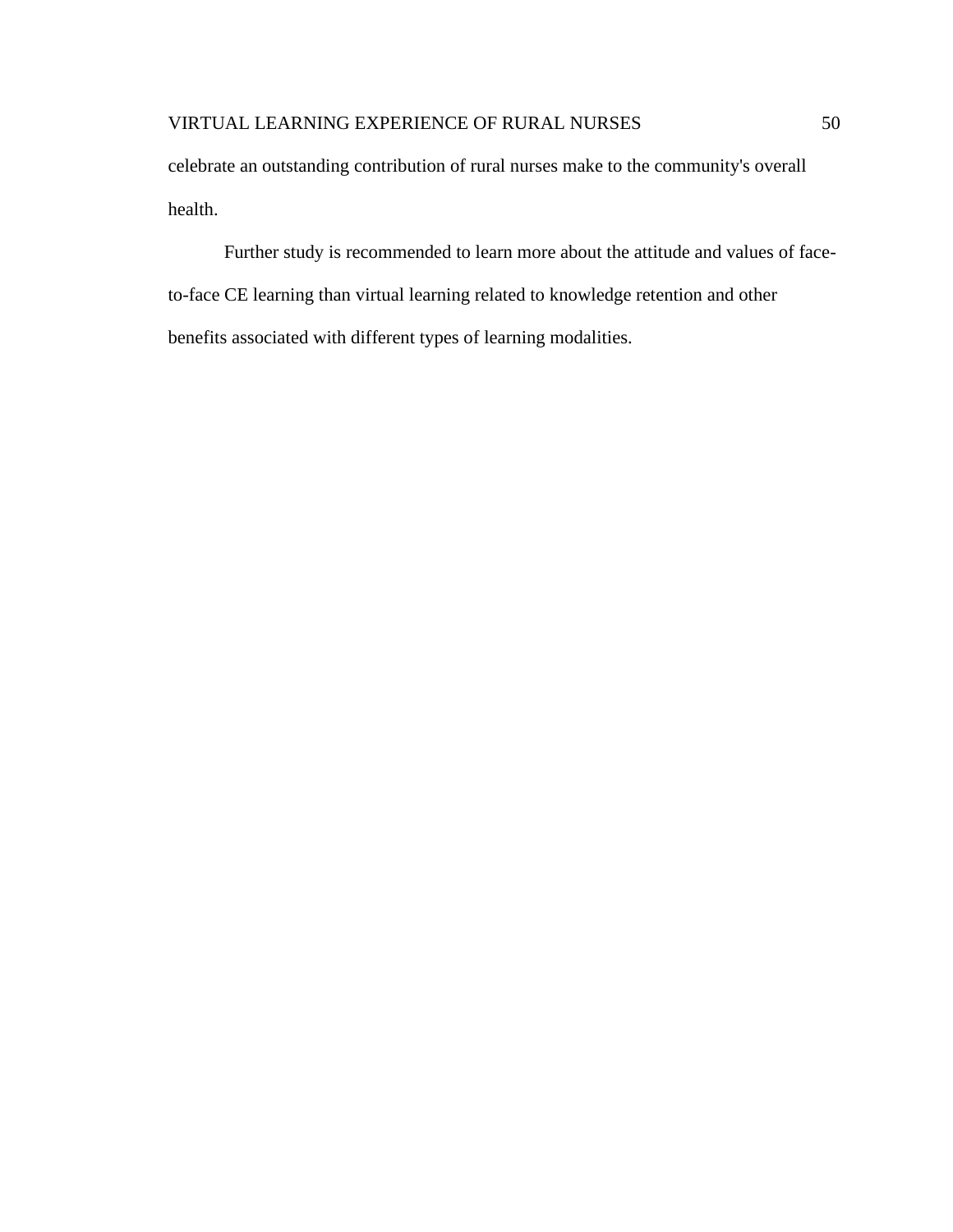### **References**

AMN Healthcare Education. (n.d.). *Meet your CE requirements.* Retrieved July 6, 2021, from https://www.rn.com/ce-state-requirements/

American Association of Colleges of Nursing (2019). *Nursing Fact Sheet.*

<https://www.aacnnursing.org/News-Information/Fact-Sheets/Nursing-Fact-Sheet>

Brooke, J. (2013). SUS: A retrospective. *Journal of Usability Studies*, *8*(2), 29-40. https://uxpajournal.org/sus-a-retrospective/

Chong, M. C., Francis, K., Cooper, S., Abdullah, K. L., Hmwe, N. T. T., & Sohod, S. (2016). Access to, interest in and attitude toward e-learning for continuous education among Malaysian nurses. *Nurse Education Today, 36*, 370-374. <https://doi.org/10.1016/j.nedt.2015.09.011>

- Cook, D., Levinson, A. J., & Garside, S. (2008). Internet-based learning in the health professions: A meta-analysis. *JAMA, 300*(10), 1181-1196. <https://doi.org/10.1001/jama.300.10.1181>
- Curran, V. R., Fleet, L., & Kirby, F. (2006, April 2). Factor influencing rural health care professionals' access to continuing professional education. *Australia Journal of Rural Health, 14,* 51-55. <https://doi.org/10.1111/j.1440-1584.2006.00763.x>

Davis, F. D. (1989). Perceived usefulness, perceived ease of use, and user acceptance of information technology. *MIS Quarterly, 13,* 319-339.

<https://doi.org/10.2307/249008>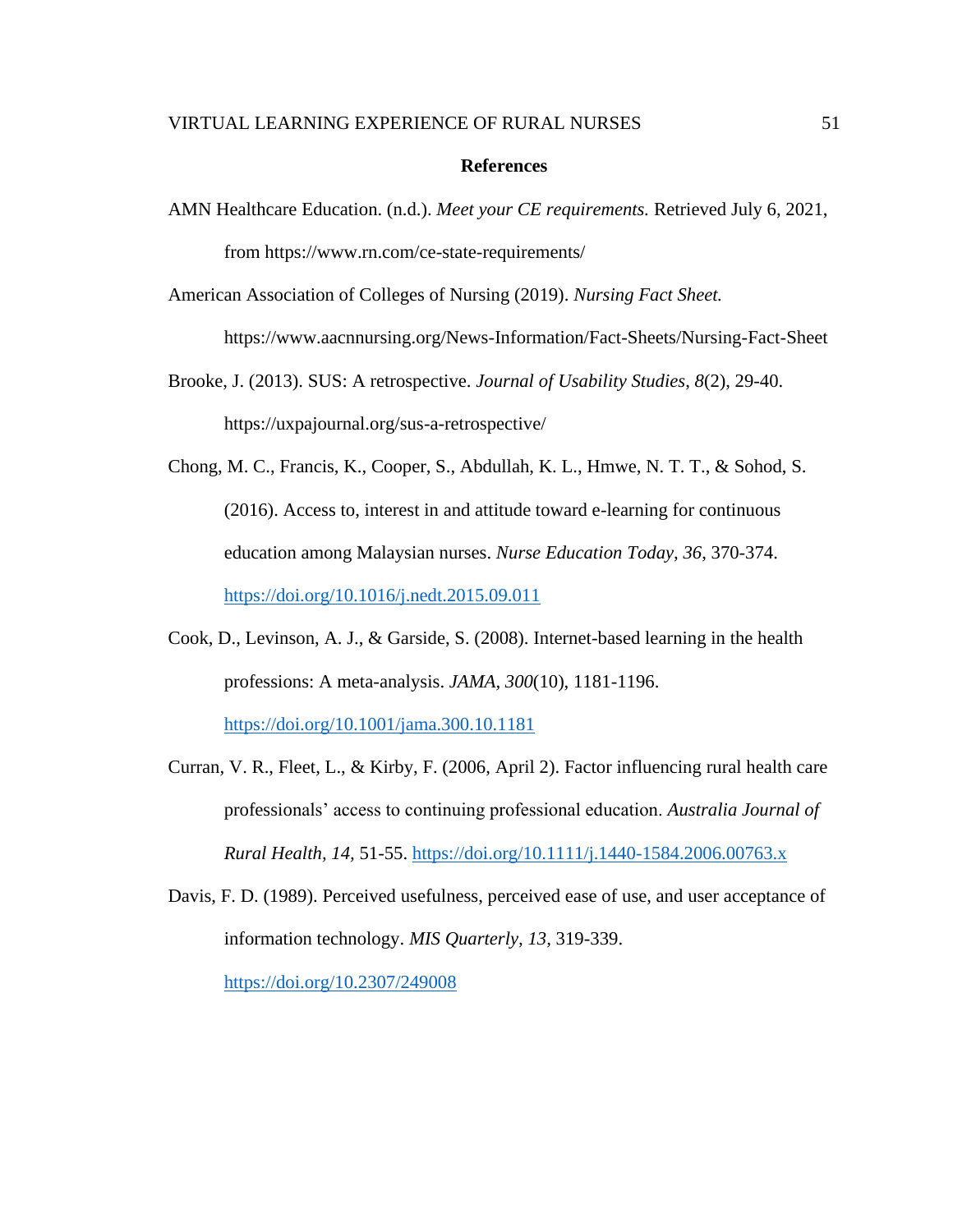- Davis, F. D., Bagozzi, R. P., & Warshaw, P. R. (1989). User acceptance of computer technology: A comparison of two theoretical models. *Management Science, 35*(8), 982-1003.<https://doi.org/10.1287/mnsc.35.8.982>
- Dyck, M. J., & Kim, M. J. (2018). Continuing education preferences, facilitators, and barriers for nursing home nurses. *Journal for Continuing Nursing Education, 49*(1), 26-33. <https://doi.org/10.3928/00220124-20180102-07>
- Fairchild, R. M., Everly, M., Walters, L., Bauer, R., Laws, S., & Anderson, L. (2013). Rural nurses' continuing education needs: A U.S. multi-site survey reveals challenges and opportunities*. Journal of Nursing Education and Practice, 3*(5), 45-55.<https://doi.org/10.5430/jnep.v3n5p45>
- Gould, D., Papadopoulos, I., & Kelly, D. (2013). Tutors' opinions of suitability of online learning programmes in continuing professional development for midwives. *Nurse Education Today, 34*(4), 613–618.

<https://doi.org/10.1016/j.nedt.2013.06.006>

- Higley, M. (2013, October 15). *Benefits of synchronous and asynchronous e-learning.* eLearning Industry. [https://elearningindustry.com/benefits-of-synchronous-and](https://elearningindustry.com/benefits-of-synchronous-and-asynchronous-e-learning)[asynchronous-e-learning](https://elearningindustry.com/benefits-of-synchronous-and-asynchronous-e-learning)
- Holuby, R. S., Pellegrin, K. L., Barbato, A., & Ciarlegilo, A. (2015*).* Recruitment of rural healthcare professionals for living continuing education. *Medical Education Online, 20*(1), 1-3.<https://doi.org/10.3402/meo.v20.28958>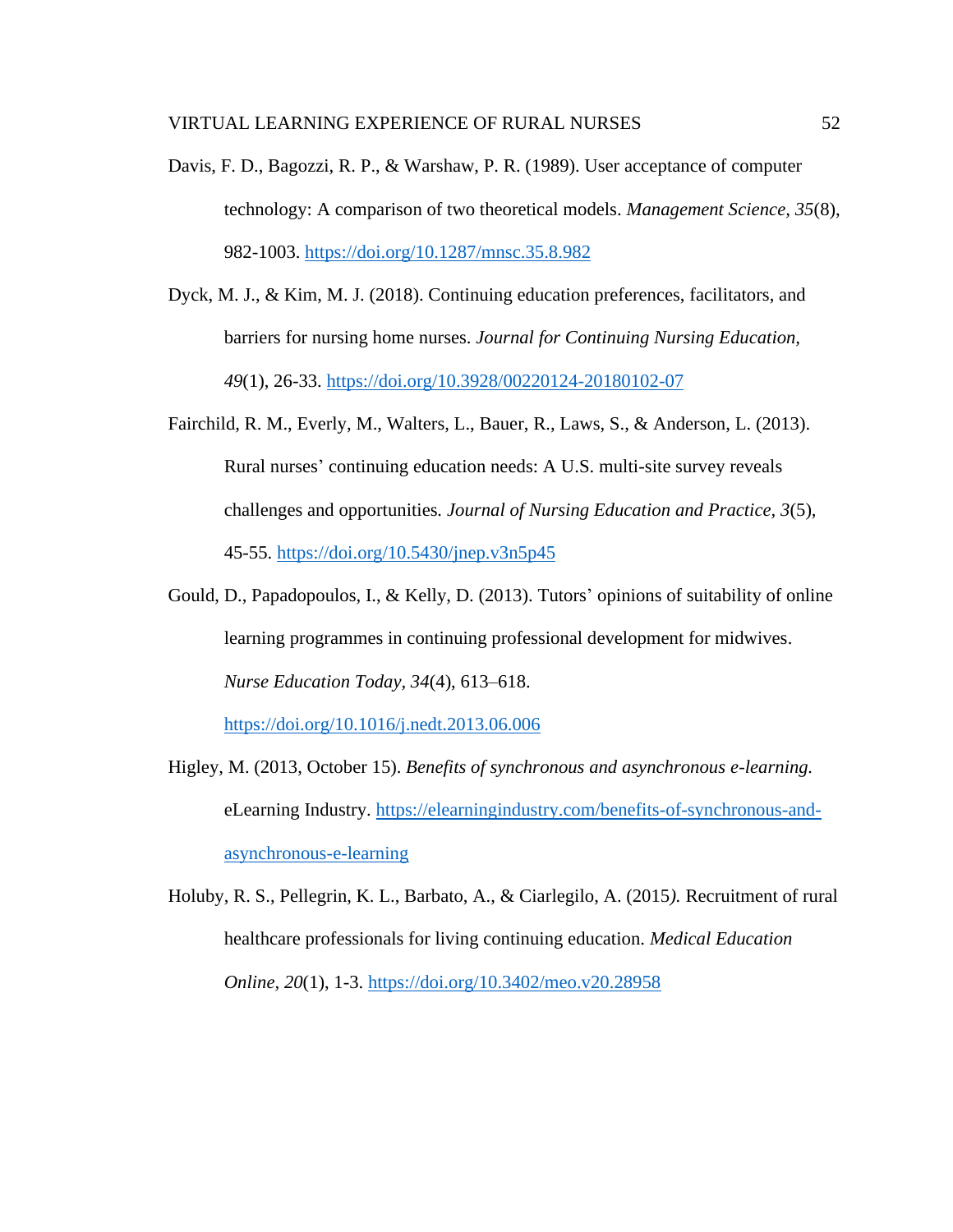- Horiuchi, S., Yaju, Y., Koyo, M., Sakyo, Y., & Nakayama, K. (2009). Evaluation of a web-based graduate continuing nursing education program in Japan: A randomized controlled trial. *Nurse Education Day, 29*(2), 140-149. <https://doi.org/10.1016/j.nedt.2008.08.009>
- Karaman, S. (2011). Nurses' perceptions of online continuing education. *BMC Medical Education, 11*(1), 86, 1-6.<https://doi.org/10.1186/1472-6920-11-86>
- Lah, U., Lewis, J. R., & Sumak, B. Perceived usability and the modified technology acceptance model (2020, February 17). *International Journal of Human-Computer Interaction, 36*(13), 1216-1230.

<https://doi.org/10.1080/10447318.2020.1727262>

- Lahti, M., Hätönen, H., & Välimäki, M. (2014). Impact of e-learning on nurses' and student nurses knowledge, skills, and satisfaction: A systematic review and metaanalysis. *International Journal of Nursing Studies, 51*(1), 136–149. https://doi.org/10.1016/j.ijnurstu.2012.12.017
- Lewis, J. R. (2018). Measuring perceived usability: The CSUQ, SUS, and UMUX. *International Journal of Human-Computer Interaction, 34*(12)*,* 1148-1156. <http://doi.org/10.1080/10447318.2017.1418805>
- Lewis, J. R. (2019). Measuring user experience with 3, 5, 7, or 11 points: Does it matter? *The Human Factors: Journal of the Human Factors and Ergonomics Society.*  https://doi.org/10.1177/0018720819881312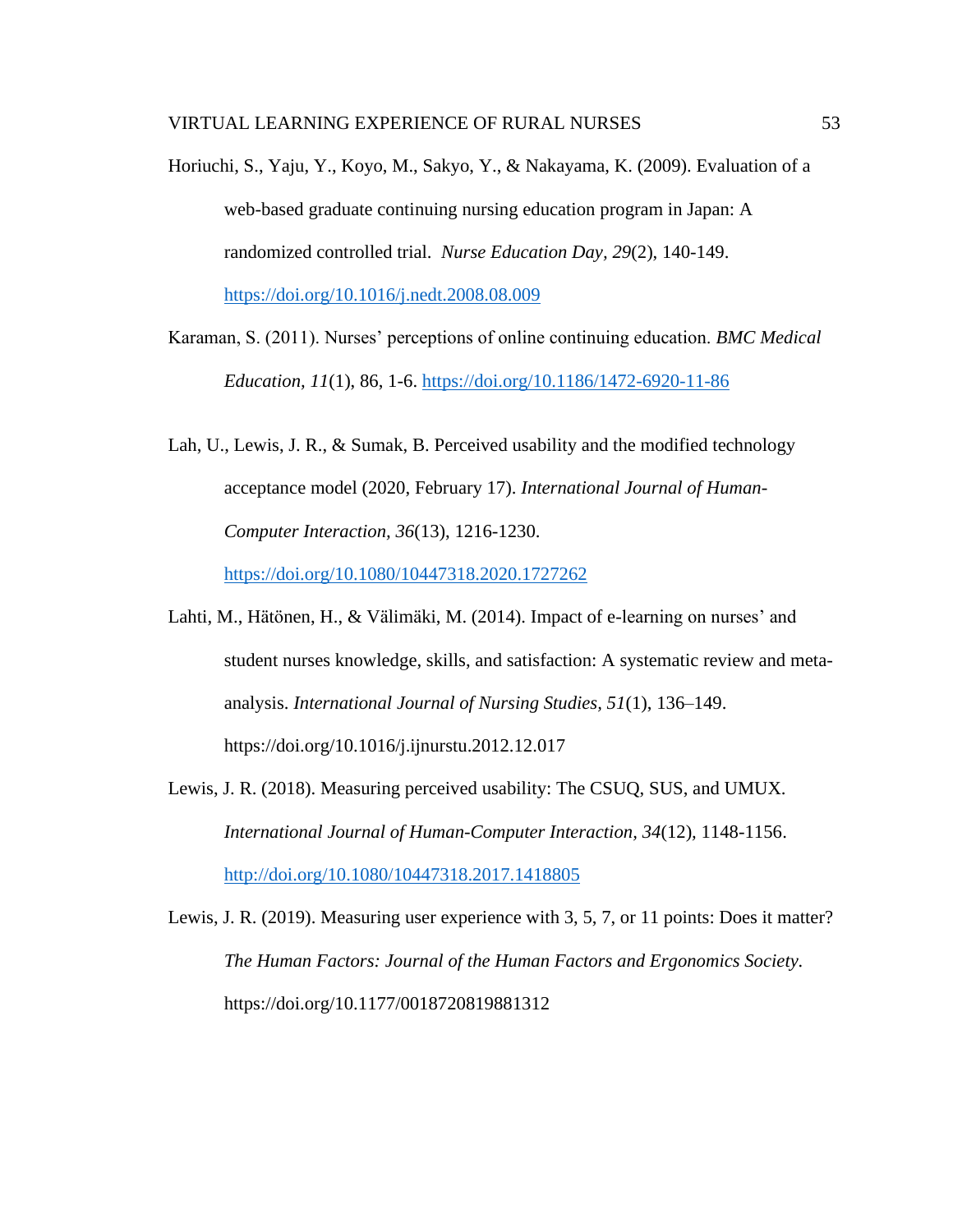MacPhee, M., & Scott, J. (2002). The role of social support networks for rural hospital nurses: supporting and sustaining the rural nursing workforce. *The Journal of Nursing Administration, 32*(5), 264-72. [https://doi.org/10.1097/00005110-](https://doi.org/10.1097/00005110-200205000-00006) [200205000-00006](https://doi.org/10.1097/00005110-200205000-00006)

Maloney, S., Hass, R., Kealing, J. L., Molloy, E., Jolly, B., Sims, J., Morgan, P., & Haines, T. (2012). Breakeven, cost benefit, cost effectiveness, and willingness to pay for web-based versus face-to-face education delivery for health professionals. *Journal of Medical Internet Research, 14*(2), e47.

<https://www.jmir.org/2012/2/e47/>

- McCafferty, K. L., Ball, S. J., Cuddigan, J. (2017, May 17). Understanding the continuing education needs of rural midwestern nurses. *The Journal of Continuing Education in Nursing, 48*(6), 265-269. <https://doi.org/10.3928/00220124-20170517-07>
- McCoy, C. (2009). *Professional development in rural nursing: Challenges and opportunities. The Journal of Continuing Education in Nursing, 40*(3), 128-131. <https://doi.org/10.3928/00220124-20090301-08>
- NC Board of Nursing. (2020, May 26). *Continuing competence requirements.* https://www.ncbon.com/vdownloads/continuing-competence/abcd.pdf NC Board of Nursing. (2020). *Licensure statistics.*

<https://portal.ncbon.com/LicensureStatisticsaspx?ID=105>

NC Department of Human and Health Services. (2019). *NC rural hospital program.*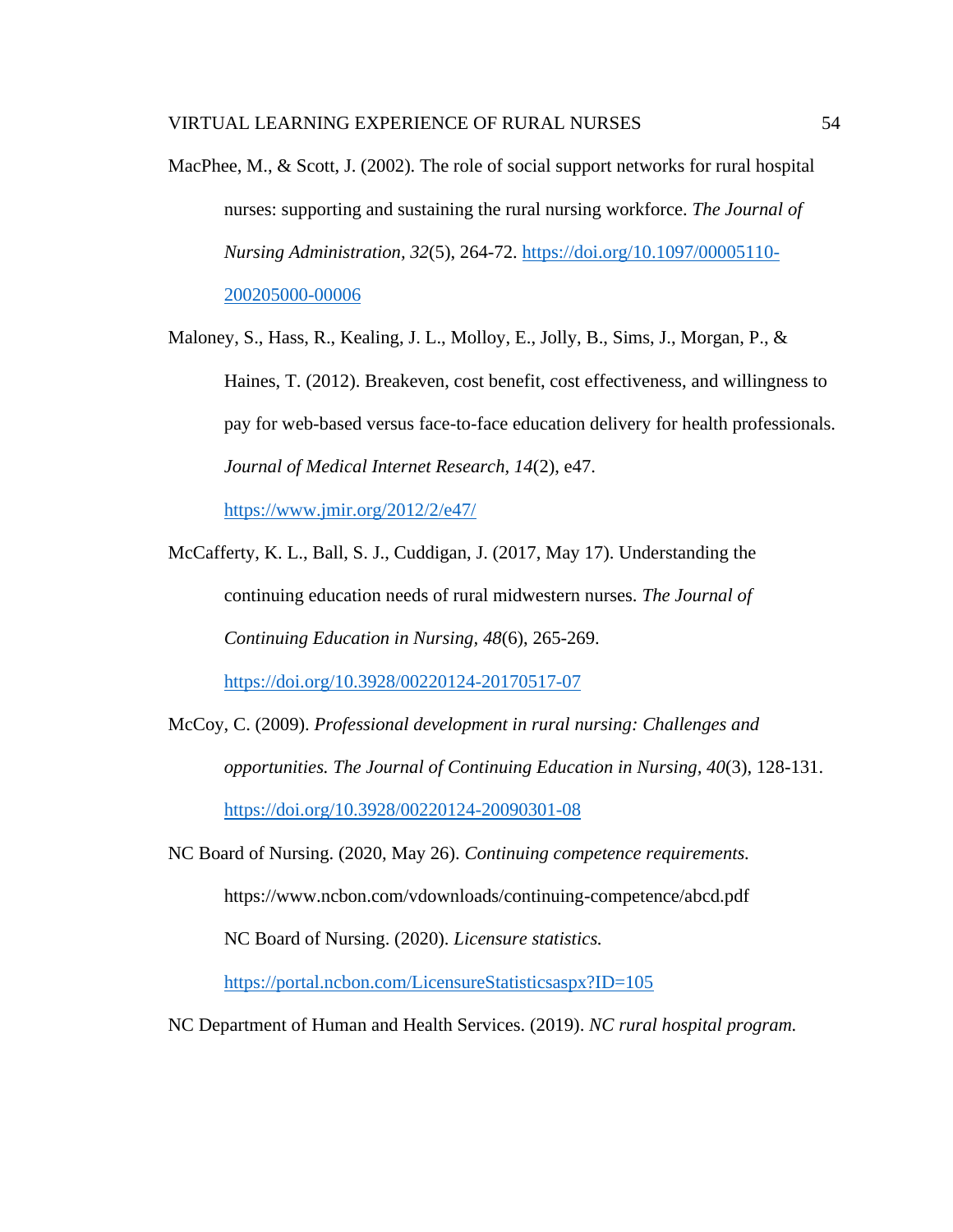[https://www.ncdhhs.gov/divisions/office-rural-health/office-rural-health](https://www.ncdhhs.gov/divisions/office-rural-health/office-rural-health-programs/north-carolina-rural-hospital-program)[programs/north-carolina-rural-hospital-program](https://www.ncdhhs.gov/divisions/office-rural-health/office-rural-health-programs/north-carolina-rural-hospital-program)

- North Carolina Rural Health Research Program. (2017). *Rural health snapshot.* <https://www.shepscenter.unc.edu/product/rural-health-snapshot-2017/>
- Pal, D., & Vanijja, V. (2020). Perceived usability evaluation of Microsoft Teams as an online learning platform during COVID-19 using system usability scale and technology acceptance model in India. *Children and Youth Services Review, 119,* 105535.<https://doi.org/10.1016/j.childyouth.2020.105535>
- Pei, L., & Wu, H. (2019). Does online learning work better than offline learning in undergraduate medical education? A systematic review and meta-analysis. *Medical Education Online, 24*(1), 1-13.

<https://doi.org/10.1080/10872981.2019.1666538>

- Penz, K., D'Arcy, C., Stewart, N., Kosteniuk, J., Morgan, D., & Smith, B. (2007). Barriers to participation in continuing education activities among rural and remote nurses. *The Journal of Continuing Education in Nursing, 38*(2), 58-66. <https://doi.org/10.3928/00220124-20070301-03>
- Richmond, H., Copsey, B., Hall, A., Davies, D., & Lamb, S. E. (2017). A systematic review and meta-analysis of online versus alternative methods for training licensed health care professionals to deliver clinical interventions. *BMC Medical Education, 17*, 227-241.<http://doi.org/10.1186/s12909-017-1047-4>

Robert Wood Johnson Foundation. (2010, September 22). *Rural nursing facing unique*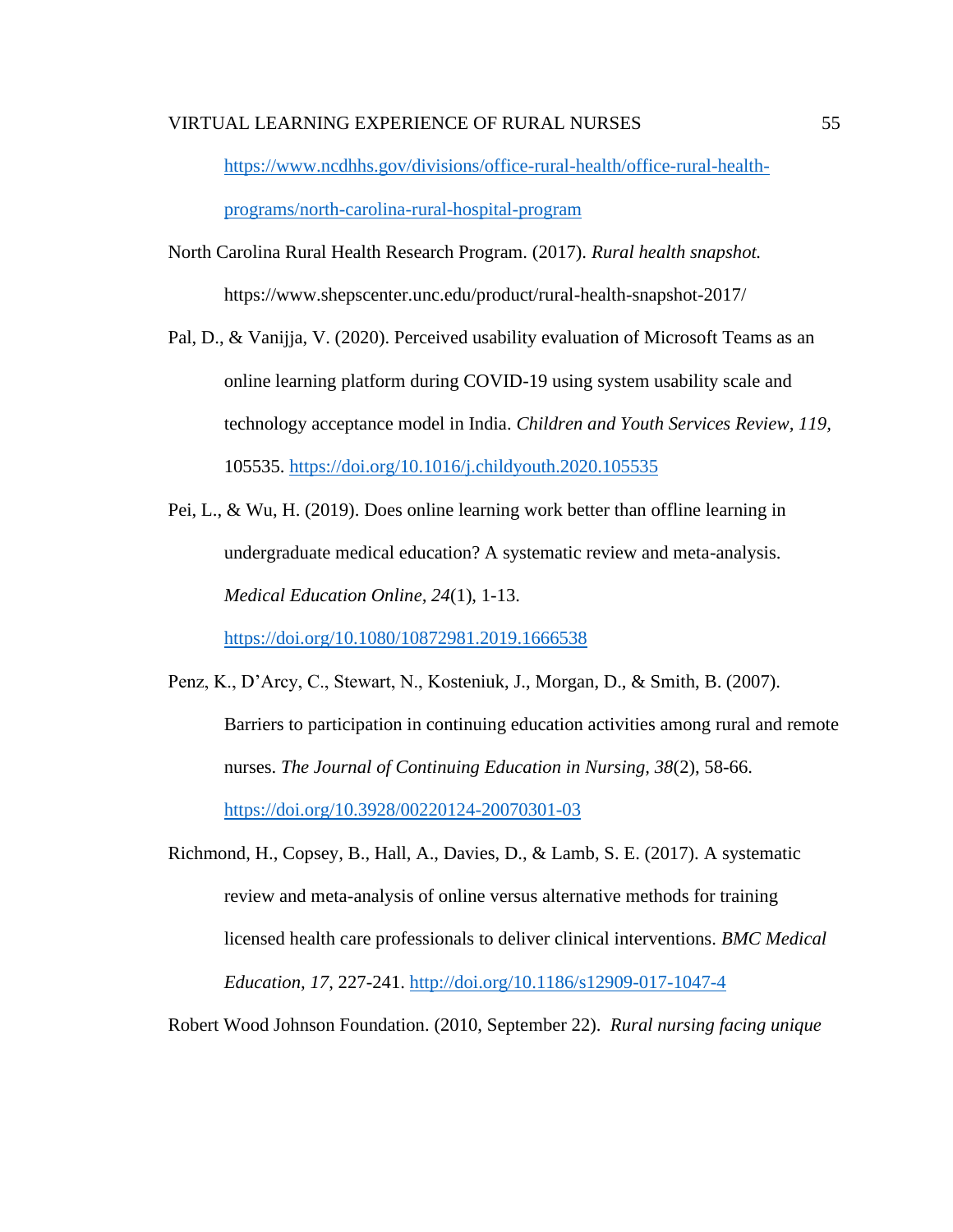*workforce challenges*. [https://www.rwjf.org/en/library/articles-and-](https://www.rwjf.org/en/library/articles-and-news/2010/09/rural-nursing-facing-unique-workforce-challenges.html)

[news/2010/09/rural-nursing-facing-unique-workforce-challenges.html](https://www.rwjf.org/en/library/articles-and-news/2010/09/rural-nursing-facing-unique-workforce-challenges.html)

- Rubinger, L., Gazendam, A., Ekhtari, S., Nucci, N., Payne., A., Johal, H., Khanduja V., & Bhandari, M. (2020, August). Maximizing virtual meetings and conferences: A review of best practices. *International Orthopaedics*, *44*, 1461-1466. <https://doi.org/10.1007/s00264-020-04615-9>
- Rural Health Information Hub. (2018). *State guides: North Carolina.* <https://www.ruralhealthinfo.org/states/north-carolina>
- Sauro, J. (2011, February 2). *Measuring Usability with the System Usability Scale (SUS).*  Measuring U.<https://measuringu.com/sus/>
- Sauro, J. (2016, August 30). *Can you change a standardized questionnaire?* Measuring U. <https://measuringu.com/change-standardized/>
- Schweitzer, D. J., & Krassa, T. J. (2010, October). Deterrents to nurses' participation in continuing professional development: An integrative literature review. *The Journal of Continuing Education in Nursing, 41*(10), 441-447. <https://doi.org/10.3928/00220124-20100601-05>
- Shahhosseini, Z., & Hamzehgardeshi, Z. (2015). The facilitator and barriers to nurses' participation in continuing education programs: A mixed method explanatory sequential study. *Global Journal of Health Science, 7(*3), 184-192.

<https://doi.org/10.5539/gjhs.v7n3p184>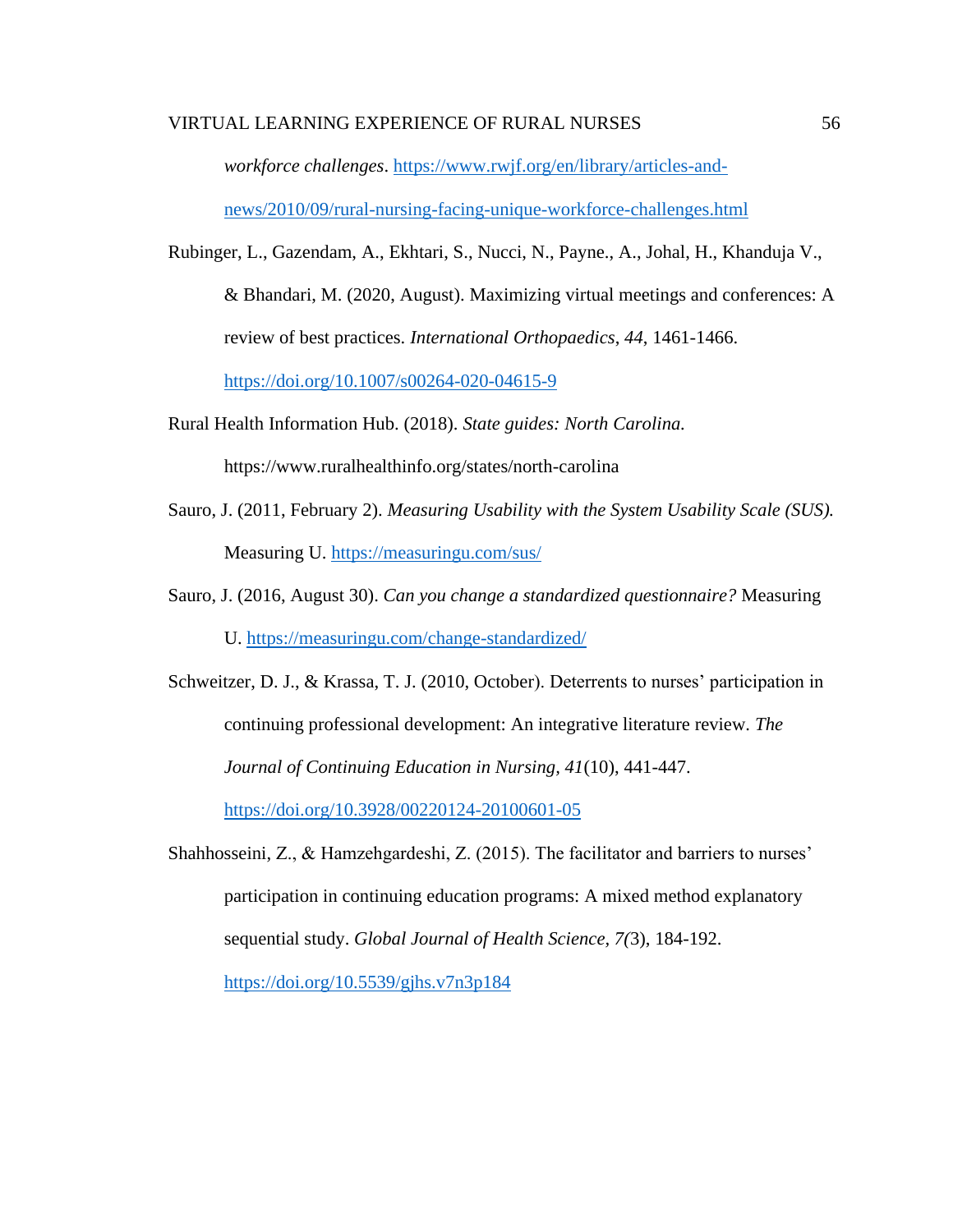Steeg, L., IJkema, R., Langelaan, M., & Wagner, C. (2014). Can an e-learning course improve nursing care for older people at risk of delirium: A stepped wedge cluster randomized trial. *BioMed Central Geriatrics, 14*(69), 1-8.

<https://doi.org/10.1186/1471-2318-14-69>

US Census Bureau. (2010). *Rural America.*

[https://mtgisportal.geo.census.gov/arcgis/apps/MapSeries/index.html?appid=49cd](https://mtgisportal.geo.census.gov/arcgis/apps/MapSeries/index.html?appid=49cd4bc9c8eb444ab51218c1d5001ef6) [4bc9c8eb444ab51218c1d5001ef6](https://mtgisportal.geo.census.gov/arcgis/apps/MapSeries/index.html?appid=49cd4bc9c8eb444ab51218c1d5001ef6)

Xing, W., Ao, L., Xiao, H., Cheng, L., Liang, Y., & Wang, J. (2018). Nurses' attitudes toward, and needs for online learning: Differences between rural and urban hospitals in Shanghai, East China. *International Journal Environmental Research and Public Health, 15*(7), 1495.<https://doi.org/10.3390/ijerph15071495>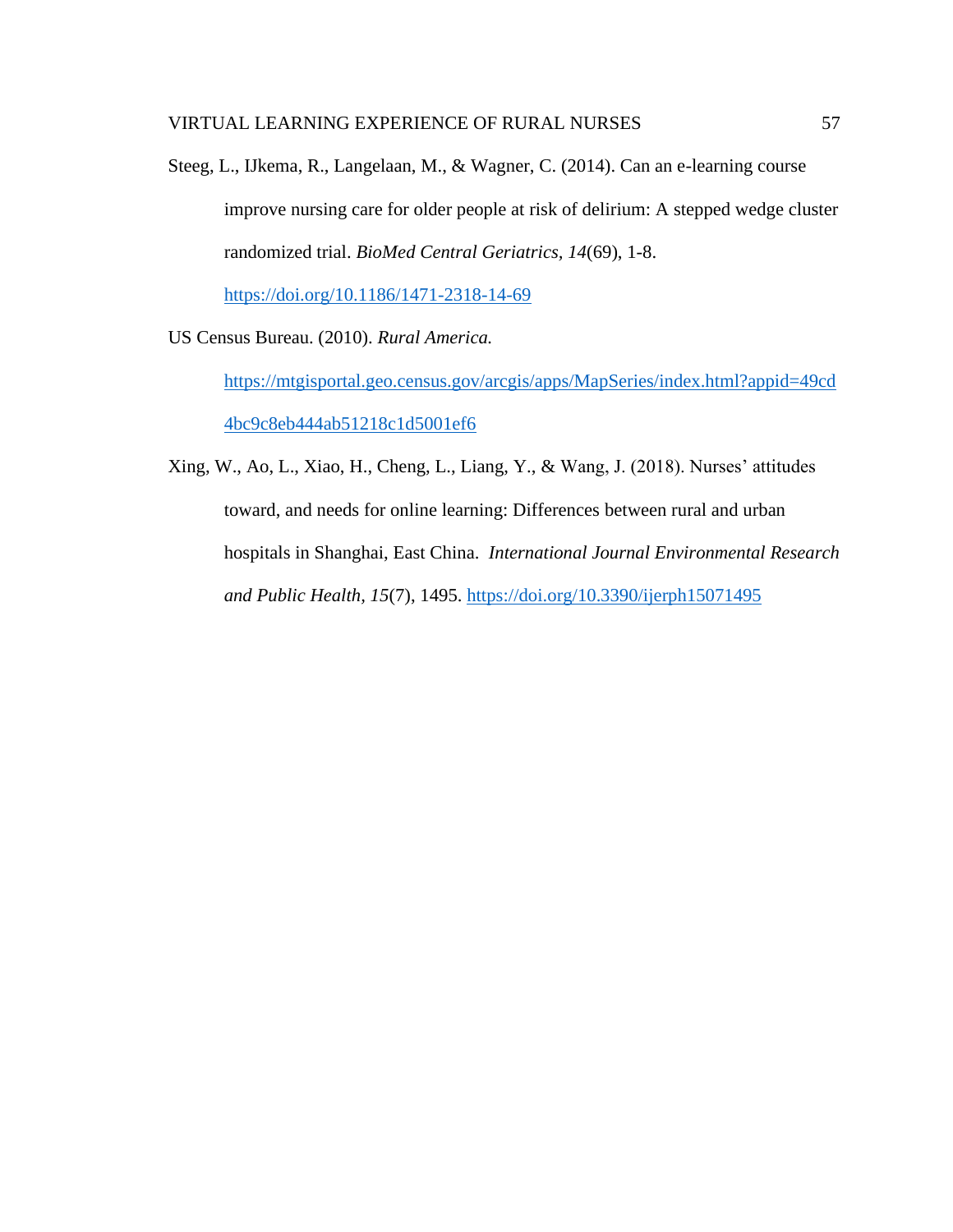# **Appendix A**

Budget Comparison between a Live Webinar and Face-to-Face Conferences

![](_page_61_Picture_3.jpeg)

# **NC AHEC Rural Nursing Conference - Live Webinar**

# **November 6, 2020**

# **Budget Justification**

| <b>Item Description</b>                                                         | <b>Amount</b> |
|---------------------------------------------------------------------------------|---------------|
|                                                                                 |               |
| NC Board of Nursing Data List                                                   | \$1,260.00    |
| NC Board of Nursing Bulletin Advertisement                                      | \$1,800.00    |
| Speaker Honorarium, mileage/travel                                              | \$1,000.00    |
| Charlotte AHEC & Greensboro AHEC AV Support                                     | \$500.00      |
| AHEC Management Fee @\$1,000.00 per AHEC                                        | \$9,000.00    |
| Marketing/Flyer/Site visits per AHEC \$200 for 9 AHECs)                         | \$1,800.00    |
| Survey Design and analysis of the results (Charlotte AHEC)                      | \$100.00      |
| <b>Projected Expenses</b>                                                       | \$15,460.00   |
| <b>Projected Revenue from Registration</b><br>$$25.00 \times 200$ participation | \$5,000.00    |
| Expected surplus/shortfall (fund supported by NC AHEC)                          | $$-10,460.00$ |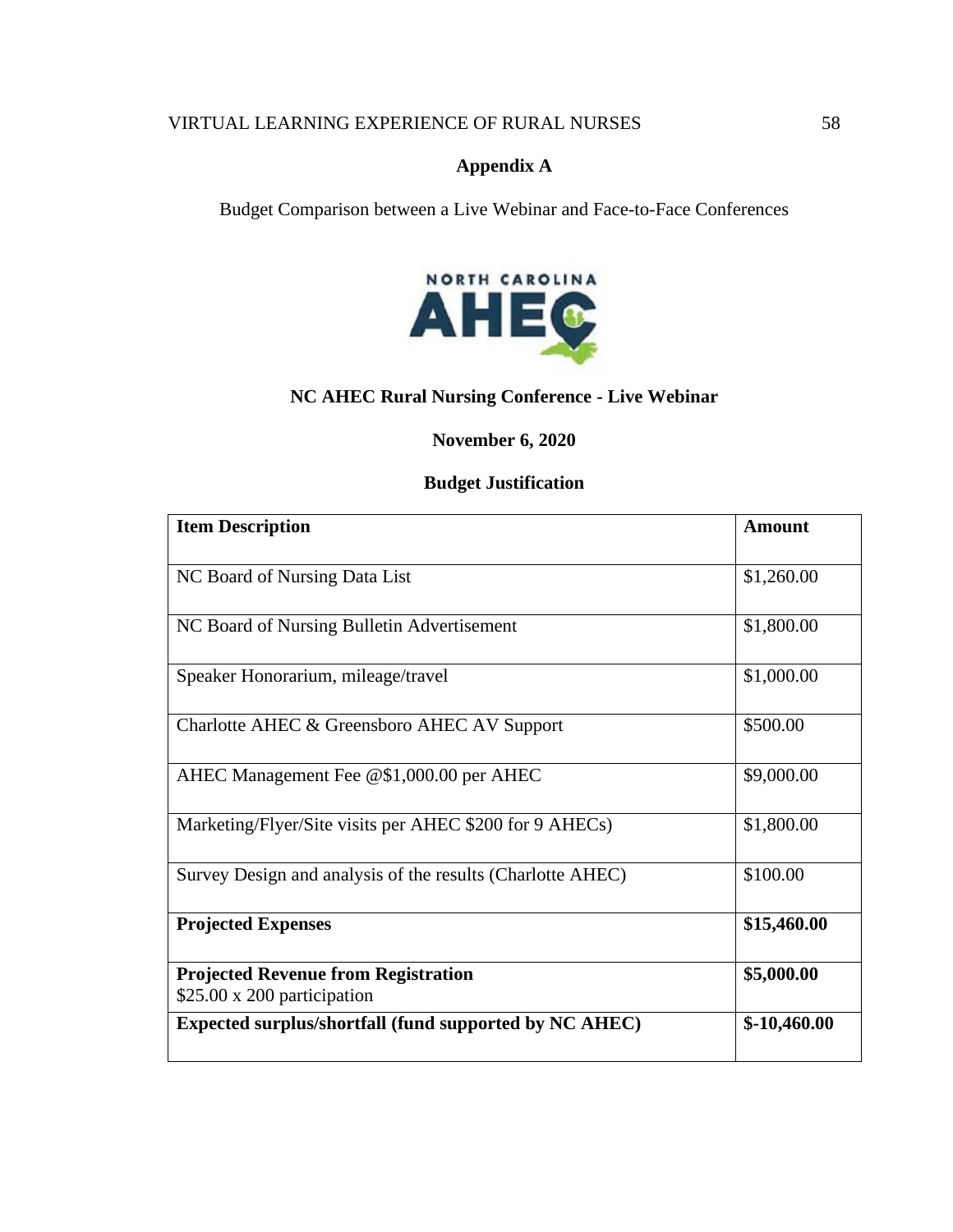![](_page_62_Picture_1.jpeg)

# **NC AHEC Rural Nursing Conference**

# **Face-to-Face (7 hosting sites)**

# **Budget Justification**

| <b>Item Description</b>                                                                 | <b>Amount</b> |
|-----------------------------------------------------------------------------------------|---------------|
| NC Board of Nursing Data List                                                           | \$1,260.00    |
| NC Board of Nursing Bulletin Advertisement                                              | \$3,500.00    |
| Keynote Speaker Honorarium, mileage/travel, and hotel                                   | \$2,000.00    |
| Speaker(s) honorarium and mileage/travel per site (7 sites) $\omega$ \$800.00           | \$5,600.00    |
| AHEC staff hotel including mileage /travel $@$300$ per AHEC x 9 AHECs                   | \$2,700.00    |
| Facility Rental Fee Per Site (7 sites) @\$1,200.00                                      | \$8,400.00    |
| AV/IT (NC Program Office AV person and IT support at 7 hosting sites)<br>@\$500.00      | \$3,500.00    |
| AHEC Management Fee Per Site (7 sites) @\$1,000.00                                      | \$7,000.00    |
| Management fee for converting the pre-recorded presentations into<br>enduring materials | \$1,500.00    |
| Speaker honorarium for pre-recorded presentations (2 speakers @<br>\$300.00             | \$600.00      |
| Marketing/Flyer/Site visits per AHEC \$200 for 9 AHECs)                                 | \$1,800.00    |
| Printing for Handouts \$200.00 per site (7 sites)                                       | \$1,400.00    |
| Survey Design and analysis of the results (Charlotte AHEC & MAHEC)                      | \$500.00      |
| <b>Estimate Program Expenses</b>                                                        | \$38,760.00   |

*\*Budget adjustment will be made base on final number of hosting sites*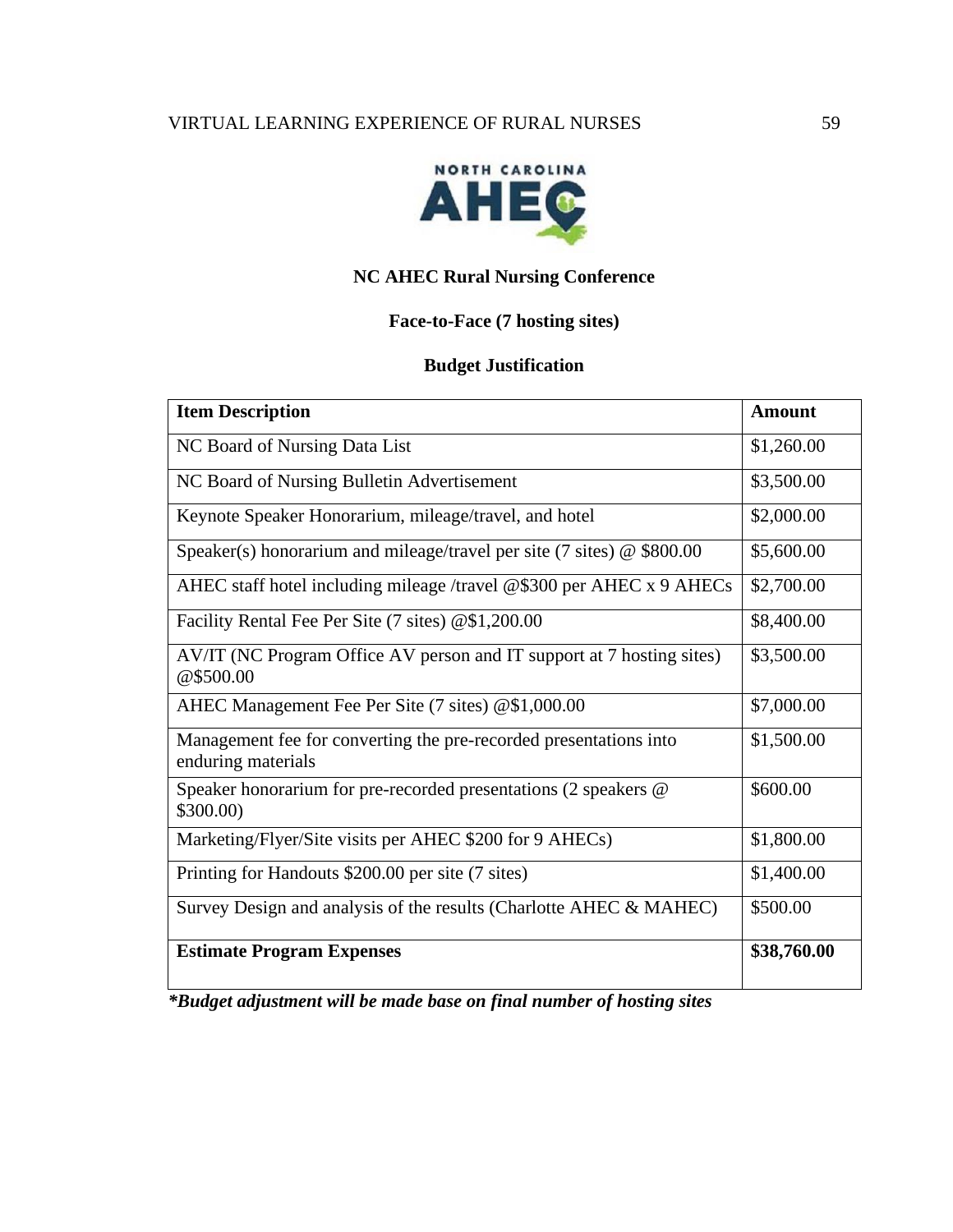# **Appendix B**

# System Usability Scale (SUS) Template

# **System Usability Scale**

© Digital Equipment Corporation, 1986.

|                                                                                                                                                 | Strongly<br>disagree |                |                         |                         | Strongly<br>agree |
|-------------------------------------------------------------------------------------------------------------------------------------------------|----------------------|----------------|-------------------------|-------------------------|-------------------|
| 1. I think that I would like to<br>use this system frequently<br>2.I found the system unnecessarily<br>complex                                  |                      |                |                         |                         |                   |
|                                                                                                                                                 | $\mathbf{1}$         | $\mathbf{2}$   | 3                       | $\overline{4}$          | 5                 |
|                                                                                                                                                 |                      |                |                         |                         |                   |
|                                                                                                                                                 | $\mathbf{1}$         | $\overline{c}$ | $\overline{\mathbf{3}}$ | $\overline{4}$          | 5                 |
| 3.I thought the system was easy<br>to use<br>4. I think that I would need the<br>support of a technical person to<br>be able to use this system |                      |                |                         |                         |                   |
|                                                                                                                                                 | $\mathbf{1}$         | $\mathfrak{2}$ | 3                       | $\overline{4}$          | 5                 |
|                                                                                                                                                 |                      |                |                         |                         |                   |
|                                                                                                                                                 | $\mathbf{1}$         | $\overline{2}$ | 3                       | $\overline{4}$          | 5                 |
| 5. Found the various functions in<br>this system were well integrated                                                                           |                      |                |                         |                         |                   |
|                                                                                                                                                 | $\mathbf{1}$         | $\overline{2}$ | 3                       | $\overline{4}$          | 5                 |
| 6.I thought there was too much<br>inconsistency in this system                                                                                  |                      |                |                         |                         |                   |
|                                                                                                                                                 | $\mathbf{1}$         | $\overline{2}$ | 3                       | $\overline{4}$          | 5                 |
| 7.I would imagine that most people<br>would leam to use this system<br>very quickly                                                             |                      |                |                         |                         |                   |
|                                                                                                                                                 | $\mathbf{1}$         | $\overline{c}$ | 3                       | $\overline{\mathbf{4}}$ | 5                 |
| 8.I found the system very<br>cumbersome to use                                                                                                  |                      |                |                         |                         |                   |
|                                                                                                                                                 | $\mathbf{1}$         | $\mathbf{2}$   | 3                       | $\overline{4}$          | 5                 |
| 9.I felt very confident using the<br>system                                                                                                     |                      |                |                         |                         |                   |
|                                                                                                                                                 | $\mathbf{1}$         | $\overline{2}$ | 3                       | $\overline{4}$          | 5                 |
| 10. I needed to learn a lot of<br>things before I could get going<br>with this system                                                           |                      |                |                         |                         |                   |
|                                                                                                                                                 |                      |                |                         |                         |                   |
|                                                                                                                                                 | $\mathbf{1}$         | $\overline{2}$ | 3                       | $\overline{4}$          | 5                 |